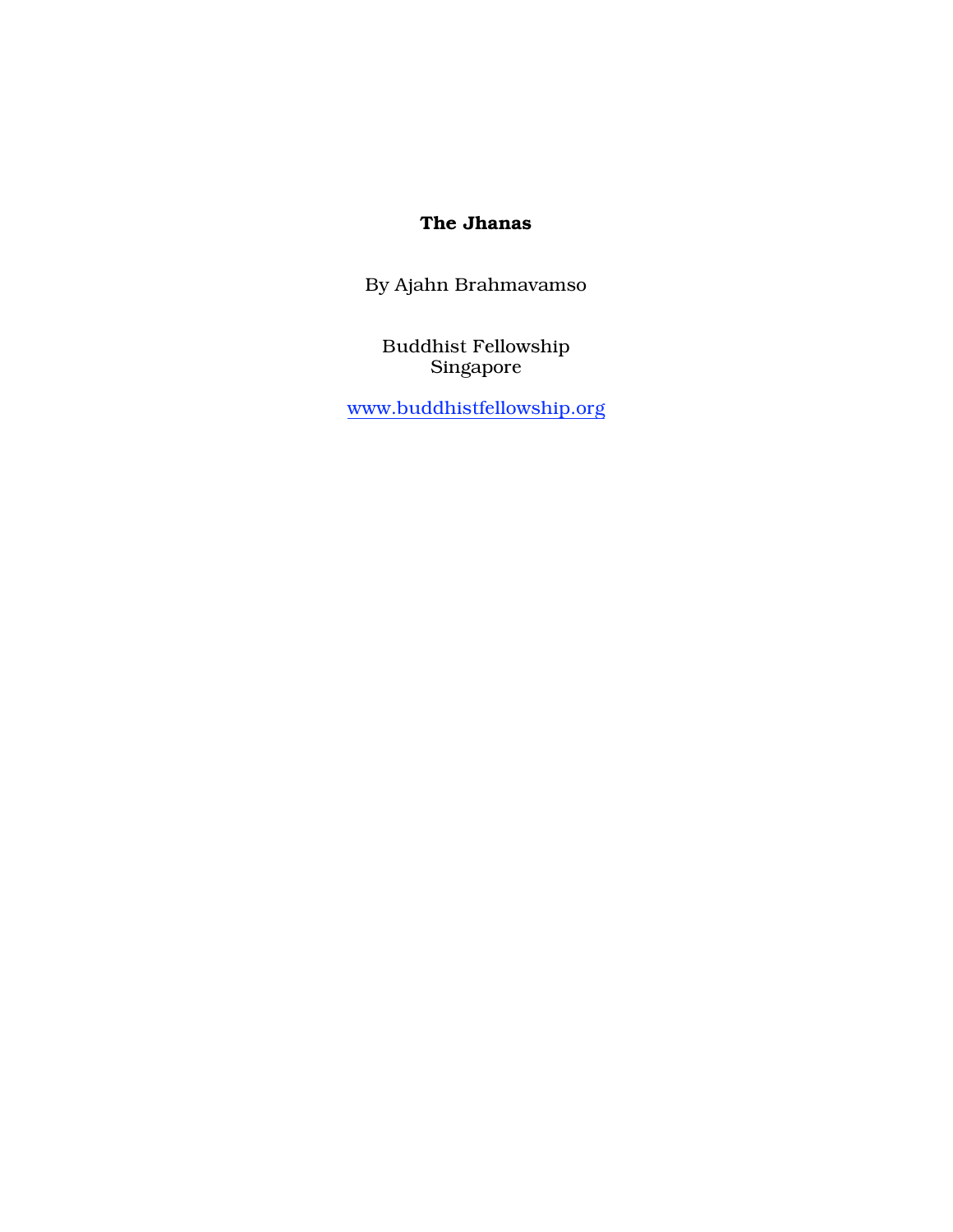# Contents The Jhanas

THE JHANAS: PART ONE

|                                                       | E'book |
|-------------------------------------------------------|--------|
|                                                       | page # |
|                                                       |        |
|                                                       | 5      |
|                                                       | 5      |
|                                                       | 6      |
|                                                       | 7      |
|                                                       | 7      |
| The Beautiful Breath                                  |        |
| The Beginning of the Journey into Jhana  10           | 8      |
|                                                       | 8      |
|                                                       | 8      |
|                                                       | 9      |
| Beautiful Breath, Beautiful Metta, Beautiful Skull 13 | 10     |
|                                                       | 11     |
|                                                       | 11     |
|                                                       | 12     |
|                                                       | 13     |
|                                                       | 14     |

# THE JHANAS: PART TWO

|  | 15 |
|--|----|
|  | 15 |
|  | 17 |
|  | 18 |
|  | 20 |
|  | 22 |
|  | 25 |
|  | 26 |

# THE JHANAS: PART THREE

|  | 28   |
|--|------|
|  | 29   |
|  | 30   |
|  | - 32 |
|  | -33  |
|  | -34  |
|  | - 35 |
|  |      |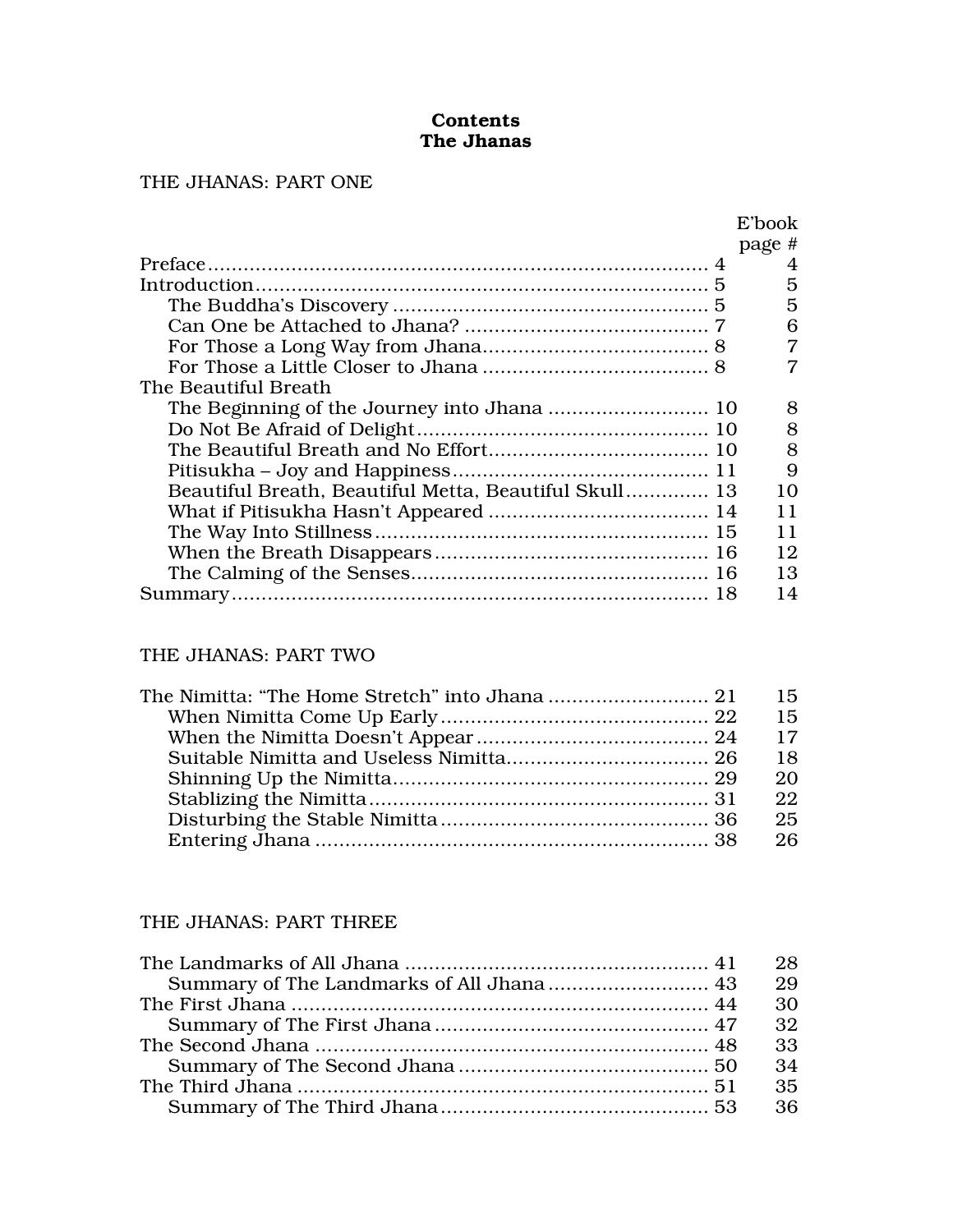|                                                            | 36. |
|------------------------------------------------------------|-----|
|                                                            | 37  |
|                                                            | 37  |
|                                                            | 38. |
|                                                            | 40  |
|                                                            | 40  |
|                                                            | 41  |
|                                                            | 42  |
| The Mind-Base of Unlimited Consciousness 62                | 42  |
|                                                            | 42  |
| The Mind-Base of Neither Perception Nor Non-Perception  63 | 43  |
|                                                            | 43  |
|                                                            | 43  |
|                                                            | 44  |
|                                                            | 45  |
|                                                            | 46  |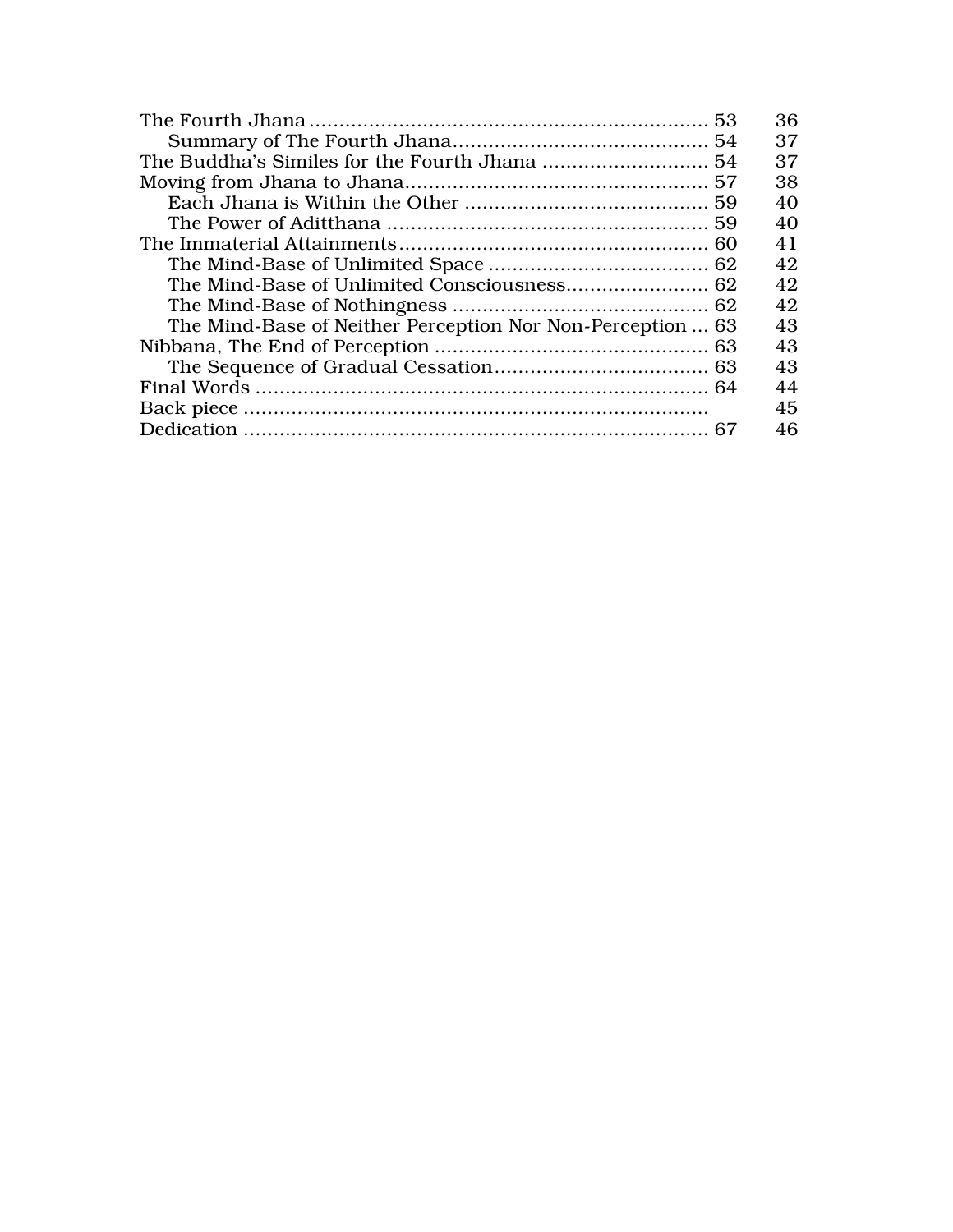# The Jhanas

Preface

As Buddhist meditation becomes ever more popular in our modern world, it is vital that clear and accurate guidance is available. For many years, there has been an unfortunate lack of thorough instruction in simple English on the deeper states of meditation called Jhana. Even though the Jhanas are, perhaps, the theme most repeated by the Buddha in the Suttas, and in spite of the fact that the old teachers of the Thai forest tradition encouraged, preached and taught Jhanas, a description of their development is hard to come by.

The booklet, then, serves to remedy this lack of practical information regarding Jhana. It continues where I left off in my earlier booklet, the Basic Method of Meditation. It aims to describe the path into Jhana, the characteristics of Jhana, and the relevance of Jhana to insight and Enlightenment.

Without any appreciation of Jhana, one's understanding of Buddhism is incomplete.

Mettacittena Ajahn Brahmavamso Bodhinyana Monastery, May 2546 AB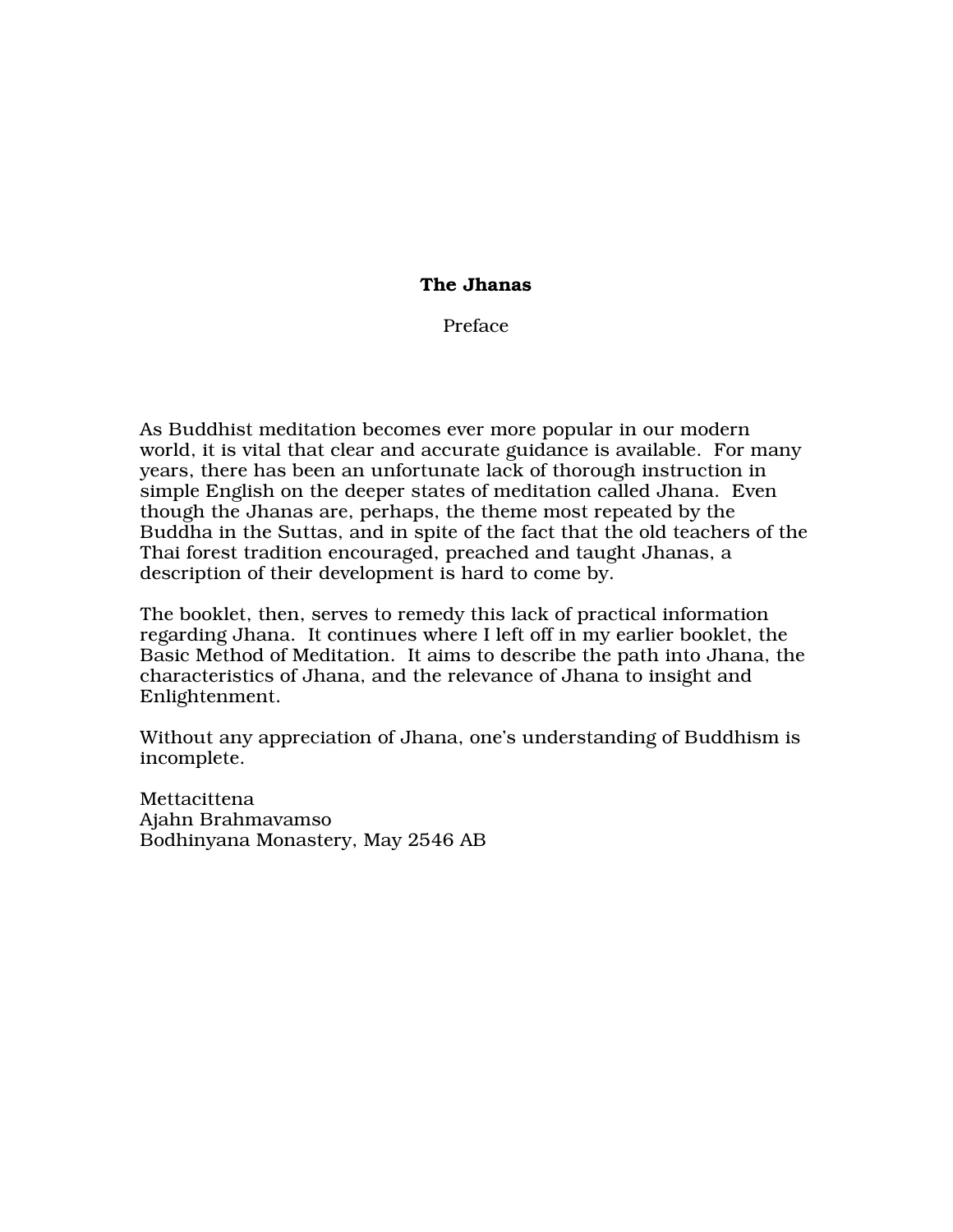# The Jhanas

### PART ONE

### INTRODUCTION

In the original Buddhist scriptures, there is only one word for any level of meditation. Jhana designates meditation proper, where the meditator's mind is stilled from all thought, secluded from all five-sense activity and is radiant with other-worldly bliss. Put bluntly, it is isn't Jhana then it isn't true Buddhist meditation! Perhaps this is why the culminating factor of the Buddha's Noble Eightfold Path, the one that deals with right meditation, is nothing less than the Jhanas.

#### The Buddha's Rediscovery

In the ancient Buddhist texts, the Buddha is said to have discovered Jhana (SN 2,7). This claim is repeated with full explanation by Venerable Ananda in another Sutta (AN 9,42). The fact that the Buddha rediscovered Jhana should not be overlooked, for the rediscovery was a central act in the dram of the Enlightenment.

When it is said that the Buddha discovered Jhana, it is not to be understood that no one had ever experienced Jhana before. For instance, in the era of the previous Buddha Kassapa, countless men and women achieved Jhana and subsequently realized Enlightenment. But in the India of twenty six centuries ago, all knowledge of Jhana had disappeared. This was one reason that there is no mention at all of Jhana in any religious text before the time of the Buddha.

Some might raise and objection that the teachers Alara Kalama and Udaka Ramaputta preached on Jhana, because the texts state that they taught the Bodhisatta (the Buddha-to-be) the attainment of the state of nothingness and the attainment of the state of neither perception nor non-perception. However, those two attainments could not have been connected to Jhana, because the Bodhisatta recalled, just prior to sitting under the Bodhi Tree, that the only time in his life that he had experienced any Jhana was as a young boy, while sitting under a Rose Apple Tree as his father conducted the first-ploughing ceremony (MN 36). That spontaneous early experience of Jhana had been untaught, unplanned and since forgotten. If that was the only Jhana experienced by the Bodhisatta prior to his experience under the Bodhi Tree, then the two teachers Alara Kalama and Udaka Ramaputta could not have taught Jhana at all.

Indeed, in the Mahasaccaka Sutta (MN 36), the Bodhisatta is shown as rejecting the experiences under those two teachers as not leading to Enlightenment, and then exhausting just about every form of ascetic practice before concluding that that too did not lead to Enlightenment.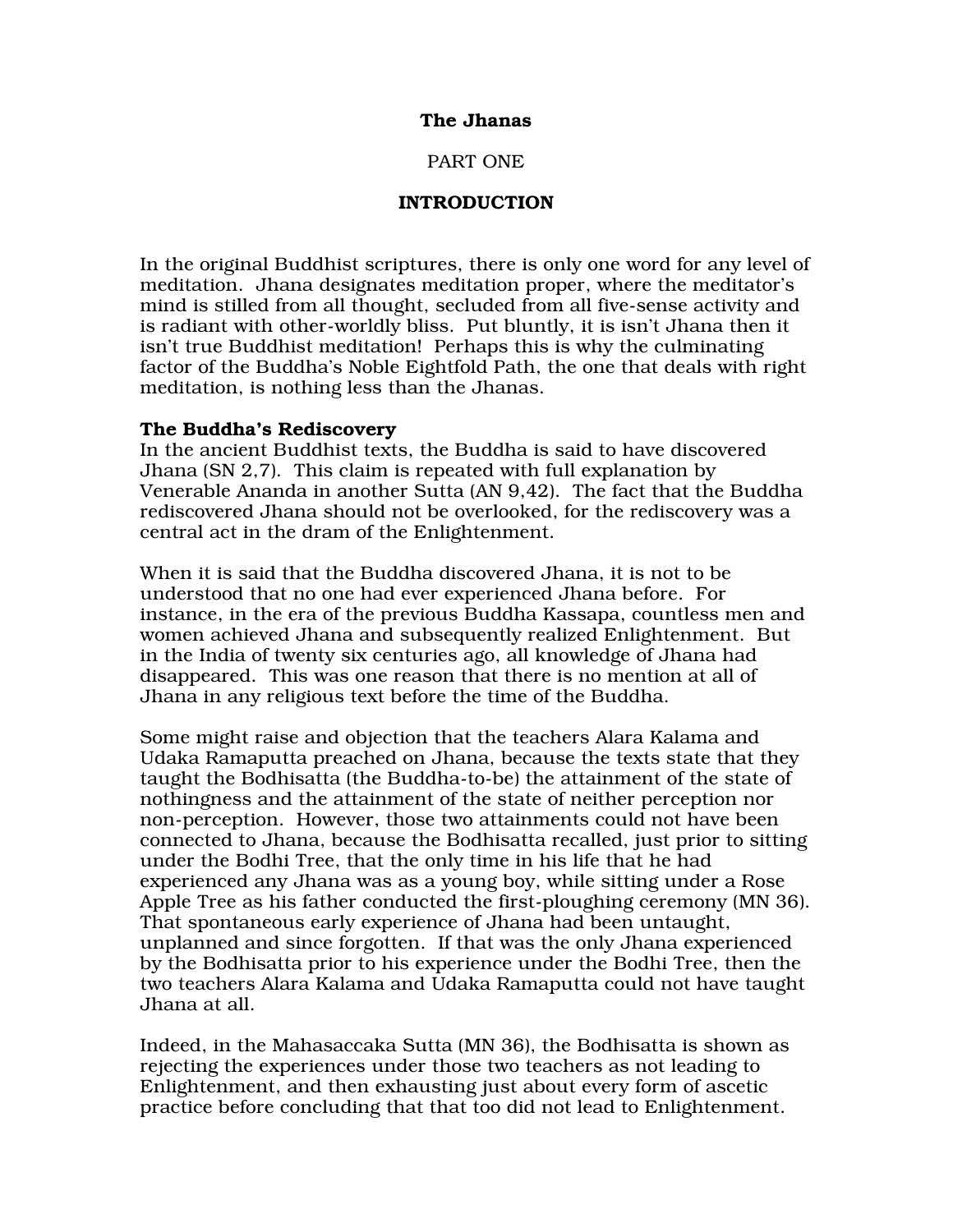Remembering the early experience of Jhana as a boy, the Bodhisatta thought, "Perhaps this Jhana is the way to Enlightenment (Bodhi)." Thus the Bodhisatta realized the jhanas under the Bodhi Tree and proceeded from there to Full Enlightenment and the attainment of Buddhahood.

One of the reasons why Jhana was not practiced before the Buddha's Enlightenment was because people then either indulged in seeking pleasure and comfort of the body or else following a religion of tormenting the body. Both were caught up with the body and its five senses and knew no release from the five senses. Neither produced the sustained tranquility of the body necessary as the foundation for Jhana. When the Bodhisatta began the easy practices leading to such tranquility of body, his first five disciples abandoned him in disgust. Such as practice was not regarded as valid. Therefore it was not practiced, and so Jhana never occurred.

After the Buddha's Enlightenment, the very first teaching that he gave, even before the famous Four Noble Truths, was the exposition on the Middle Way, a way which had not existed before (except long ago in the eras of previous Buddhas), a way which leads automatically to Jhana and then to Enlightenment.

It was as if, the Buddha said, that He had discovered a long but lost path leading to an ancient city (SN 12,65). The ancient city was Nibbana (Enlightenment) and the long lost path was the Eightfold Path culminating in Jhana. Since the Buddha rediscovered this path, it can be said that the Buddha rediscovered Jhana.

# Can One be Attached to Jhana?

When the Bodhisatta had the insight that Jhana was the way to Enlightenment, he then thought, "Why am I afraid of that pleasure which has nothing to do with the five senses nor with unwholesome things? I will not be afraid of that pleasure (of Jhana)!" (MN 36). Even today, some meditators mistakenly believe that something as intensely pleasurable as Jhana cannot be conducive to the end of all suffering. They remain afraid of Jhana. However, in the Suttas the Buddha repeatedly stated that the pleasure of the Jhana "is to be followed, is to be developed and is to be made much of. It is not to be feared" (MN 66).

In spite of this clear advice from the Buddha Himself, some students of meditation are misled by those who discover Jhana on the grounds that one can become attached to Jhana and so never become enlightened. It should be pointed out that the Buddha's word for attachment, upadana, only refers to attachment to the comfort and pleasure of the five-senses or world or to attachment to various forms of wrong view (such as a view of self). It never means attachment to wholesome things, like Jhana $^{\rm l}$ .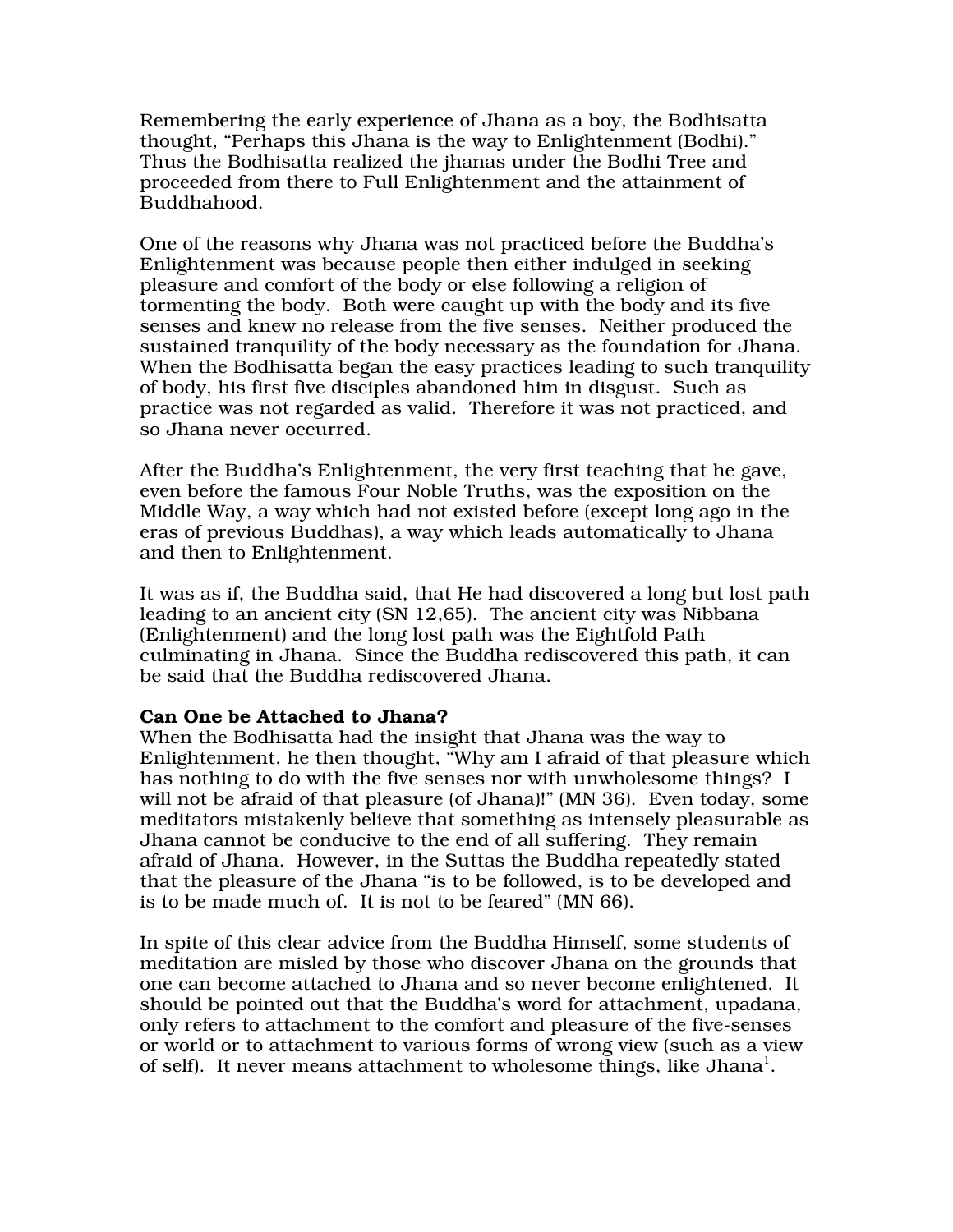Simply put, *Jhana states are stages of letting go*. One cannot be attached to letting go. Just s one cannot be imprisoned by freedom.

One can indulge in jhana, in the bliss of letting go, and this is what some people misled into fearing. But in the Pasadika Sutta (DN 29,25), the Buddha said that one who indulges in the pleasures of Jhana may expect only one of four consequences: Stream-Winning, Once-returner, Nonreturner, or Full Enlightenment! In other words, indulging in Jhana leads only to the four stages of Enlightenment. This in the words of the Buddha "One should not fear Jhana" (MN 66).

# For Those a Long Way from Jhana

For some meditators, the Jhanas may seem to be such a long distance away that they are seen as irrelevant. This is not so. Discussing such sublime states can create inspiration, as well as map out the territory ahead so that one can know the right direction. More crucial y, it gives one the information about what to do when one gets close to any of these profound states of freedom. Finally, it gives a deeper understanding of the Dhamma, especially into the Third Noble Truth that is the cessation of all suffering—Nibbana. This is because, the rapture and bliss of jhana is directly related to the amount of Samsara which is, albeit temporary, let go of. Thus, discussing the Jhanas is well worthwhile, even if they may seem so far away form you.

### For Thos a Little Closer to Jhana

Some readers may have already gotten close enough to be able to understand this discussion from their own experience, and it may help them make the last leap into the jhanas. Furthermore, when a meditator has actually experienced a profound state of meditation, they want to find out exactly what it was, to recognize the state in terms of the Buddha's accurate descriptions. So it is important to be able to correctly identify the levels of depth in meditation.

It is also important to generate some inspiration in one's achievement. Such a positive emotion will only encourage further letting go. It is my aspiration to show you how wonderful and profound these states of Jhana are, and to illustrate how crucial their experience is to the event of Enlightenment.

Eventually, the seeds that are planted in you through reading a discussion on Jhana like this will one day bear fruit. When one realizes how the mental factor of intention actually occurs, one understands how important it is to get information and inspiration like this on the Jhanas form outside of oneself. The at the right time, the mind will know automatically what it must do.

For example, when nimittas arise the mind will spontaneously know how to respond. Sometimes you might reflect on this later, "Where did that intention come from?" The answer is that that movement of the mind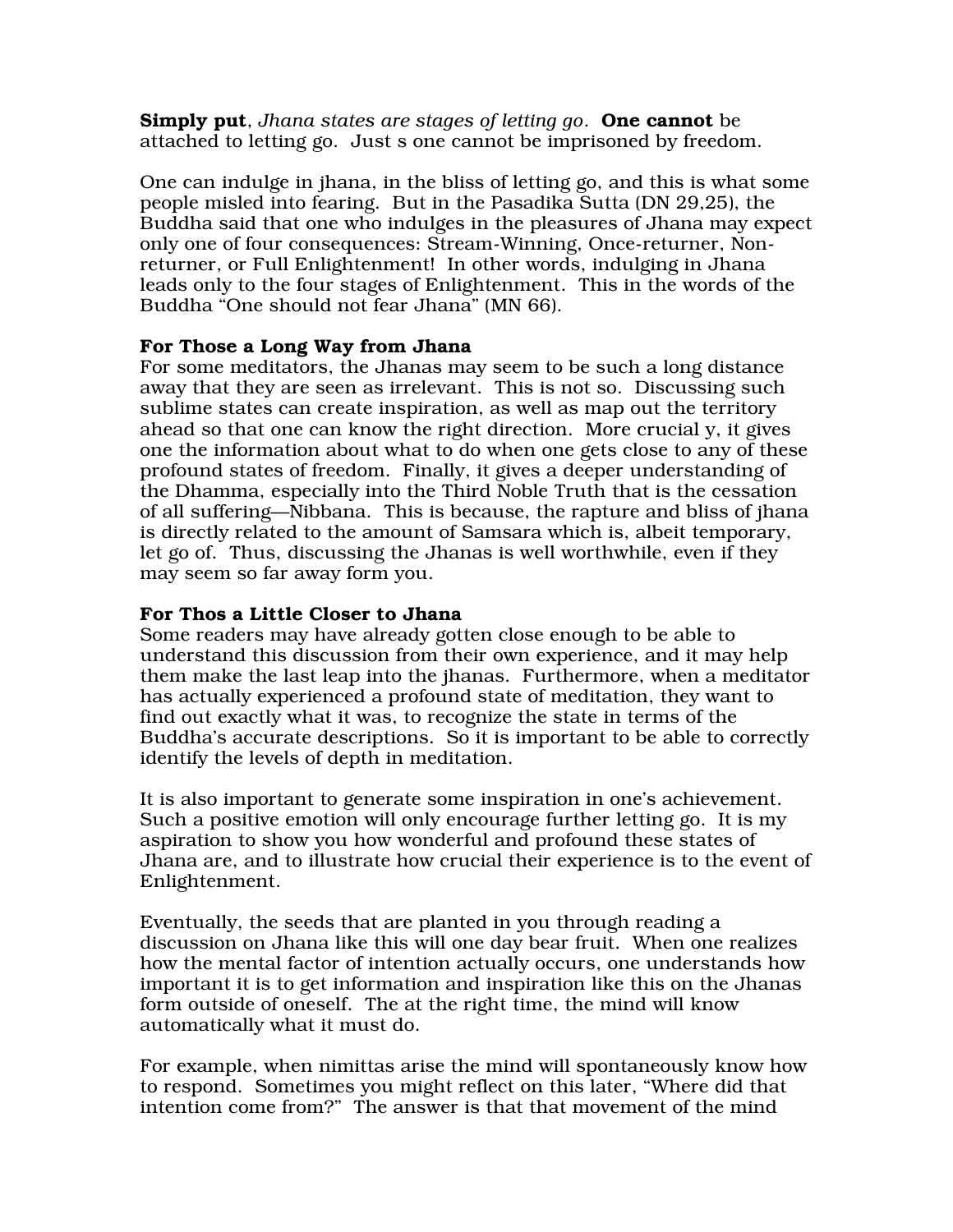came from reading discussions such as this. Sometimes it comes from things learned in a past life!

These are the things that generate the subtle guidance of the mind in the still states of meditation. They do not come from you. If you get involved and try to do something, the meditation is disturbed and the peace falls apart.

Sp please do not think that just because you are not at this stage yet, that this discussion is of no use to you. In fact, it will be very useful to you. But you will only realize its usefulness after you have achieved one of the Jhanas and reflected back to see that such instruction as given here, which you thought were forgotten, manifest at the tight time to lead the mind into jhana.

# The Beautiful Breath: The Beginning of the Journey into Jhanas

So far I have discovered the Jhanas from a historical and theoretical point of view. Now it is time to explain the Jhanas in terms of their practice. It is best to begin the description of the journey into Jhana from the starting point of the "beautiful breath." Before this stage is accomplished, the mind has insufficient contentment, awareness and stability to launch itself into the higher states of consciousness. But when one is able to maintain an effortless awareness on the breath without break for a long period of time, when the mind has settled into such a rich awareness that the breath appears delightful. Then one is ready to set off on the journey into jhana.

# Do Not Be Afraid of Delight

I want to stress that one should be cautious not to be afraid of delight in meditation. Too many meditators dismiss happiness thinking it unimportant or, even worse, thinking that they don't deserve such delight. Happiness in meditation is important! Moreover, you deserve this bliss out! Blissing our on the breath is an essential part of the path. So when delight does arise alongside the breath, one should cherish it like a valuable treasure, and guard it accordingly.

# The Beautiful Breath and No Effort

The delight that arises at the stage of the beautiful breath is the "glue" that holds the mind's attention on the breath. It results in the mindfulness staying with the breath without effort. One stays with full attention on the breath because the mind wants to stay with the breath. The mind, at this stage, enjoys watching the breath so much that it doesn't want to go anywhere else. It just remains with the breath, automatically. It is so content being with the delightful, beautiful breath that all wandering ceases. One remains fully aware of the breath without any need to control the mind. Mindfulness of the breath, here, becomes effortless.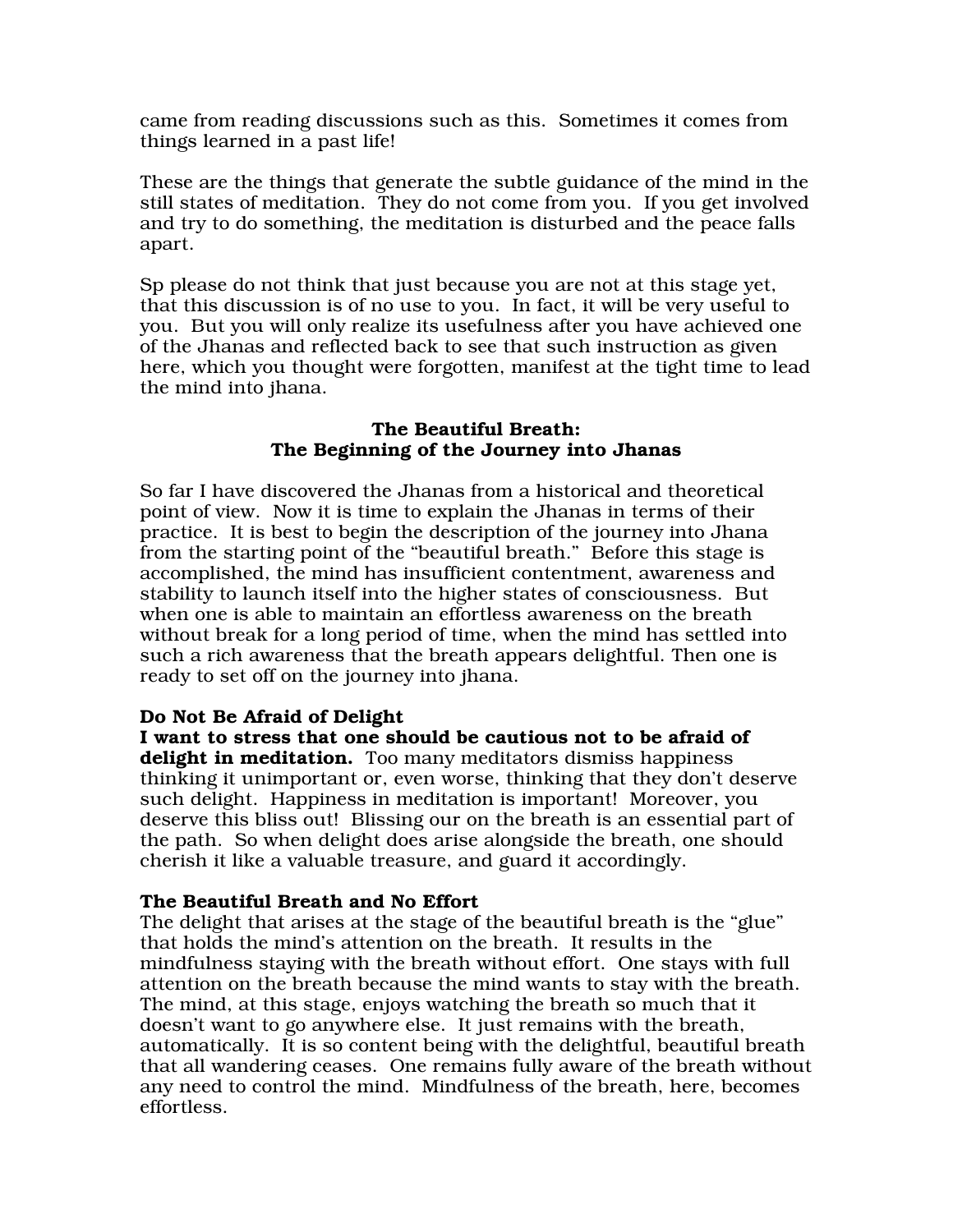Without the experience of delight, there will be some discontent. And discontent is the source of the wandering mind. Before one reaches the stage of the beautiful breath, discontent pushes mindfulness away from the breath. There, the only way to keep mindfulness upon the breath is through and effort of will, through control. But when the stage of the beautiful breath is achieved, when delight generates long lasting contentment, then the mind will not wander. Then control can be relaxed, effort relieved, and the mind remains motionless, naturally.

Just as petrol/gas is the fuel moving the car, so discontent is the fuel that moves the mind. When a car runs out of gas, it gently comes to a stop. One doesn't need to use the brakes. It comes to a state of stillness, naturally. In the same way, when the mind runs out of discontent, through the arising of the beautiful breath, it gently comes to a stop. One doesn't need to use the brakes of the will power. The mind comes to a state of stillness, naturally.

### Pitisukha—Joy and Happiness

In Pali, the compound word pitisukha means the combination of joy and happiness. One can use those words for all sorts of experiences, even for worldly experiences. But in meditation, pitisukha refers only to that joy and happiness that is generated through letting go.

Just as various types of fire may be distinguished by their fuel—such as a wood fire, oil fire or brushfire—so the various types of happiness can be distinguished by their cause. The joy and happiness that arises with the beautiful breath is fueled by the letting go of burdens such as past and future, internal commentary and diversity of consciousness. Because it is a delight born of letting go, it cannot produce attachment. One cannot be attached and letting go at the same time. The delight that arises with the beautiful breath is, in fact, a clear sign that some detachment has taken place.

#### Three Major Types of Pitisukha

One might propose three major types of pitisukha, (joy and happiness): that generated by sensual excitement, that cased by personal achievement, and that born of letting go. Not only are these types of happiness differentiated by their cause, but they are also very different in their natures. The happiness generated by sensual excitement is hot and stimulating but also agitating and consequently tiring. It lessens in intensity on repetition. The happiness caused by personal achievement is warm and fulfilling but also fades quickly, leaving a sense of a vacant hole in need of filling. But the happiness born of letting go is cool and very long lasting. It is associated with the sense of real freedom.

Moreover, the happiness generated by sensual excitement produces everstronger desire, like an addict needing an ever stronger dose, making the happiness unstable and tyrannical. The happiness caused by personal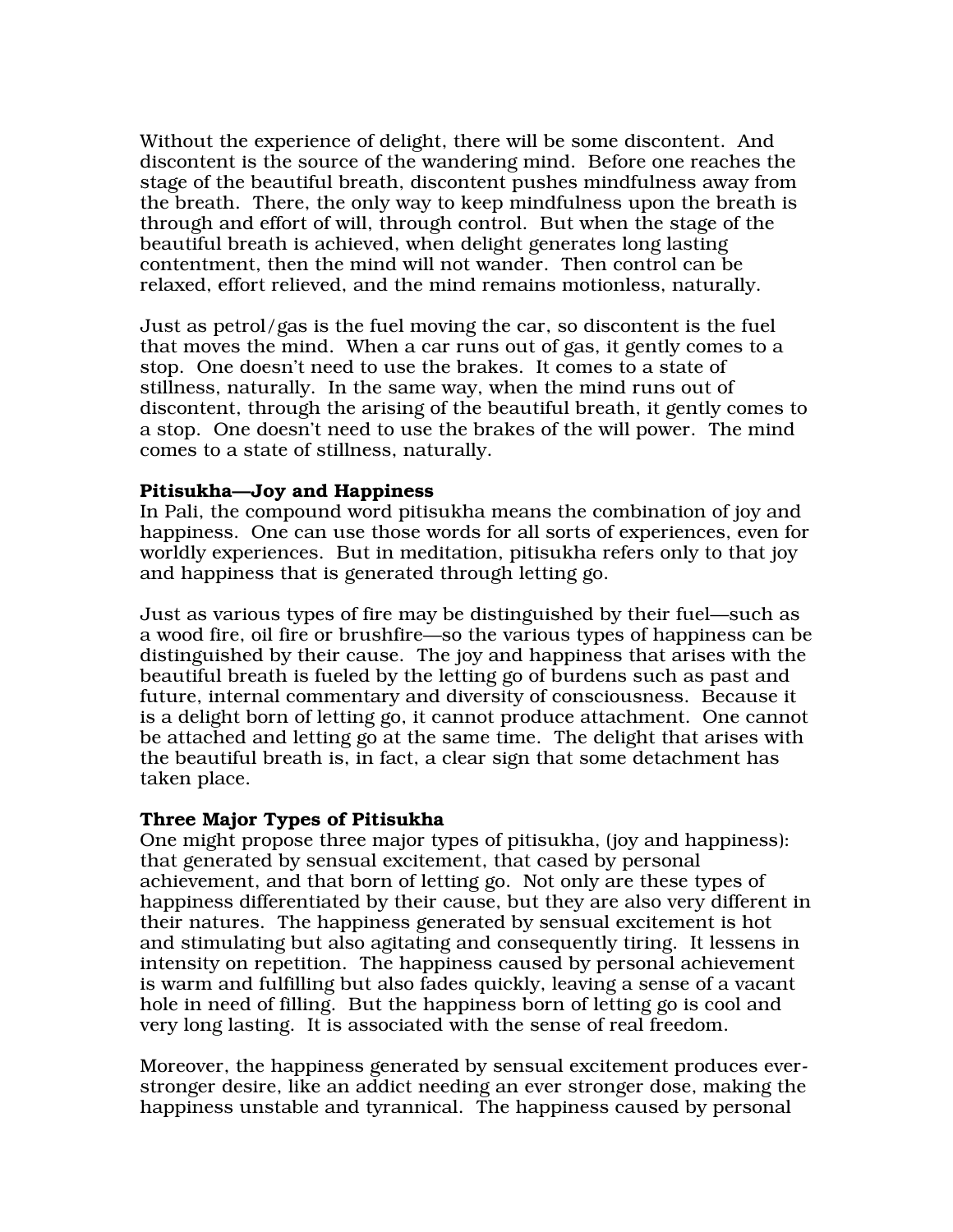achievement produces more investment in being the control freak, encouraging the illusion of personal power. The controller then kills any happiness. The happiness born of letting go inspires more letting go and less interference . Because it encourages one to leave things alone, it is the most stable and effortlessly long lasting. It is the most independent of causes. It is closest to the unconditioned, the uncaused.

It is important for success in meditation to recognize these different types of happiness. If the happiness that arises with awareness of the breath is of the sensual excitement type, for example like waves of physical pleasure coursing through your body, then it will soon disappear when effort is relaxed, leaving one heavy and tired. It is of little use here. Itf the happiness is associated with the sense of achievement, for instance thinking "Wow! At last I'm getting somewhere in my meditation," then it will often be followed by the achievement disintegrating, destroyed by the controller suddenly being aroused, ruined by the interfering ego. But if the happiness that arises with the beautiful breath is that born of letting go, then one feels that one doesn't need to say anything, or do anything. It becomes the happiness whose brother is freedom and whose sister is peace. It will grow all by itself in magnificent intensity, blossoming like a flower in the garden of Jhana.

# Beautiful Breath, Beautiful Metta, Beautiful Skull!

There are many other objects of meditation as well as the breath. One can take loving kindness (Metta), parts of the body (Kayagatasati), simple visualizations (Kasina) and other things as the focus of one's mindfulness. However, in all meditation that develops into jhana, there must come a stage where the pitisukha born of letting go arises. For example, loving kindness meditation opens into being such a wonderful, gorgeous, unconditional love for the whole cosmos, filling the meditator with delicious joy. Pitisukha born of letting go has arisen and one is att the stage of "beautiful Metta." Another example: some meditators focus on parts of the human of the human body, often on a skull. As the meditation deepens, as mindfulness rests on the inner image of a skull, an amazing process unfolds. The image of the skull in one's mind starts to whiten, then deepen in colour, until it appears to glow with intense luminosity as the "beautiful skull!" Again, pitisukha born of letting go has appeared filling the whole experience with joy and happiness. Even some monks who practice Asubha (loathsomeness) meditation, on a decaying corpse say, can experience the initially repugnant cadaver suddenly changing into one of the most beautiful images of all. Letting go has aroused so much happiness that it overwhelms the natural disgust and floods the image with pitisukha. One has realized the stage of the "beautiful corpse!"

IN breath meditation (Anapanasati), the Lord Buddha taught the arousing of pitisukha along with the experience of one's breath as the 5h and  $6<sup>th</sup>$  steps of the 16 step Anapanasati method (see MN 118). It is such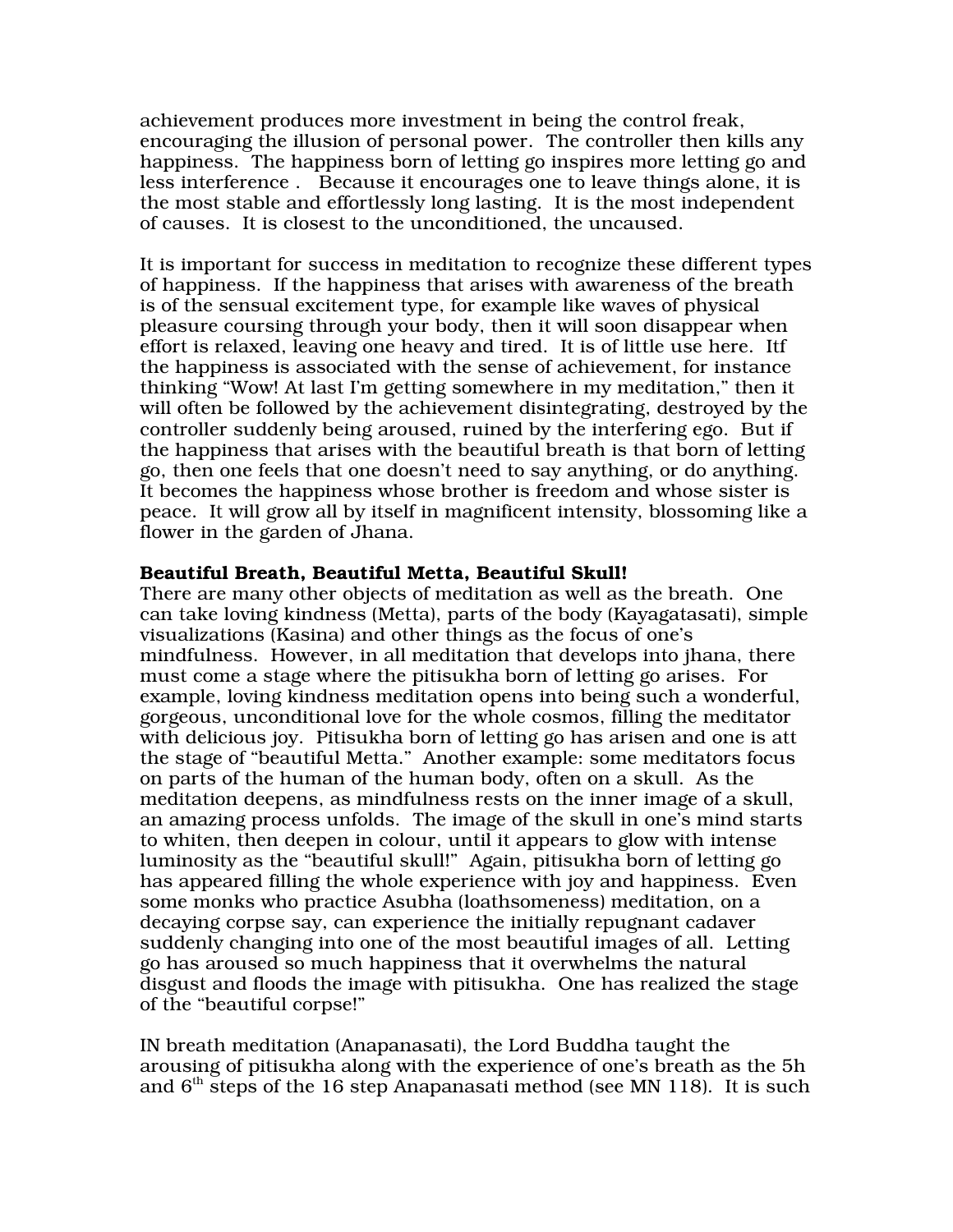a crucial stage in meditation that I have dealt with it in *The Basic Method of Meditation*<sup>2</sup> .

# What if Pitisukha Hasn't Appeared?

When pitisukha doesn't arise, it must be because there is not enough contentment, this is, one is still trying too much. One should reflect on the first two of the five hindrances. The first hindrance, sensory desire, draws the attention towards the object of desire and thus away from the breath. The second hindrance, ill will, finds fault with the experience of breath, and the dissatisfaction repels the attention away from the breath. Contentment is the "middle way" between desire and ill will. It keeps one's mindfulness with the breath long enough for the pitisukha to arise.

Sometimes meditators wonder about the role of effort in meditation. At the stage of meditation just before the beautiful breath, one's effort should directed only into the knowing, and kept away from the doing mind. When effort is channeled into doing the meditation, that is, controlling everything, then the energized "doer" moves into restlessness, another of the hindrances. But when the effort is removed from the "doer" and is given fully to the knowing, then not only does restlessness disappear, but so does sloth and torpor. Sloth and torpor is another of the Five Hindrances. It arises because the knowing is without energy. Often this is because all one's energy has gone into doing, into the active function of the mind, into controlling. So much so that the knowing, the passive function of mind, is starved into the feebleness of sloth and torpor. But when all one's effort is invested in the knowing, into mindfulness, then sloth and torpor become replaced by bright and energized knowing.

Putting all one's effort into the knowing is another way of generating pitisukha along with the breath. For the energy of the mind is **equivalent to happiness.** So if pitisukha hasn't appeared yet, it might be that one is not directing effort away from the doer and into the knowing.

# The Way Into Silence

Stillness means lack of movement. What causes the mind to move? "Will" causes the mind to move! This is why if one wants to experience stillness, then one must remove all will, all doing, all control.

One can firmly hold a leaf on a plant but, however hard you try, you will never be bale to hold to still. There will always be some vibration caused by slight tremors in one's muscles. However, if one protected the leaf from any wind, then the leaf becomes still, eventually, all by itself. Aby removing the causes of the movement, the wind, then the leaf comes to a natural state of stillness.

In exactly the same way, one cannot achieve stillness by holding the mind in the grip of one's will. But if one removes the cause of movement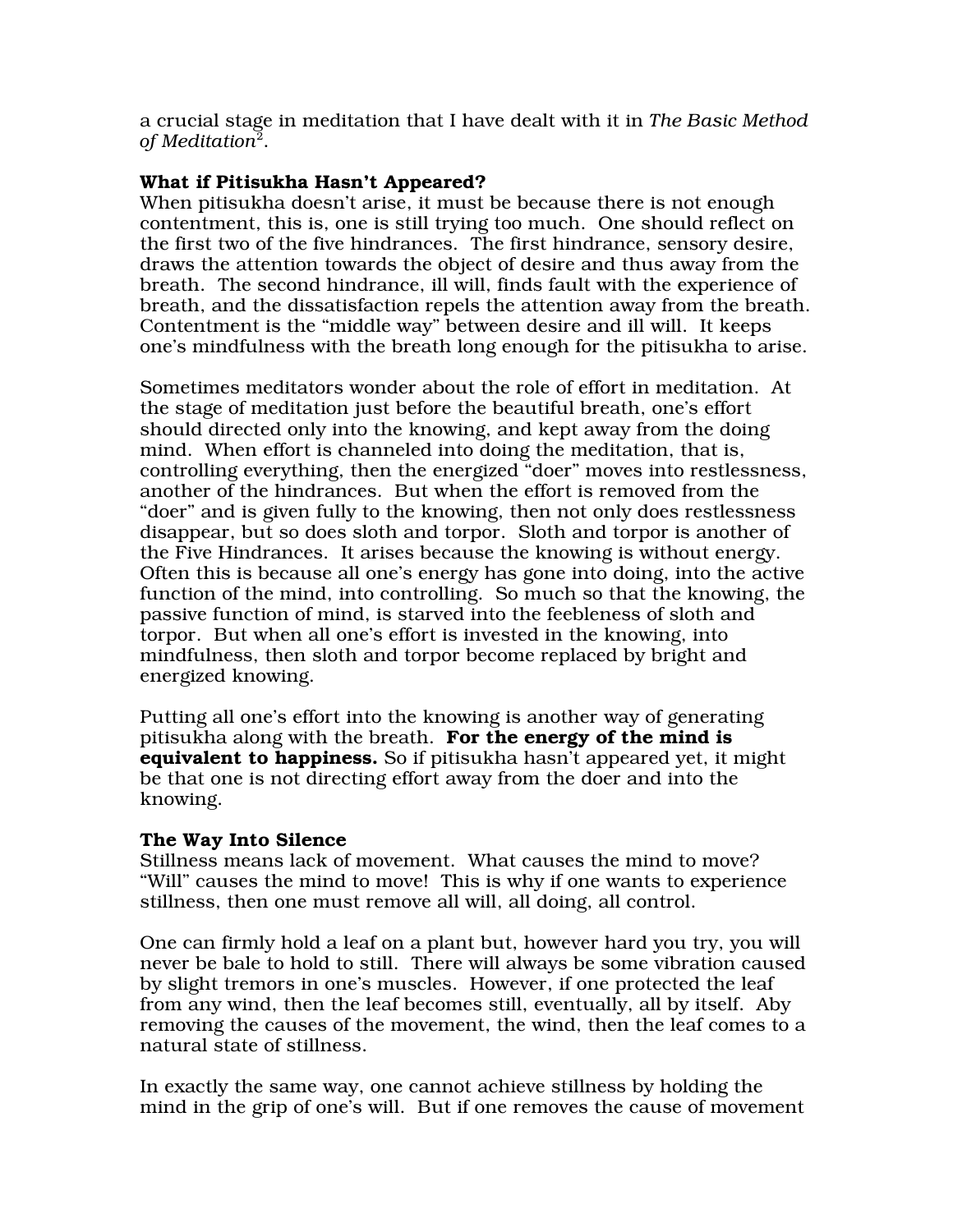in the mind, the will, then the mind soon comes to a natural state of stillness.

Thus one cannot will the mind to be still! The way into stillness is though the pitisukha born of letting go. Once the delight that comes with the beautiful breath appears, then will becomes redundant. It becomes unnecessary since mindfulness stays with the breath all by itself, effortlessly. Mindfulness enjoys being with the beautiful breath, and so does not need to be forced. It is through the arising pitisukha at the stage of the beautiful breath that will becomes calmed, effort is relieved, and stillness begins to manifest.

When stillness appears it enriches the pitisukha. The deepening of pitisukha, in turn, creates even less opportunity for effort, and so stillness grows stronger. A self-reinforcing, feedback process ensues. Stillness deepens pitisukha. Pitisukha increases the stillness. This process continues, when not interrupted, all the way into Jhana where stillness is profound and pitisukha ecstatic.

# When the Breath Disappears

If the breath disappears before the stage of the beautiful breath, then this is a case of sloth and torpor, of weak attention. One should go back to basics, strengthen present moment awareness and silence, and put more energy into awareness.

But when one is on the stage of the beautiful breath, when it feels so delightful and effortless to be mindful of the breath for long periods of time, then as the mind grows in stillness, the perception of the breath grows more subtle. Soon one is not aware of an in-breath, or of a beginning or middle or end of a breath. One is simply aware of a seemingly unchanging perception of breath, a single experience that hardly alters from moment to moment. What is happening is that some of the external features of breath, such as in and out, beginning and end, have been transcended, All one sees is the heart of the breath experience, beyond these labels.

Because of the extreme simplicity of the meditation object, the breath, stillness and pitisukha can grow even stronger. Let them grow stronger. Don't fall onto the trap of doubt, wondering whether this very subtle bare breath experience is what one should be watching. Don't worry that perceptions of in and out, beginning and end, have disappeared. This is how it should be. Don't disturb the process. As the stillness and pitisukha grow ever stronger, the breath disappears.

When in the stage of the beautiful breath, the breath disappears, only the beauty remains. One is aware not of nothing, but of beauty, the pitisukha without any perception of breath. This is another important stage in one's meditation. It is a step closer to jhana.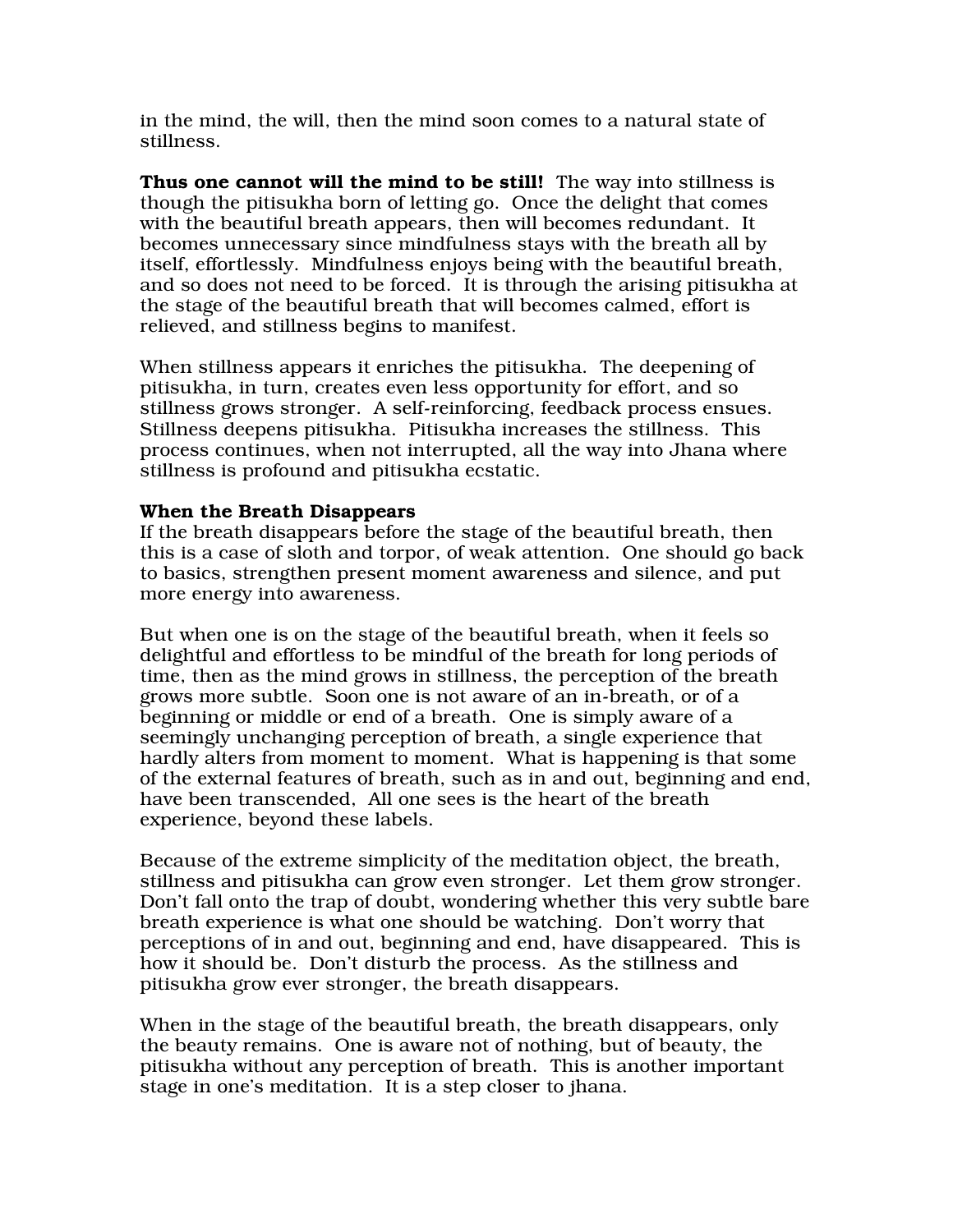## The Calming of the Senses

Buddhism has always described experience in terms of six, not five, senses. They are sight, hearing, smell, taste, touch and also the mind. In breath meditation, one calms the first four senses into disappearance by focusing only on the breath. The breath is then experienced through the senses of touch and mind.

As the meditation progresses, the sense of touch is gradually calmed and the sense of mind becomes more dominant. In the stages of the beautiful breath, the breath is experienced only partly by the sense of touch and mostly by the mind sense. The sense of touch gives one the perception of breath. The mind sense gives one the perception of beauty. When the "breath" disappears, it means that one has succeeded in calming the sense of touch into disappearance. The external five senses have at last been transcended. Only the mind sense remains. And the mind sense experiences the breath as beauty.

In fact, one is still breathing at this stage, albeit ever so softly, It is just that one is now experiencing the breath through the mind sense, and not through the sense of touch. Because the familiar experience of breath is not linger present, one might conclude that one's breath has stopped! But it hasn't. Don't worry. One will not die at this stage of meditation! One is just experiencing the breath in a new and wonderful way. One is experiencing the breath only through the mind sense, and perceiving it as bliss.

It is like viewing a rare, sparkling diamond. At first one is aware of the shape, size and its many facets. But, maybe, after a while one doesn't perceive the size and shape any more. Even the concept of facets disappears. All one notices, all that one is left with, is the "sparkle," the beauty. The diamond is still there only one perceives it in a new and wonderful way.

Or it is like the simile that I like to use of the Cheshire cat in Alice in Wonderland, by Lewis Carol<sup>3</sup>. First, the smiling face of a Cheshire Cat appears in the blue sky. As Alice and the Red Queen observe the image, the Cat's head gradually disappears. Soon, only a mouth is left with an endearing smile. Then the mouth disappears, but the mile still remains! The body has gone, but the beauty remains.

This is how it appears when the five external senses completely disappear and only the mind sense remains. When one is not used to pure mental objects, with no link to anything in the physical world, then one may easily become confused. Faith or confidence (Saddha) is helpful here. If wisdom born of experience is yet too weak, then use confidence to know that when, in the stage of the beautiful breath, then breath disappears leaving only a feeling of beauty or delight, then that is a pure mental object that one is experiencing. Stay there with confidence. Be careful not to allow the hindrance of doubt to disturb the delightful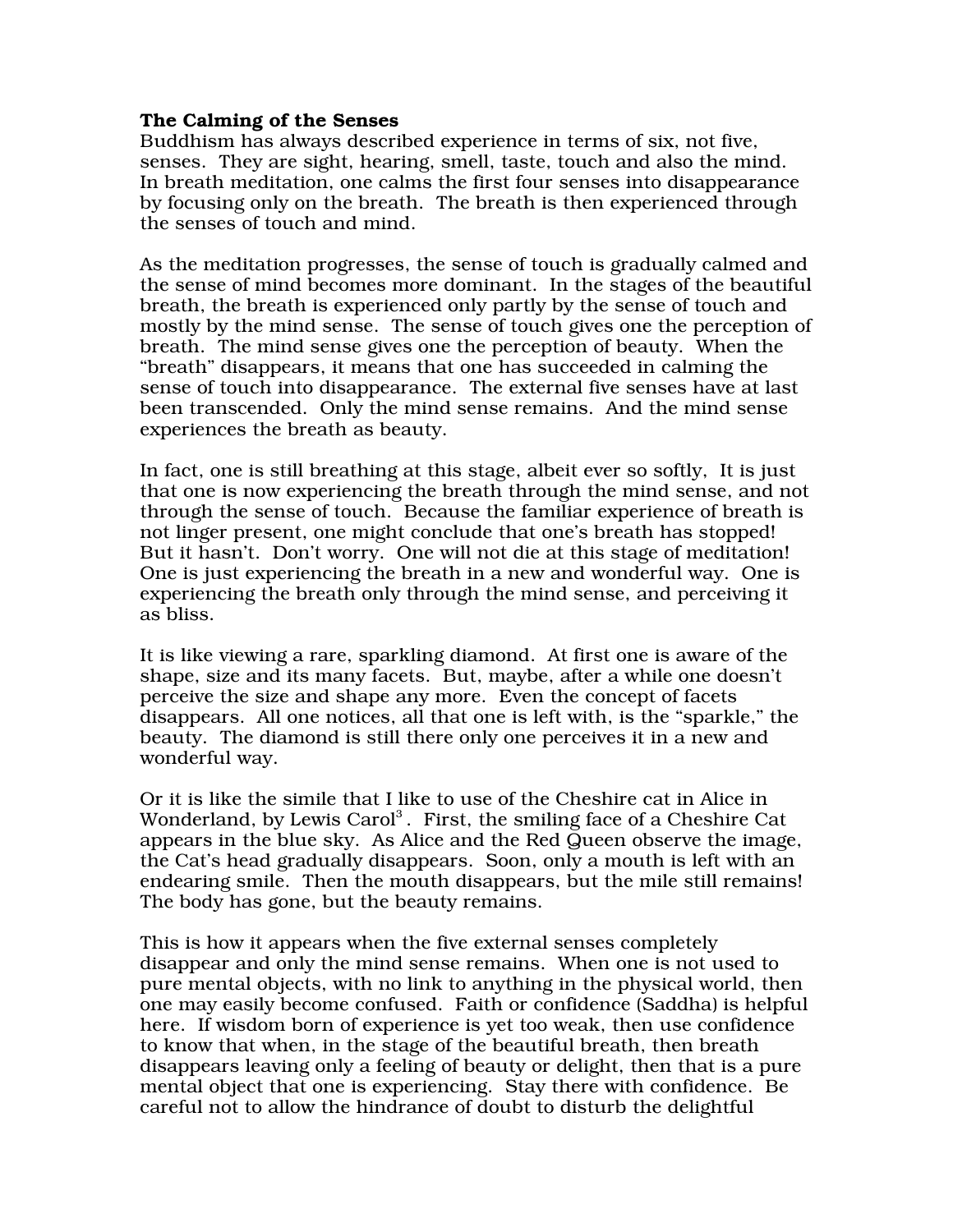peace. One may figure out what the experience means at the end of the meditation period, not now. As mentioned many times already, one should wait to the final few minutes of the meditation period to review any meaningful experiences.

#### Summary

This chapter has been an introduction to the Jhanas. I have given a brief history of the Jhanas and have explored some of the issues often raised about this exalted topic. I have returned yet one more time to the "beautiful breath," for it is the beginning of the journey into Jhanas. I have prefaced the beautiful breath with the important exhortation not to be afraid of delight in meditation, for delight is the "glue" that holds the mind's attention on the breath.

The next part takes us further down the road to the deep absorptions. Let us turn now to a discussion of the nimitta, the "home stretch" into Jhanas.

1 See upadana in Buddhist Dictionary: Manual of Buddhist Terms and Doctrines, Venerable Nyantiloka (Fourth Revised Edition), Kandy, Buddhist Publication Society, 1980.

 $^{\rm 2}$  The Basic Method of Meditation by Ajahn Brahmavamso, available from the Buddhist Society of Western Australia.

 $^{\rm 3}$  The annotate Alice:  $\,$  Alice's Adventure in Wonderland and Through the Looking Glass, Harmondsworth, U.K. Penquin, 1965.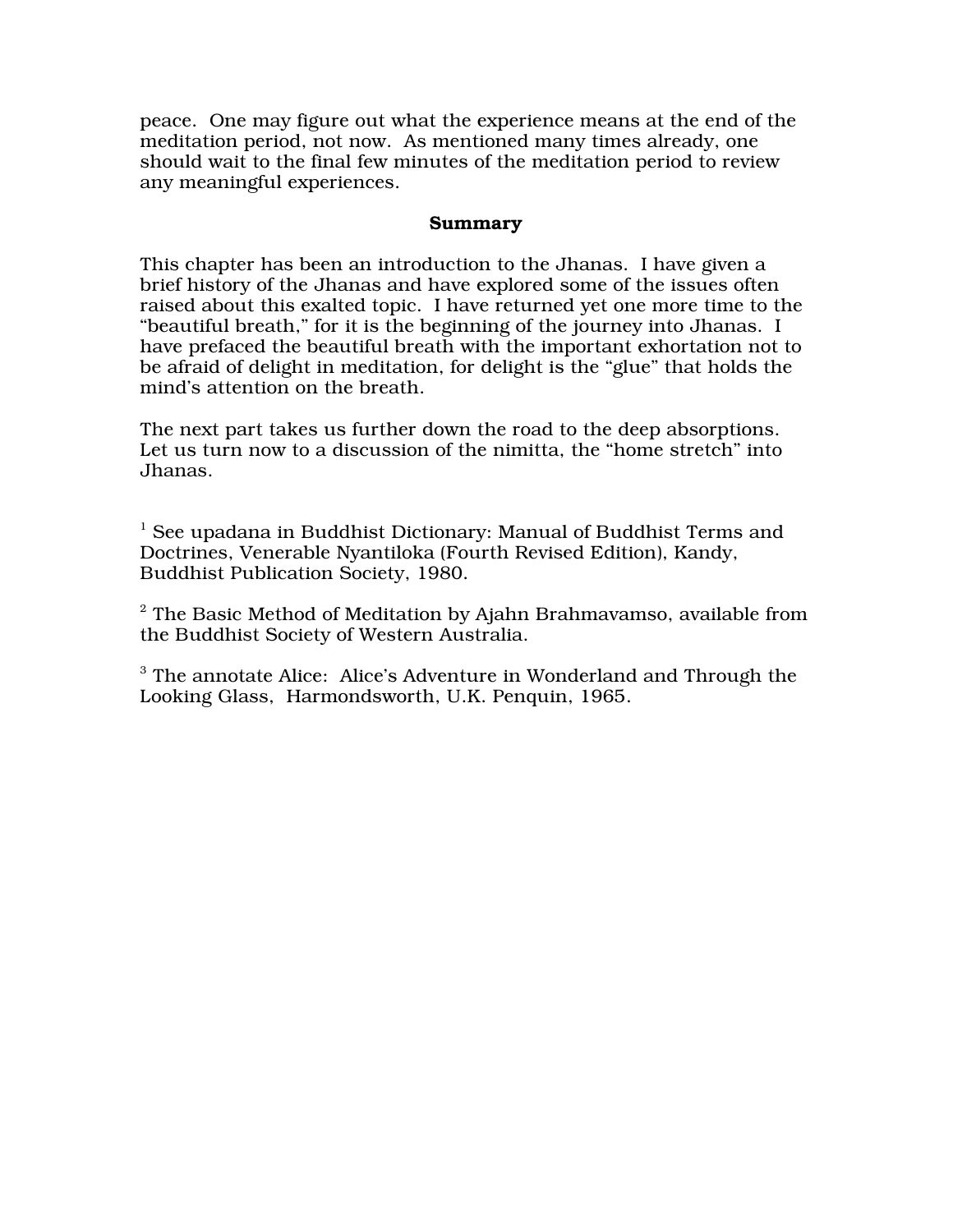### THE JHANAS

## PART TWO

#### THE NIMITTA: THE "HOME STRETCH" INTO JHANAS

When the breath disappears and delight fills the mind, the nimitta usually appears.

Nimitta, in the context used here, refers to the beautiful "lights" that appear in the mind. I would point out, though, that the nimittas are not visual objects, in that they are not see through the sense of sight. At this stage of the meditation, the sense of sight is not operating. The nimittas are pure mental objects, known by the mind sense. However, they are commonly perceived as lights.

What is happening here is that perception struggles to interpret such a pure mental phenomena. Perception is that function of mind that interprets experience in terms one can understand. Perception relies crucially on comparison, interpreting experience as in the same category as some similar previous experience. However, pure mental phenomena are rare so rarely visited that perception has great difficulty finding anything at all comparable to these new experiences. This is why nimittas appear strange, like nothing one has ever experienced before. However, the phenomena in the catalogue of one's past experiences which usually come closest to these nimitta are simple visual lights, such as a car headlight or a flashlight in the dark or the full moon in the night sky. So perception adopts this closest, but imperfect, comparison and interprets the nimitta as lights. Thus, one usually experiences nimitta as a light, a light seen in the mind.

It was a fascinating discovery to realize that everyone who experiences these nimittas, experience exactly the same thing! It is only that meditators interpret one and the same experience in different ways. Some see in their mind the nimitta as a pure white light, others see it as a golden, some as a deep blue. Some see it as a circle, some as oblong in shape, some as sharp edged, some as fuzzy edged. There is indeed no end to the features of nimitta, which meditators describe. The important thing to know is that color, shape and so on are irrelevant. Because it is one's perception that colors the nimitta and gives it shape, just so one can make sense of it.

### When Nimitta Come Up Early

Sometimes, a "light" can appear in the mind at a very early stage of meditation. However, for all except accomplished meditators, one will find that such "brazen intruders" are highly unstable. If one focuses one's attention on them, one will not get anywhere. It is not the right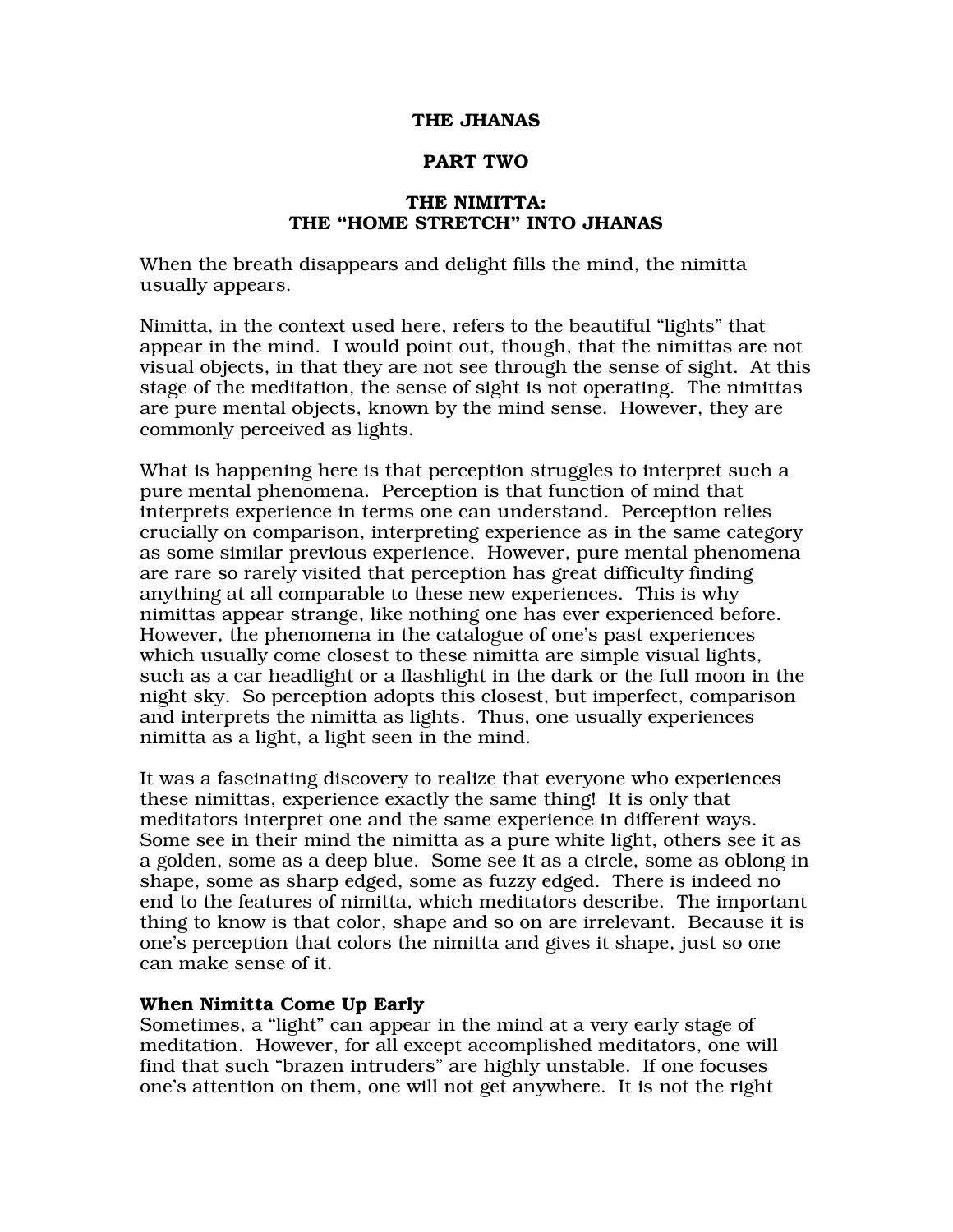time for nimitta. It is better to regard them as distractions and go back to the main task of the early stage.

Ignore the Nimitta at First. It is more uncertain what to do when a nimitta appears at the stage of the beautiful breath, when the breath has yet to be calmed to disappearance. Again, the nimitta appears intrusive, It interferes with the main task of sustaining one's awareness on the beautiful breath. If one deliberately turns away from the breath and on to the nimitta, it usually doesn't remain long. The mind is not refined enough yet to hold a subtle nimitta. One needs to practice on the breath more. So the best thing to do is to ignore the nimitta and let all one's attention train on the beautiful breath.

Often having followed this advice, the nimitta comes back, stronger and brighter. Ignore it again. When It returns a third time, even more powerfully and radiant, go back to the breath. Practicing this way, eventually a hugely powerful and brilliant nimitta will break into your awareness. You can go with that one. Actually, it is almost impossible to ignore. That one usually takes you into jhana.

The above can be compared to a visitor knocking on your door. It could be an unimportant salesman so you ignore them and go on with your business. Often that's the end of the matter. Sometimes, though, they knock again, louder and longer. You ignore them a second time and continue with your task. They bang ever louder, ever more vigorously. This proves that it must be your best friend, so then you open the door, let them in, and have a great time together.

Incorporating the Nimitta into the Middle of the Breath. Another method of dealing with an early nimitta that arises at the stage of the beautiful breath is to incorporate the nimitta into the middle of the breath. One trains to visualize the situation as similar to a jewel being held in the center of lotus petals. The shimmering jewel is the nimitta, the lotus petals the beautiful breath. If the mind isn't quite ready to stay with the nimitta, it still has the breath to anchor it.

Sometimes, the mind is so unready that the breath appears to close in on the nimitta, and the nimitta disappears leaving only the beautiful breath. But this step backward does not disturb the meditation. At other times, the mid is well prepared for the nimitta, and the nimitta strengthens and expands pushing out the breath, which disappears beyond the edges of one's awareness, leaving only the nimitta. This method is skillful because it doesn't involve moving the mind from one thing to another. Such movement is coarse and disturbs the meditation significantly. Instead, one just passively observes the transition from the beautiful breath t the nimitta, and maybe back again, allowing the process to develop or recede according to nature, not according to one's desire.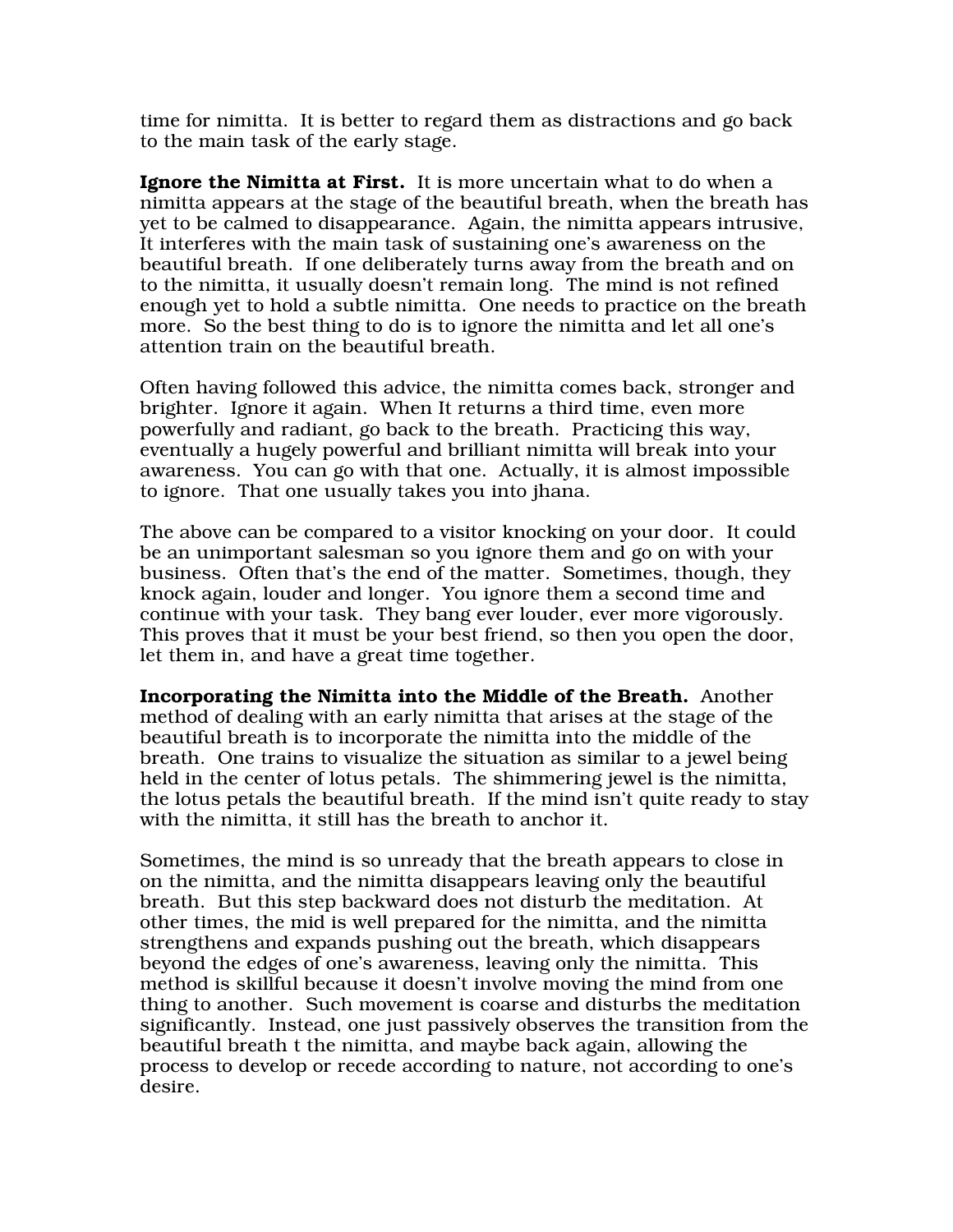For Accomplished Meditators Only. Although the following advice is for accomplished meditators only, by which I mean those with plentiful experience of Jhana already, it is included here for the sake of completeness. When one is skillful in the way into Jhana and one has experienced a Jhana recently, the mind is so still and powerful even before one begins to meditate that one may skip many stages. So much so that one may arouse the nimitta almost immediately after starting. The mind being so used to nimitta, and so favorably disposed to towards them, literally leaps into the nimitta and the nimitta stays. Soon Jhana is reached. For such accomplished meditators, the earlier the nimitta arises, the better.

# When the Nimitta Doesn't Appear

For some, when the breath disappears, the nimitta doesn't happen. No lights appear in their mind. Instead, they are only left with a deep feeling of peace, of emptiness, of nothing. This can be a very beneficial state and should not be belittled, but it is not Jhana. Moreover, it lacks the power to proceed any further. I is a cul-de-sac, and a refined one at that, but it is incapable of being developed further. There are a number of methods to bypass this state, generate the causes for nimitta, and go deeper into the jhanas.

Cultivate Sufficient Joy and Happiness (Pitisukha). The state above arises because one did not cultivate sufficient pitisukha along with the breath. There was not enough delight when the breath disappeared, so mindfulness had no clear mental object of beauty to latch on to. Understanding this, one needs to put more value on developing delight when one is watching the breath, and cultivating that delight into a strong sense of beauty. For example, one may regard the breath as the messenger bringing you oxygen as a life support gift from the flowers and trees. The breath unites you vitally with all of the plant world, supporting one another with the pulse of the air. Whatever skillful means one employs, by paying careful attention to the beauty alongside the breath, the beauty will blossom. What one pays attention to usually grows.

In the previous chapter, one was cautioned not to be afraid of delight in meditation. I regard this exhortation as so important that I am going to repeat it again almost word for word.

Do not be afraid of delight in meditation. Too many meditators dismiss happiness thinking it unimportant or, even worse, thinking that they don't deserve such delight. Happiness in meditation is important! Moreover, you deserve t bliss out! Blissing out on the meditation object is an essential part of the path. So when delight does arise alongside the breath, one should cherish it like a valuable treasure,, and guard it accordingly.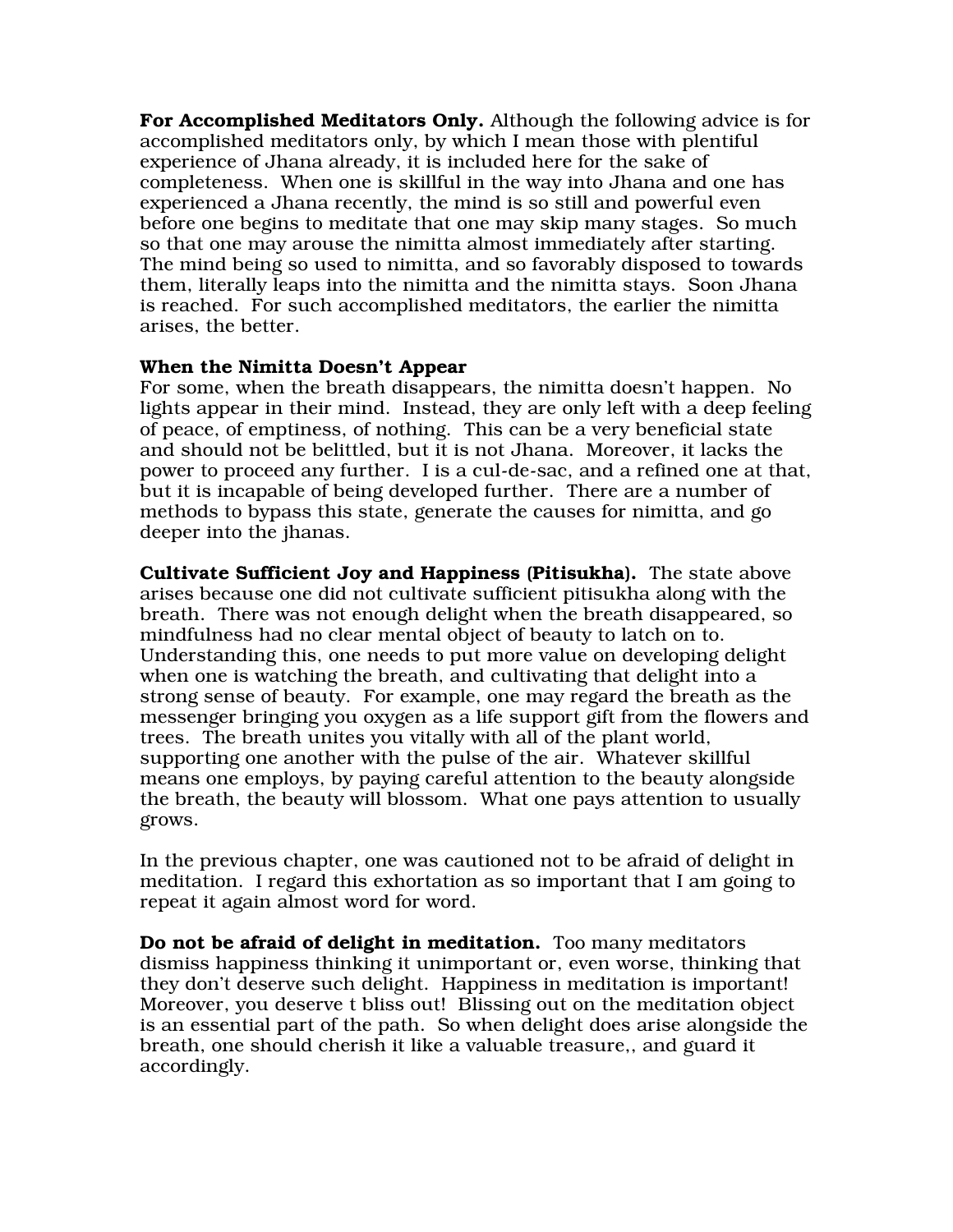Putting Energy into Knowing. Another reason for the nimitta not arising is that one hasn't put enough energy into the knowing. As explained in the previous chapter, in the section entitles "What if pitisukha hasn't appeared," delight is generated by putting lots of **energy into the knowing.** Usually, most of our mental energy gets lost in the doing, that is, in planning and remembering, controlling and thinking. If one would only take away one's energy completely from the doing, and give it all totally to the knowing, to attentiveness, then one would experience one's mind becoming brightened and energized with delight. When there is lots of delight, strong pitisukha, then when the breath disappears, the nimitta appears. So, maybe the reason why a nimitta doesn't appear is that one wasted too much energy on controlling, and didn't devote enough energy into knowing.

**Watching Out for Discontent.** However, if the breath has disappeared but no nimitta arises, then one must be careful not to fall into discontent. Discontent will wither any pitisukha already there and will urge the mind into restlessness. This discontent will make the arising of a nimitta even more unlikely. So one must be patient and seek the remedy in becoming aware of contentment and letting it consolidate. Just through paying attention to contentment, it usually deepens. As contentment grows stronger, delight will arise. As delight grows in power, the nimitta appears.

Focus More Sharply in the Present Moment. Another useful method to arouse the nimitta when the breath disappears is to focus more sharply on the present moment! Present moment awareness is the very first stage of this method of meditation. But, in practice, as the meditation progresses and one pays attention to other things, the present moment awareness can become a little sloppy. It may be that one's mindfulness has become "smeared" around the present moment, instead of being precisely focused. By noticing this as a problem, it is very easy to adjust the focusing of mindfulness to be knife-edged in the center of now. Like adjusting the camera, the slightly blurred image becomes very sharp. When the attention is sharply focused in the present moment, it experiences more power. Pitisukha comes with the sharpening of focus, and the nimitta soon follows as well.

#### Suitable Nimitta and Useless Nimitta

It is very helpful to cultivate nimitta of the sort perceived as a light. These "light nimittas" are the best vehicle for transporting the meditator into the Jhanas. However, it is just possible, but rarely done, to enter a Jhana by using "feeling nimittas" instead. By this I mean that one sees no lights in the mind, instead one experiences a feeling of bliss in the mind. It is important to note that he sense of touch has been transcended and such a "feeling" if bliss is experienced completely by the mind sense. It is a pure mental object again, but perceived as relating closely to a physical feeling of bliss. This is a bona-fide nimitta. But it is much more difficult to work with such as a nimitta to gain access to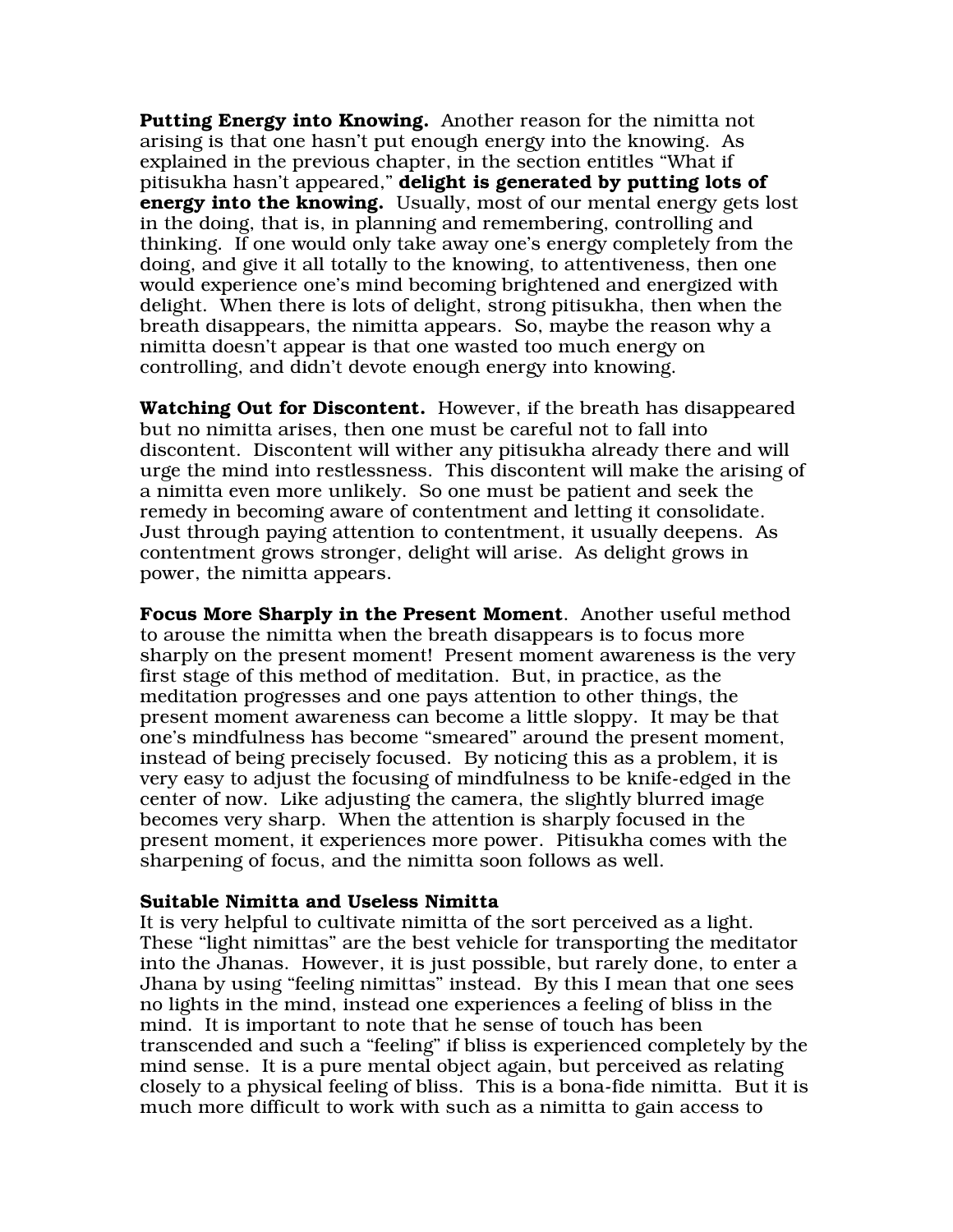Jhana, though it is not impossible. For these reasons, it is recommended to cultivate the light nimitta if one aspires for the jhana.

There are some visual nimittas that are of no use on the path into Jhana. It is helpful to know these "useless" nimitta so that one will waste no time with them.

**Visions.** Sometimes whole scenes can appear clearly in the mind. There might be landscapes, buildings and people. They may appear familiar or strange. It might be fascinating to watch such visions, but they are of little use. Moreover, they are meaningless and one should certainly not take them as some revelation of truth! Experience shows that visions arising at this stage are notoriously deceptive and completely untrustworthy. If one likes to waste time, one can linger on them a while. But the recommended thing to do is to remove all interest and go back to the beautiful breath. Such complex nimitta are merely a reflection of an over-complicated mind. The mind should have been calmed into simplicity much more effectively before letting go of the breath. When one sustains the attention on the beautiful breath, uninterrupted for long periods of time, then one is training in simplicity. Then when the breath disappears, a simple unified nimitta arises, one that is suitable for progress.

The Firework Nimitta. A less elaborate nimitta, which is still overcomplicated, can be called the "firework nimitta." As the name suggests, this consists of many bursts of light coming and going, never lasting long and exhibiting much movement. There may be several bursts of light at the same time, even of different colors. Again, this firework nimitta is a sign that the mind is still too complicated and very unstable. If one wants, one can enjoy the sideshow for a short time, but one should not waste too much time there. One should ignore all the razzel-dazzel of the firework nimitta, return to the breath, and develop more one-pointedness and calm.

**The Shy Nimitta.** The next type of nimitta can be called the "shy" nimitta," a single pure light that flashes up quickly and then disappears. After a few moments, it flashes up again. Each time, it lasts only a second or two. Such a nimitta is much more encouraging. Its simplicity shows that the mind is one-pointed. Its power is a sign that pitisukha is strong. But its inability to remain after breaking through into consciousness shows that the level of calm is not quite enough. In such a situation, one need not return to the beautiful breath yet. Instead, one patiently waits, developing more calm, allowing the mind to become more receptive to the very shy nimitta. As will be explained at greater length later, this nimitta disappears because the mind overreacts to its arrival, usually with excitement or fear. By establishing more solid calm and having the confidence to not react at all, the shy nimitta returns and stays longer each time. Soon, such a nimitta loses its shyness and, feeling accepted within the mind's calmness, remains a long time. One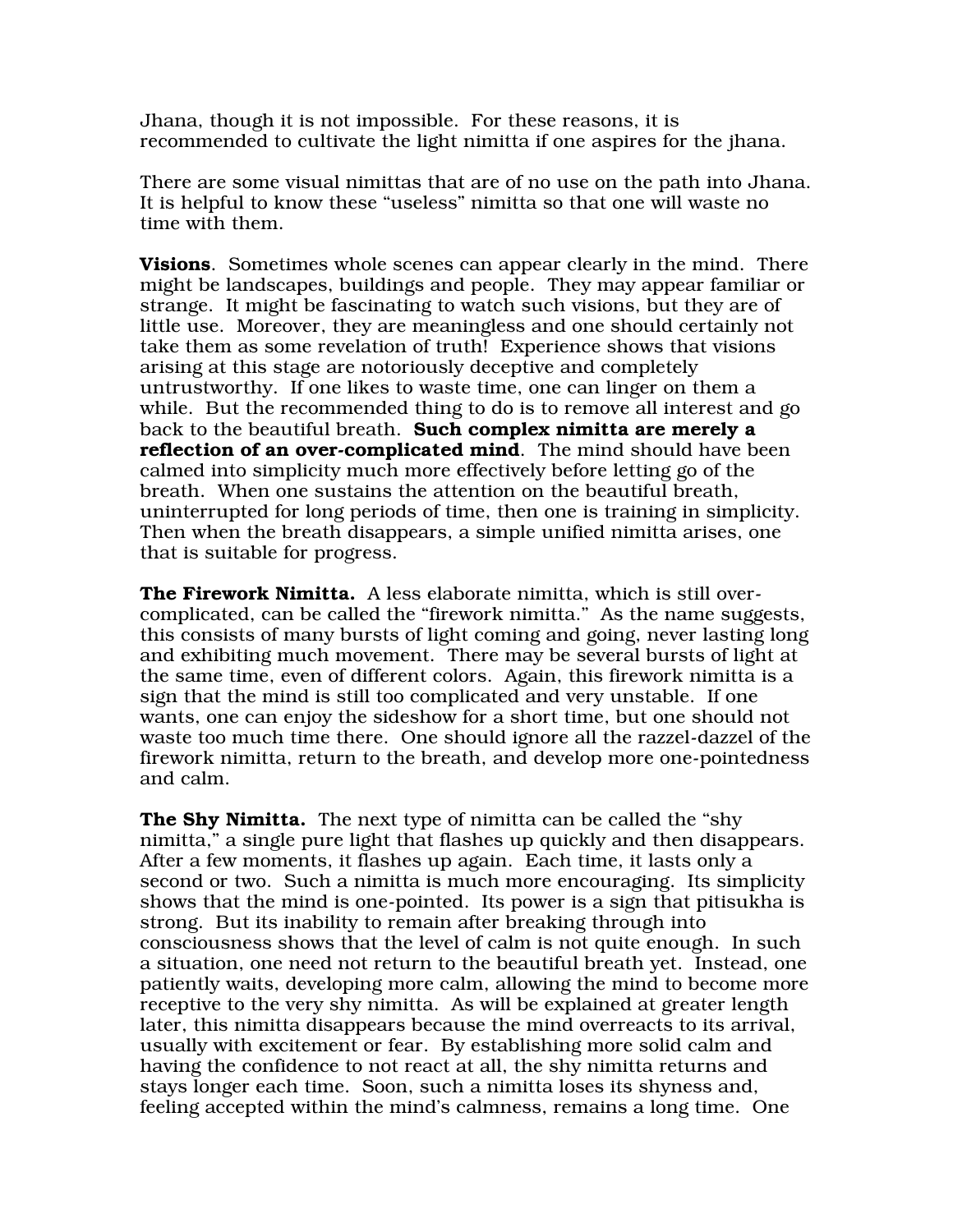should attempt this approach first. But if the nimitta continues being "shy," with no indication that it is remaining longer, then one should return to the beautiful breath and ignore the shy nimitta. When one has built more tranquility of mind with the beautiful breath, then one can return to the shy nimitta to see of it will establish itself this time.

**The Point Nimitta**. Another type of nimitta is the "point nimitta," a simple and powerful light, but ever so small, which persists many seconds. This nimitta can be very useful. It shows that one-pointedness is excellent, calm is sufficient, but pitisukha is still a bit lacking. However, all one needs to do is gently look deeper into the point nimitta, letting mindfulness zero in, then it appears as it one's awareness comes closer to this nimitta and its size starts to increase. As it expands a little, one should keep one's focus on the center, not on the edges, nor beyond the edges. By maintaining the mind's focus sharply on the center of the point nimitta, it increases power, it grows in pitisukha. Soon the nimitta unfolds into the best nimitta of all.

The Best Nimitta. The best nimitta of all, that which is the most suitable for Jhanas, begins as being similar to the full moon at midnight in a sky free of clouds. It rises unhurried when the beautiful breath softly disappears. It takes three of four of four seconds to establish its presence and settle down, remaining still and very beautiful before the mind's eye. As it remains without remains without effort it grows brighter, more luminous. Soon it appears brighter than the sun at midday, radiating bliss. It becomes, by far, the most beautiful thing one has ever seen. Its beauty and power will often feel more than one can bear. One wonders whether one can take so much bliss of such extreme power. But one can. There's no limit to the bliss one can feel. The nimitta explodes, drowning one in even more bliss, or one dives into the center of the radiating ecstasy. If one remains there, it is jhana.

# Shining up the Nimitta

It is a far-reaching insight to realize that this nimitta is actually an image of one's mind. Just like one sees an image of one's face when one looks in a mirror, one sees an image of one's mind in the profound stillness of this meditation stage. The nimitta is a reflective image of one's mind.

The Importance of Virtue. So when the nimitta appears dull, or even dirty, it means that one's mind is dull, even dirty! Usually, this is because one has been lacking in virtue recently, possibly angry, or maybe self centered. At this stage of meditation, one is looking directly at one's mind and there is no opportunity for deceit. One always sees the mind as it truly is. So, if one's nimitta appears dull and strained, then one should clean up one's act in daily life. One should undertake moral precepts, speak only kindly, and be selfless in service. This stage of meditation when nimittas appear makes it abundantly clear that virtue is an essential ingredient for success in meditation.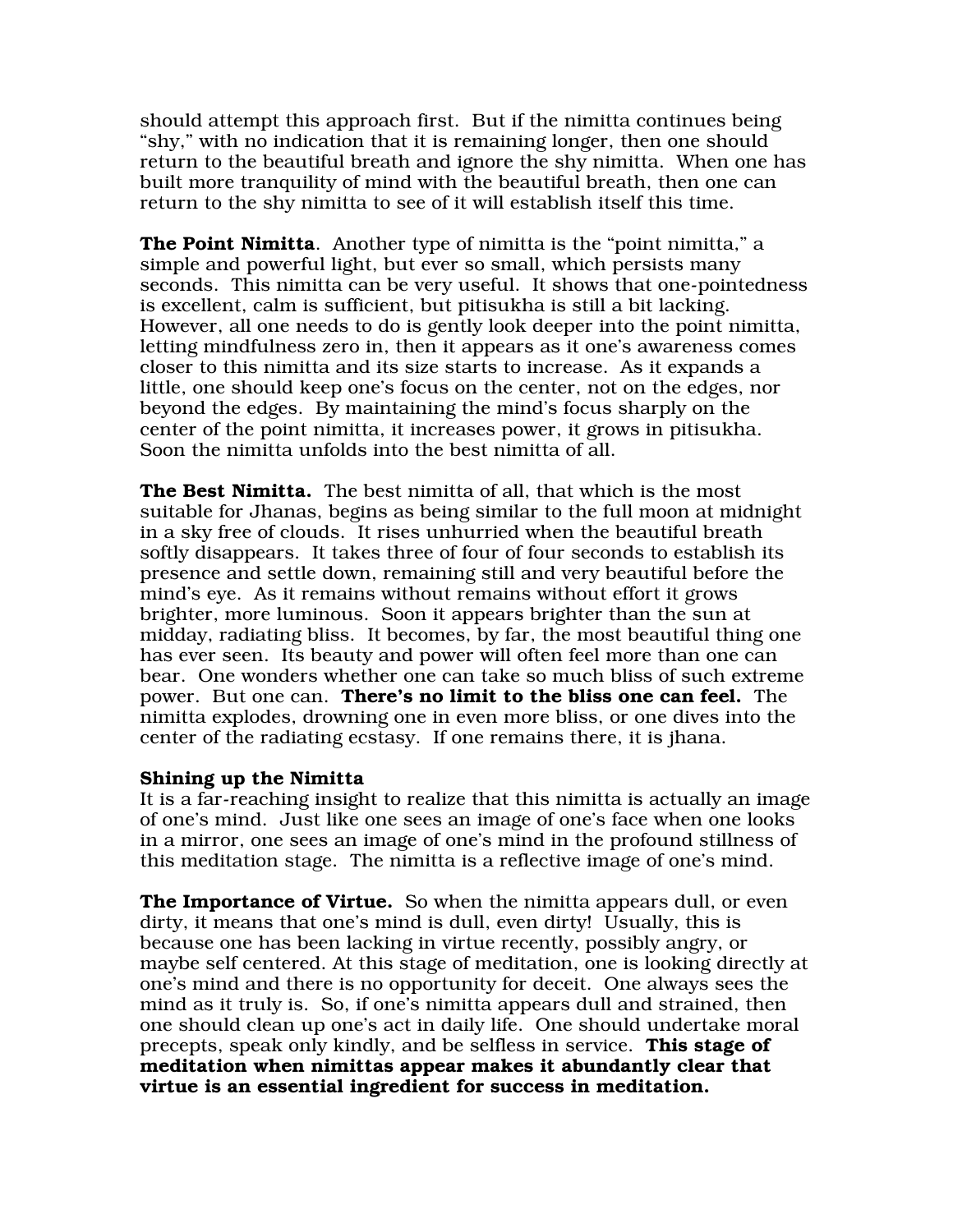Having taught many meditation retreats over the years, I have noticed that the meditators who have the easiest progress and most sensational results, are those who are joyously generous, whose nature would never allow them to harm another being, who are soft spoken, gentle and very happy. Their beautiful lifestyle gives them a beautiful mind. And their beautiful mind supports their virtuous lifestyle. Then when they reach this stage of the meditation and their mind is revealed in the image of the nimitta, it is so brilliant and pure that it leads them easily to jhana. It demonstrates that one cannot lead a heedless life and self-indulgent lifestyle and have easy success in one's meditation. On the other hand, purifying one's conduct and developing compassion, at the same time prepares the mid for meditation.

The best remedy, then, for shinning up a dull or dirty nimitta, is to purify one's conduct outside the meditation.

Focusing On the Beautiful Center. The above being said, if one's conduct in daily life isn't too outrageous, one can shine up the dirty nimitta in the meditation itself. This is achieved by focusing the attention on the center of the nimitta. Most areas of the nimitta may appear dull, but the very center of the nimitta is always the brightest and purest part. It is the soft center of an otherwise stiff and unworkable nimitta. As one focuses on the center, it expands like a balloon to produce a second nimitta, purer and brighter. One looks into the very center of this second nimitta, the spot where it is the brightest of all and that balloons up into a third nimitta even purer, even brighter. Gazing into the center effectively shines up the nimitta. One continues in this way until the nimitta is beautifully brilliant.

When, in life, one has developed a strong faultfinding mind, obsessively picking out what's wrong in this and that, then one will find it almost impossible to pick out the beautiful center of a dull nimitta and focus attention thereon. One has become so conditioned to pick out the blemishes in things that it goes against the grain to ignore all the dull and dirty areas of a nimitta to focus exclusively on the beautiful center. This demonstrates once again how unskillful attitudes in life can stop success in deep meditation. When one develops a more forgiving attitude to life, becoming more embracing of the duality of good and bad—not being a negative obsessive nor a positive excessive but balanced "acceptive"—then not only can one see the beauty in mistakes, but one can also see the beautiful center in a dull and dirty nimitta.

It is essential to have a bright and luminous nimitta to take one through to Jhana. A dull and dirty one is like an old, beat up car that will break down on the journey. The dull nimitta, when not made to shine, usually vanishes after some time. So, if one is unable to shine up the nimitta, then go back to the beautiful breath and build up more energy on that part called the "beautiful!" Generate greater pitisukha, huge happiness and joy, along with the breath. Then next time the breath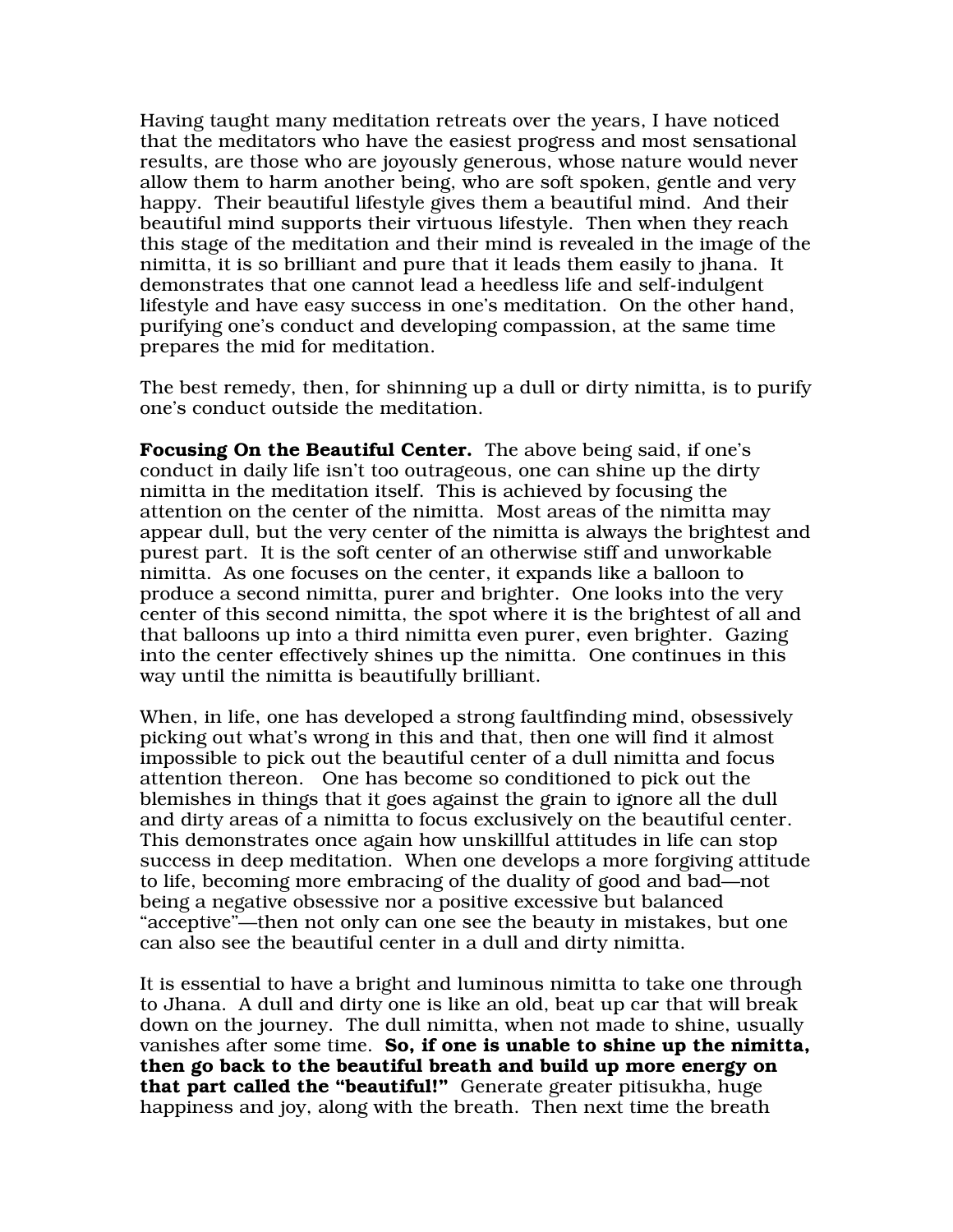disappears and a nimitta arises, it will not be a dull one but something more beautiful and luminous. In effect, one has shined up the nimitta in the stage of the beautiful breath.

# Stabilizing the Nimitta

When the nimitta is very bright, it is also very beautiful. It usually appears unearthly in the depth of its beauty and more wonderful than anything one has ever experienced before. Whatever the color of the nimitta, that color is a thousand times richer than anything that can be seen with one's eyes. Such awesome beauty will captivate one's attention, making the nimitta remain. The more beautiful the nimitta, the more likely is the nimitta to become stable and not jump about. Thus one of the best methods to stabilize the nimitta, so that it persists a long time, is to shine the nimitta into brilliance, as just explained above.

However, some brilliant nimittas still don't last long. They burst into the mental field of awareness with strong ptisukha, but they persist not much longer than a glorious shooting star in a clear night sky. These nimittas have power but lack sufficient stability. In order to stabilize such nimitta, it is important to know that the two enemies that disperse the nimitta are fear and excitement.

**Fear.** Of the two enemies, fear is more common. These nimittas appear so immense in their sheer power and beauty, that one often becomes very afraid. Fear is a natural response to the recognition of something much more powerful than oneself. Moreover, the experience is so unfamiliar that one's personal security looks seriously threatened. It seems as of one might lose all control overwhelmed by supra-mundane bliss, and, in consequence, much of what one took to be one's self would vanish leaving a real sense of freedom. It is the fear of losing one's ego that is the root cause of alarm when a powerful nimitta appears.

Those who have understood something of the Buddha's teaching of Anatta, that there is no self, will have an easier time of transcending this fear and accepting the nimitta. They realize that they have nothing to protect and so can let go of control, trust in the emptiness, and selflessly enjoy the beauty and power. Thus the nimitta settles, Even an intellectual understanding that there is no one in here will help overcome the terror of letting go of the innermost controller. However, those who have no appreciation at all of the truth of no self, may overcome this fear by substituting it with the more powerful perception of bliss, as in the simile of the child and the swimming pool.

When a child, who has just learned to feel confident upright on dry land, sees for the first time a swimming pool of water, they are likely to be scared. The unfamiliar environment threatens their security, and they are deeply concerned how their little bodies can manage on such an unsolid material. They are afraid of losing control. So they put one toe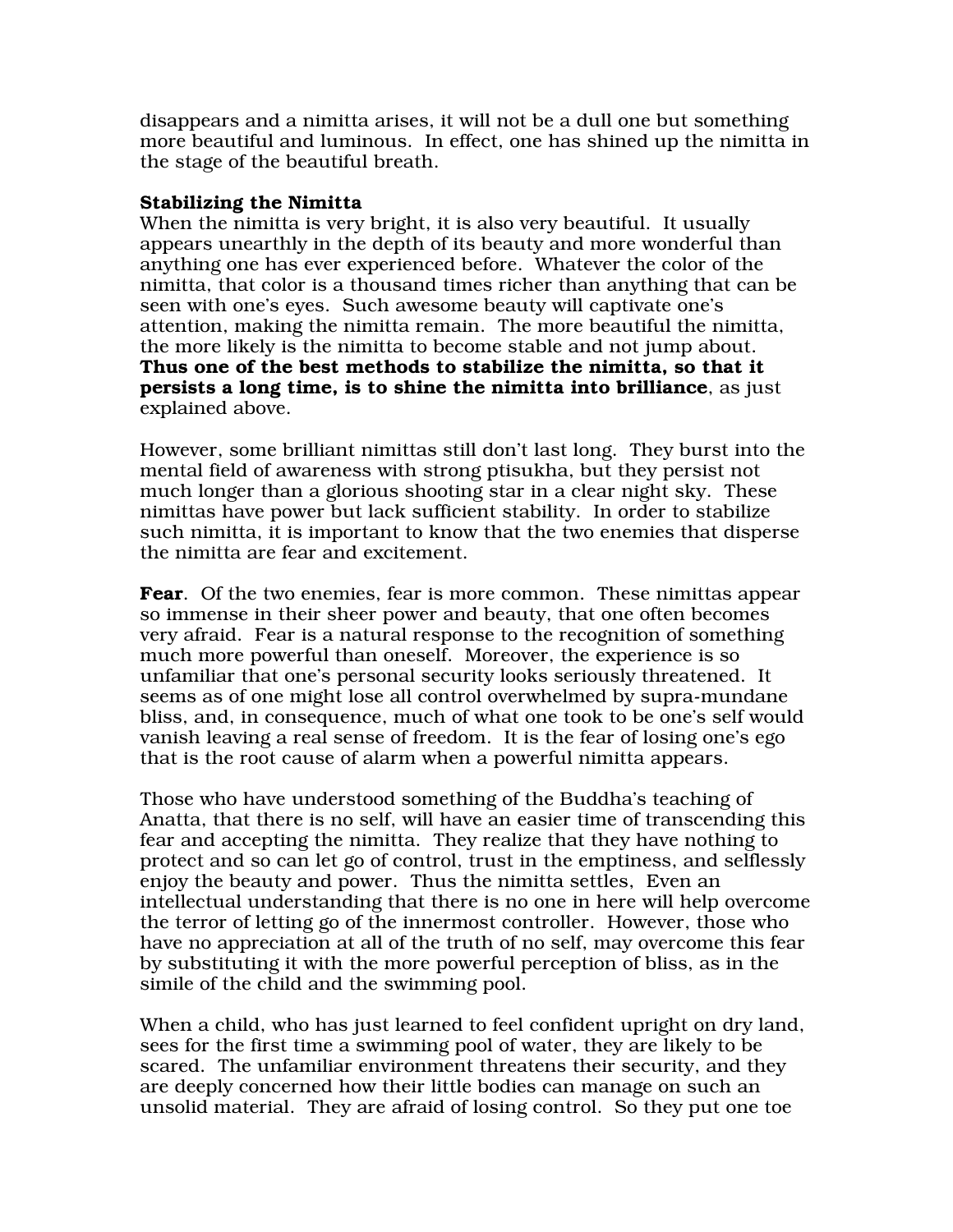into the water and quickly pull it out. That felt all right. So they place three toes into the water, just a little bit longer. That was okay too. Next they dip a whole foot in. Then a whole leg. As the confidence increases and the swimming pool begins to promise much fun, the anticipation of joy becomes stronger than the fear. The child jumps into the water and immerse itself fully. Then they have such a great time that even their parents can hardly get them to leave!

Similarly, when fear arises with the powerful nimitta, it is all one can do to just stay there for an instant. This is like the child dipping one toe in the water, and drawing it out in an instant. One then reflects how that felt. To say it felt wonderful is an understatement! So, next time, one is encouraged by they previous experience to stay longer. This is like putting three toes in the water, then a whole foot. Later, one will find oneself staying even longer with the strong nimitta, like putting the whole leg in the water, and it feels even better. By this gradual method, confidence soon becomes strong and the expectation of joy so dominant, that when the awesome nimitta arises one jumps right in and immerses oneself fully. Moreover, one has such a great time that it is only with great difficulty that anyone can make you come out.

Another skillful means for overcoming fear at this stage, especially when fear is not strong, is to perform a little mental ceremony of handing over trust. It is as if one has been the driver of one's meditation up until now, and now is the moment to hand over the control completely to the nimitta. One may imagine handing over a bunch of keys to the powerful nimitta, like getting a trusted friend to take over driving one's car. With the imaginary gesture of passing the keys, one passes over control. One then lets go of all driving and controlling, and puts full trust in the nimitta. Such a transfer of faith from oneself to the nimitta usually leads to stability of the nimitta and its subsequent deepening.

Indeed, one is placing faith in the knowing and taking it away from the doing. This is the theme underlying the whole of the meditation **path.** One trains from the very beginning in passive awareness, that is, the ability to be clearly aware without interfering at all with the object of awareness. Energy, with faith, goes into the mindfulness and away from activity. When one learns to watch with ease an ordinary object like the breath without meddling, then one's passive awareness will next be challenged with a more seductive object like the beautiful breath. If one passes this test, then the most challenging object of all, the nimitta, will be presented to you as the ultimate test of passive awareness. For if one gets involved with the nimitta with even the slightest of controlling, then one fails the final examination and gets sent back to the beautiful breath for remedial training. The more one meditates, the more one learns to be powerfully mindful while letting go of all doing. When this skill is fully perfected, it is easy to pass the final test and stabilize the nimitta with flawless passive awareness.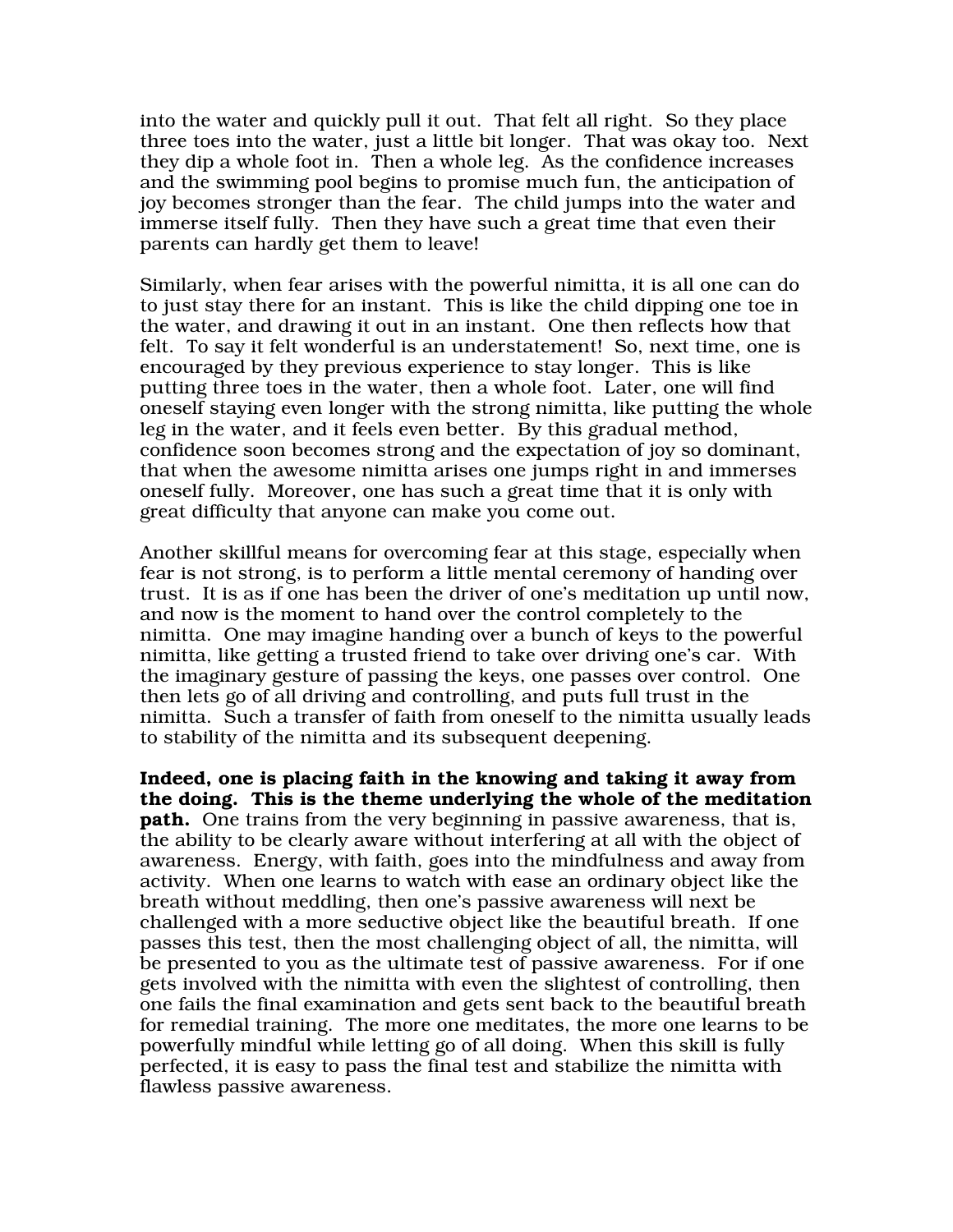The simile of the mirror is applicable here. When one looks in a mirror at the reflection of one's face and the image moves back and forth, then it is futile to try to stabilize the image by holding the mirror still! In fact, if you try this, the reflection moves even more. The image in the mirror is moving because that which is watching is moving. The mirror doesn't move and so does not need to be held still. The fault is with the knower.

The nimitta is in reality a reflection of the mind, an image of that which is knowing. When this reflection, this nimitta, moves back and forth, then it is futile trying to stabilize the nimitta by holding the nimitta still! In fact, if you try this, the nimitta moves even more. The nimitta is moving because that which is watching the nimitta is moving. When this is understood, one gives up on doing any holding and, instead, focuses on that which knows, letting that some to stillness. Because when that which knows doesn't move, then neither does the nimitta. Like the reflection of one's face in the mirror, when the knower is still, then so is its reflection.

**Excitement**. I mentioned above that the other enemy of the nimitta's stability is excitement or exhilaration, what I sometimes call the "Wow!" response. It is understandable that when there is success in the meditation and amazing thing happen, then the meditator can get very excited. This is especially so when a wonderful nimitta first appears, more radiant than the sun and more beautiful than the most exquisite flower! It is common, then, for the mind to say, "Wow!" Unfortunately, immediately after the "Wow" the nimitta disappears and may be reluctant to return for a very long time, even months. In order to avoid such a calamity, one should bear in mind Ajahn Chah's famous simile of the still forest pond.

In the late afternoon, forest monks, wandering in the jungle for solitude, would seek out a river or pool. They needed the water for drinking, bathe, and maybe wash a few robes. After drinking and washing, they would setup their forest monk's umbrella draped with mosquito netting away from the pool to spend the evening in meditation. Ajahn Chah said that sometimes he would sit in his mosquito net with his eyes open to watch the jungle animals come to the water at twilight, also to drink and bathe. But the animals would only come out to drink when he was very still. If he moved, they would sense his presence, run back into the jungle and not return for many days. Ajahn Chah knew how to sit very still, so that the jungle animals didn't know that he was there. He would enjoy watching them drinking and playing, sometimes squabbling, and he would delight in the antics of these wild children of nature.

On some occasions, Ajahn Chah would sit extremely still. Then, after the usual jungle animals had finished by the lake, some strange and wonderful animals would cautiously emerge from the undergrowth's darkness. These beings, if they were animals at all, were so beautiful and rare that no one hade ever told him about their existence. Or if they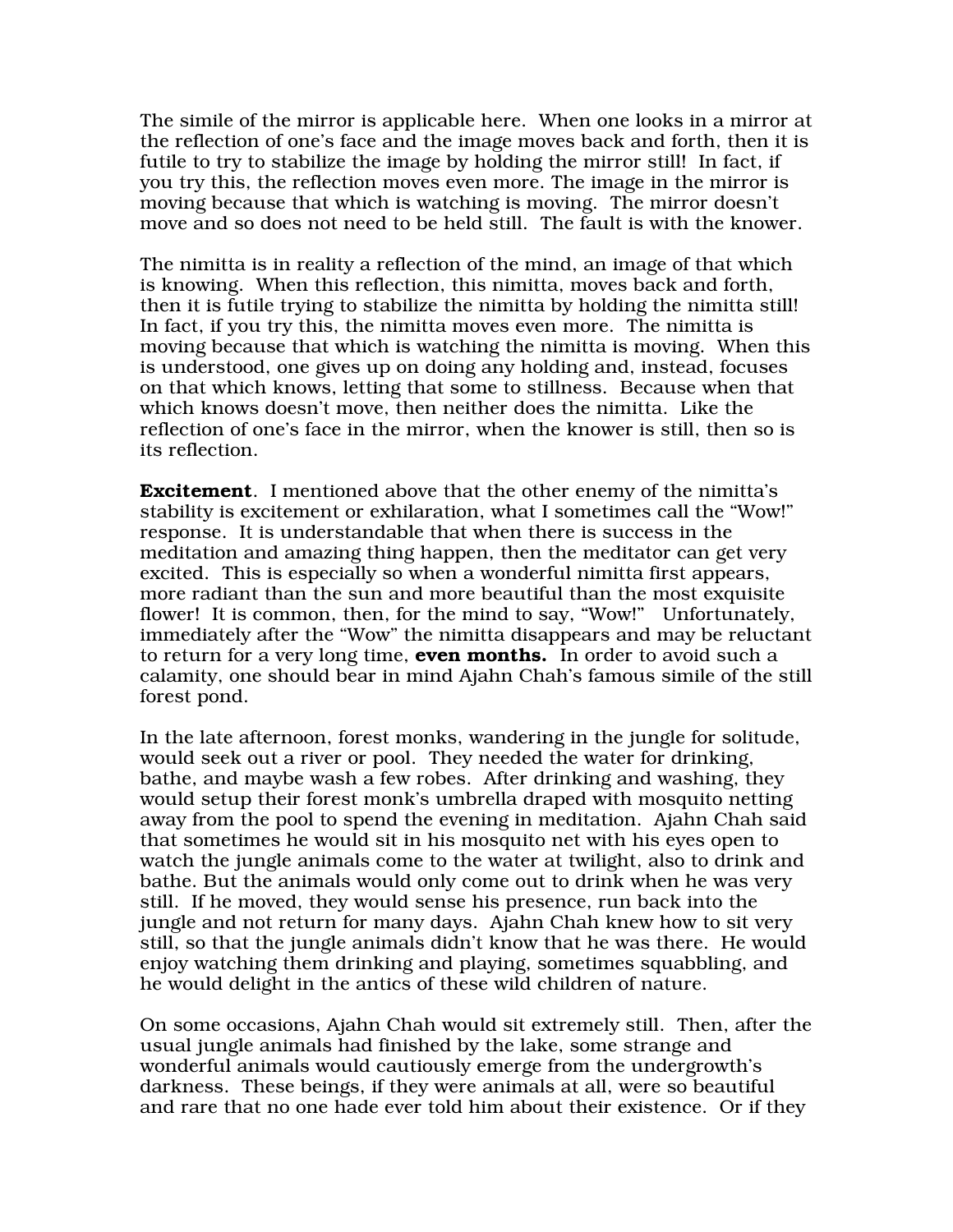had, then he hadn't understood. He didn't know their names, As they came out form the jungle, their ears would scan the whole area and their noses would timidly sniff for any danger. If Ajahn Chah stirred, even slightly, or softly said, "Wow," these beings would pick up his presence instantaneously and flee back into the jungle, not re-emerging for months. They were the shyest of all beings who live in the jungle, and also the most rare and wondrously beautiful. They are hard to describe.

In this accurate simile, the forest pool represents the mind, and the forest monk sitting near its edge stand for the mindfulness. When mindfulness is still, then, "animals" like the beautiful breath and pitisukha come out from the "jungle" to "play" by the mind's edge. Mindfulness must remain still and not interfere otherwise the beautiful breath and pitisukha will nervously withdraw back into the jungle, not easily coming out again. But if the knower, mindfulness, remains extremely still, after the beautiful breath and pitisukha have finished their business in the mind, then the beautiful, shy nimitta will cautiously emerge to play in the mind. If the nimitta senses that mindfulness isn't so still, if it hears the knower thinking "Wow," then the bashful nimitta will immediately run back into the jungle, and it will not re-emerge for a very long time. Mindfulness blew the opportunity by moving.

So when the powerful and beautiful nimittas appear, one must remember this simile and watch with the stillness of an Ajahn Chah, sitting absolutely motionless by the remote forest lake. One must restrain all excitement. Then one will watch this strange and wonderful nimitta make merry in the mind for a very long time, until it is ready to take one into Jhana.

# Disturbing the Stable Nimitta

When the nimitta is stable and radiant, then one is at the entrance to Jhana. One must train to wait patiently here, maintaining the stillness through the lack of any doing, until the causes or conditions are ready for the transition into Jhana. However, at this stage some meditators make the mistake of disturbing the process by "peeking" at the edge of the nimitta.

Once the nimitta is stable and bright, one might become interested in its shape, or size. Is it circular or oblong? Are the edges precise or ill defined? Is it small or is it big? When one looks at the edge, mindfulness loses its one-pointedness. The edge is the place of duality, of inside and outside. And duality is the opposite of one-pointedness. If one looks at the edge, the nimitta will become unstable, and may even disappear. One should keep mindfulness on the very center of the nimitta, away from the edge, until any perception of edge vanishes into the non-duality of one-pointedness. Similarly, if one attempts to expand or contract the nimitta, then one will also be sacrificing the essential one-pointedness. Expansion and contraction involve the perception of size, and that involves awareness of the edge of the nimitta and the space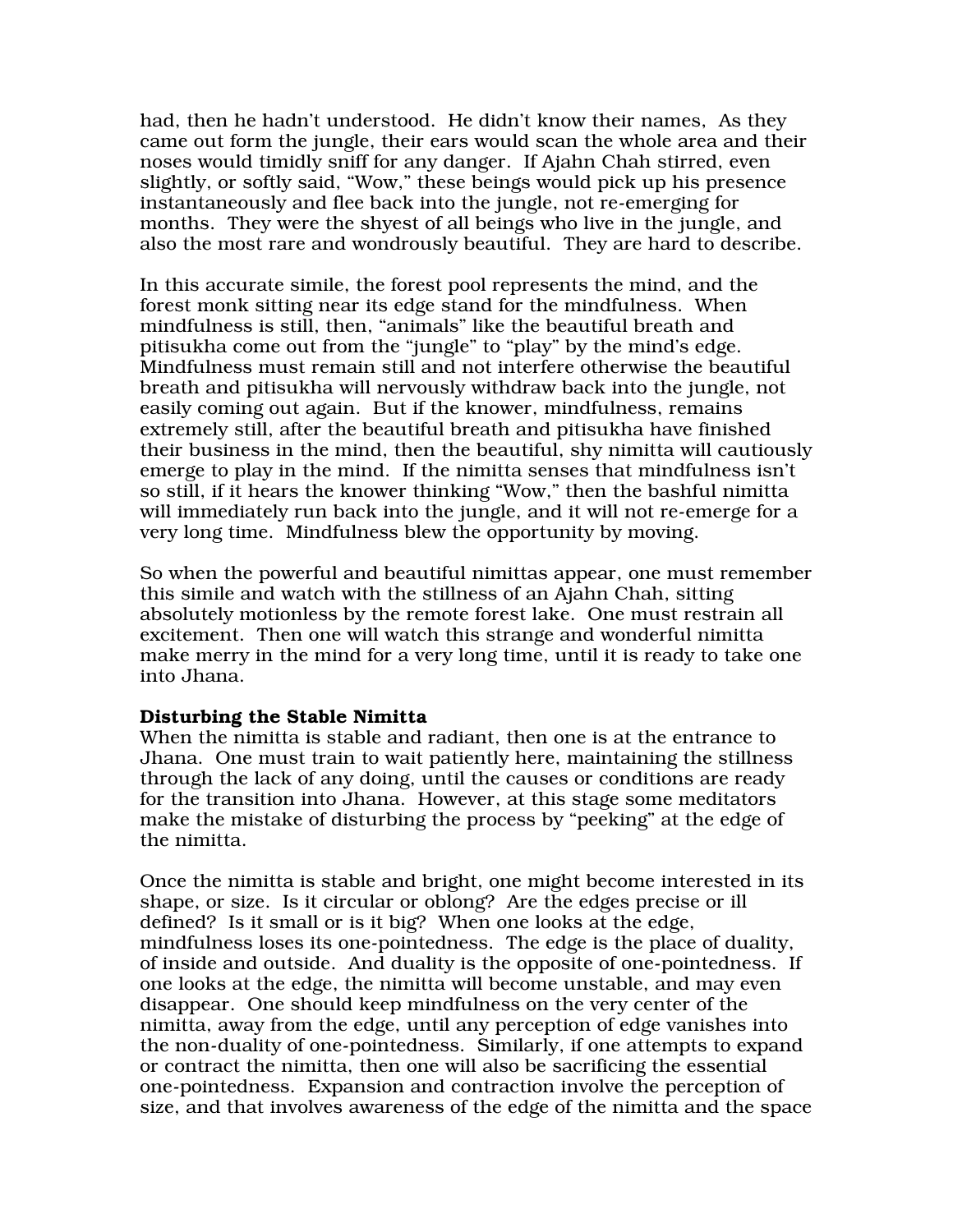that lies beyond. Again one is falling back into the trap of duality and losing one-pointedness, through this unprofitable expanding and contracting.

So when the nimitta is stable and bright, just be patient. Don't move. One is building up the Jhana factors of pitisukha and one-pointedness. When they are built to sufficient power, they will unfold into Jhana by themselves.

# A Note on the Luminous (or Radiant) Mind

There is an oft-quoted passage from the Suttas that is relevant here, but which is often misunderstood. The passage is from the Anguttara Nikaya $^{\rm l}$ .

This mind O monks, is luminous, but it is defiled by adventitious defilements. The uninstructed worldling does not understand this as it really is; therefore for him there is no mental development.

This mind, O monks, is luminous, and it is freed from adventitious defilements. The instructed noble disciple understands this as it really is; therefore for him there is mental development (AN 1,1-2).

At the stage of the beautiful and stable nimitta, **it is the nimitta that is** radiant and incredibly luminous. And the nimitta, as already explained, is an image of the mind. When one experiences such a nimitta, one recognizes it as the luminous the luminous (or radiant) mind of the Anguttara passage above. This nimitta is radiant because the mind has been freed of the Five Hindrances—is the doorway into Jhana, and then one truly understands what is meant by "mental development."

# Entering Jhana

When the nimitta is radiant and stable, then its energy builds up moment by moment. It is like adding peace upon peace upon peace, until the peace becomes huge! As the peace becomes huge, the pitisukha becomes huge and the nimitta grows luminosity. If one can maintain the one-pointedness here by keeping one's focus on the very center of the nimitta, the power will reach a critical level. One will feel as if the knower is being drawn into the nimitta, that one is falling into the most glorious bliss. Alternatively, one may feel that the nimitta approaches until it envelops the knower, swallowing one up in cosmic ecstasy. One is entering Jhana.

Yo-yo Jhanas and Snakes and Ladders. It sometimes happens that when an inexperienced meditator falls into the nimitta, they immediately bounce back to where they began. I call this "Yo-yo Jhanas," after the children's toy that goes up and down on the end of a string. It isn't real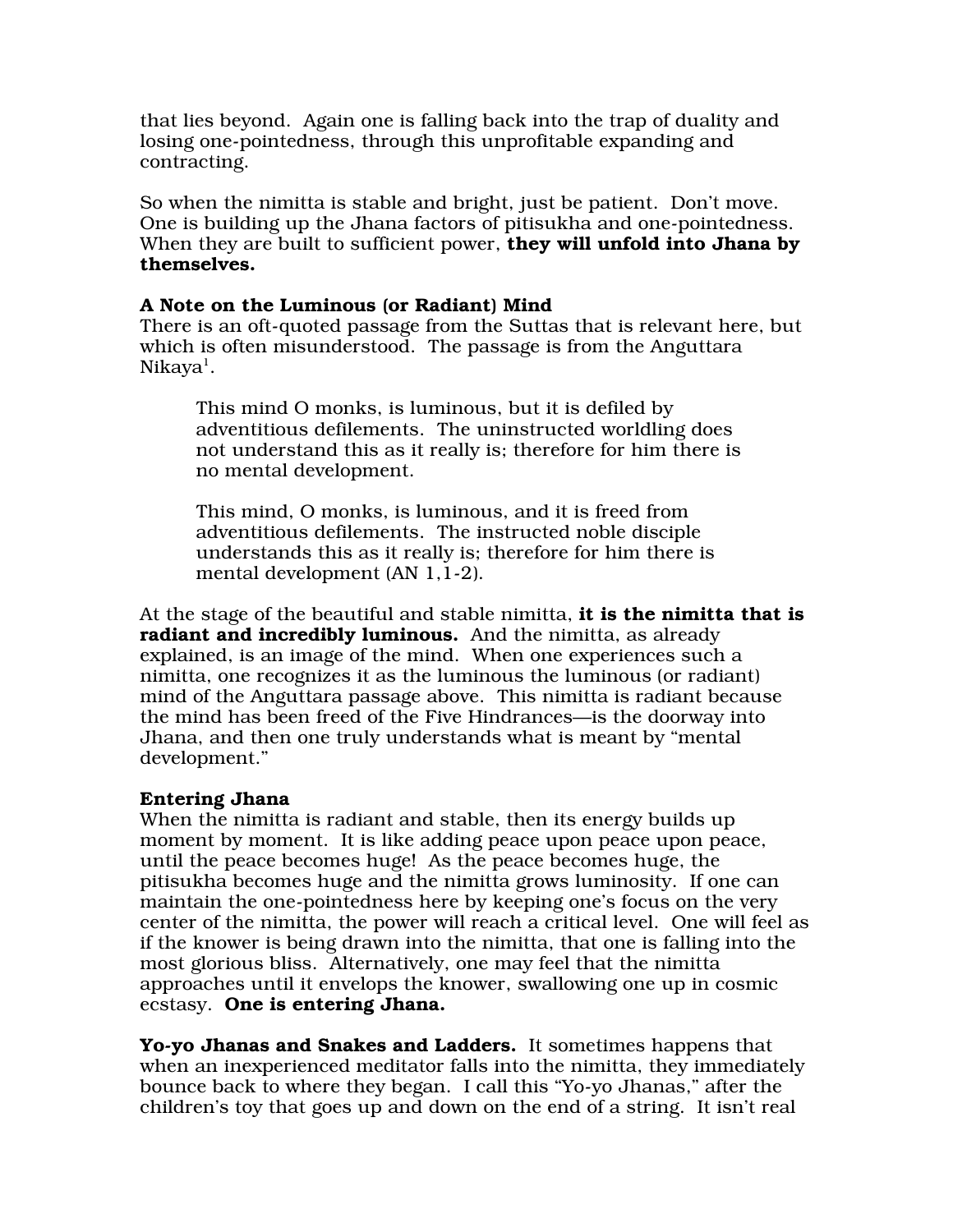jhana, because it doesn't last long enough, but it is so close that I give it this label. It is that enemy "excitement," which I explained above, that caused the mindfulness to bounce right back from jhana. Such as reaction is quite understandable since the bliss that one experiences when falling into the nimitta is so much more joy than one can ever imagine. If one thought that the best sexual orgasm was something nice, then one now discovers that it is nothing, trivial, compared tot eh bliss of these jhanas. These jhanas are powerful, they blow one away, they are **real bliss.** Even after a Yo-yo jhana, one often bursts into tears with happiness, crying at the most wonderful experience, by far, of one's whole life. So it is understandable that novice meditators experience the Yo-yo jhanas first. After all, it takes a lot of training to be able to handle such immensely strong bliss. And it takes a lot of wisdom to let go of excitement when one of the great prizes of spiritual life is theirs for the taking.

For those who are old enough to remember the game snakes and ladders, the simple children's board game played with dice, they will remember the most dangerous square to land on was the square just before the goal. The ninety-ninth square held the head of the longest of snakes. If you landed on the hundredth square you won. But if you landed on the ninety-ninth square, you fell down the snake ending right back at the beginning! A Yo-yo jhana is like landing on the ninety-ninth square of the game "snakes and ladders." One is so very close to "winning the game" and entering jhana, but one fell just a little short, landing on the snake-head of excitement, and slid, or rather bounced, right back to the start.

Even so, Yo-yo jhanas are so close to the real thing that they are not to be sneered at. One experiences incredible bliss, and transports of joy. It makes one as high as a weather balloon, for many hours up high in the sky without a care in the world, and with so much energy that one can hardly sleep. The experience will be the biggest in one's life. It will change you.

Through a little more training and wise reflection on one's experience, one will be able to fall into the nimitta, or be enveloped by it, without bouncing out. The one has entered the amazing would of jhana.

 $^1$  I am using the translation here from the Numerical Discourses of the Buddha: An Anthology of Suttas from the Anguttara Nikaya, translated by Nynaponika Thera & Bhikkhu Bodhi, Oxford: Altamira Press, 1999, p 36.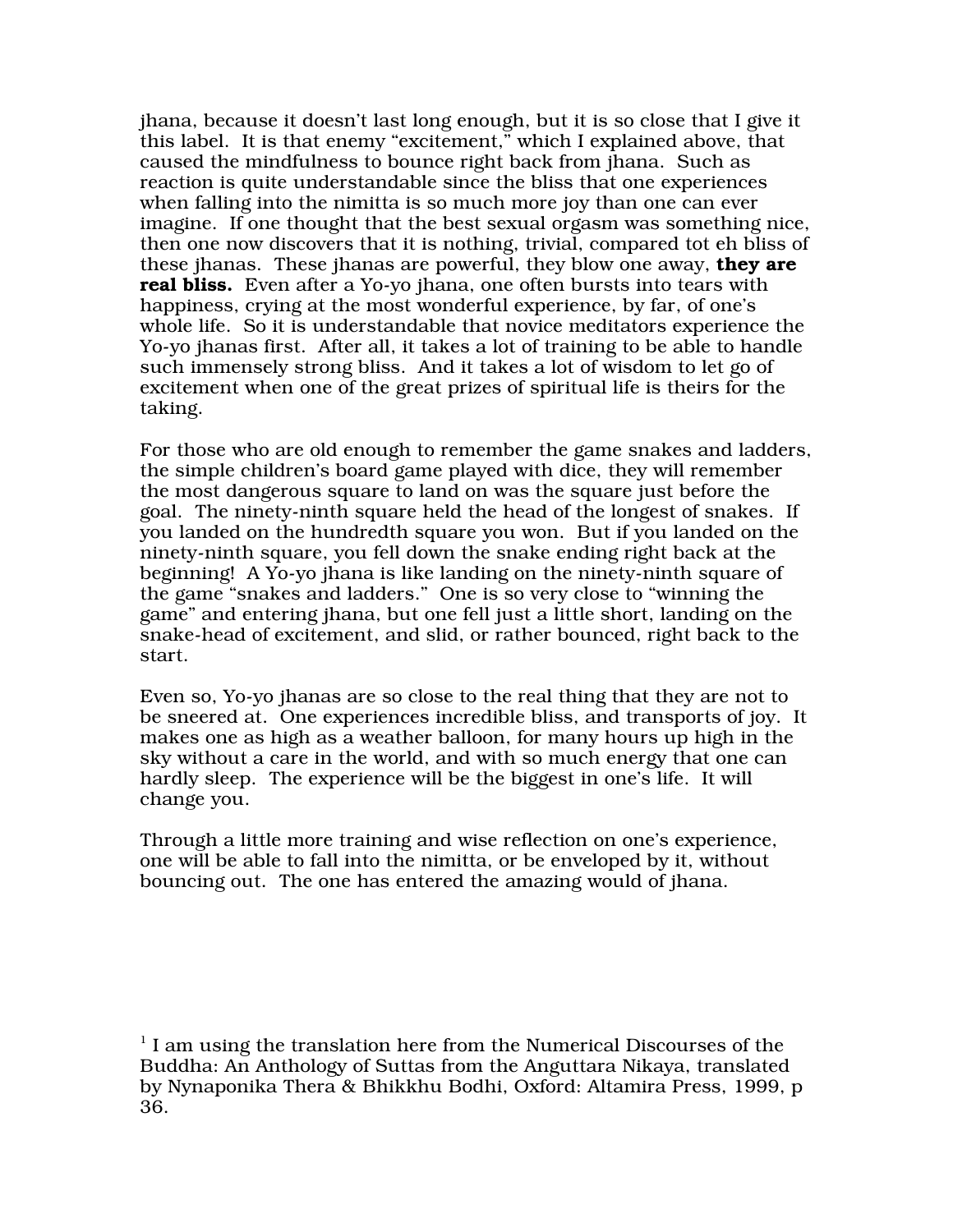### THE JHANAS

### PART THREE The Landmarks of All Jhana

No thought, no decision-making, no perception of time. From the moment of entering a jhana, one will have no control. One will be unable to give orders as one normally does. The very idea of "what should I do next" cannot even come up. When the "will" that is controlling vanishes away, then the "I will" that fashions one's concept of future also disappears. The concept of time ceases in Jhana. Within a Jhana, one cannot decide what to do next. One cannot even decide when to come out. It is this absolute absence of will and its offspring, time, that give the jhanas the feature of timeless stability and that lead to jhana states persisting, sometimes for many blissful hours.

Non-Dual Consciousness. Because of the perfect one-pointedness, because attention is so fixed, one loses the faculty of perspective with in Jhana. Comprehension relies on the technique of comparison, relating this to that, here to there, now with then. In jhana, all that is perceived is non-dual bliss, unmoving, compelling, not giving any space for the arising of perspective. It is like that puzzle where one is shown a still photograph of a well-known object but from an unusual angle, and one has to guess what it is. It is very difficult to comprehend such an object when one is unable to turn to over, or move one's head to look at it this way and that. When perspective is removed, so is comprehension. Thus in jhana, not only is there no sense of time, but also there is no comprehension of what is going on! At the time, one will not even know what jhana one is in. All one knows is great bliss, unmoving, unchanging, for unknown lengths of time.

Awareness of Bliss that Doesn't Move. Even though there is no comprehension within any jhana, due to the lack of perspective, one is certainly not on a trance. One's mindfulness is hugely increased to a level of sharpness that is truly incredible. One is immensely aware. Only mindfulness doesn't move. It is frozen. And the stillness of the super, superpower mindfulness, the perfect one-pointedness of awareness, makes the jhana experience completely different to anything one has known before. This is not unconsciousness. It is non-dual consciousness. All it can know is one thing, and that is timeless bliss that doesn't move.

Afterwards, when one has emerged from jhana, such consummate onepointedness of consciousness falls apart. With the weakening of onepointedness, perspective re-emerges and the mind has the agility to move again. The mind has regained the space needed to compare and comprehend. Ordinary consciousness has returned.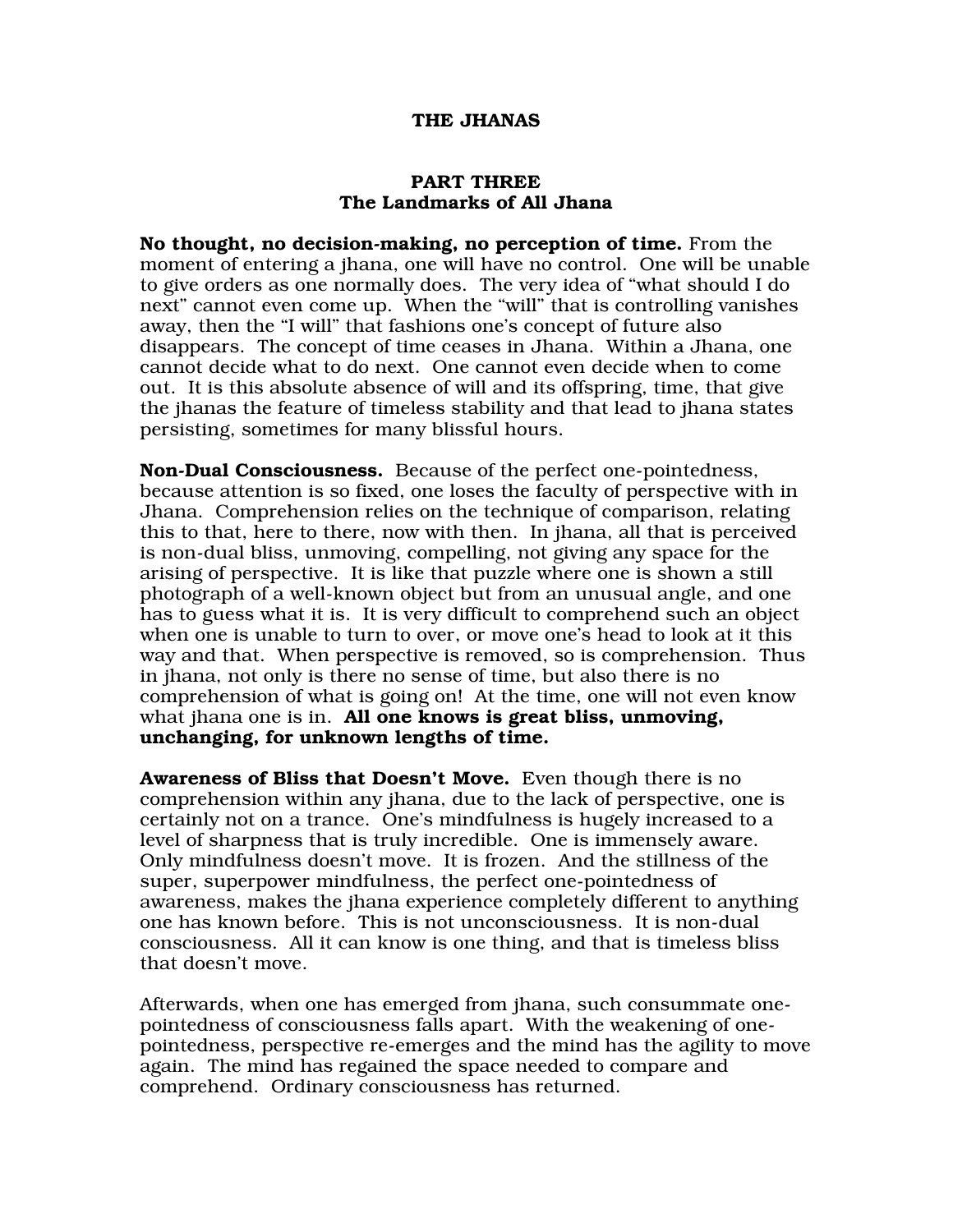Having just emerged from a jhana, it is usual practice to look back at what has happened and review the jhana experience. The jhanas are such powerful events that they leave an indelible record in one's memory store. In fact, one will never forget them as lone as one lives. Thus, they are easy to recall, with perfect retention of detail, after emerging. It is through such reviewing right after the event, that one comprehends the details of what happened in the jhana, and one knows which of the jhanas it was. Moreover, the data obtained from reviewing a jhana forms the basis of insight that is Enlightenment itself.

The Five Senses are Fully Shut Off. Another strange quality that distinguishes jhana from all other experiences is that within jhana all the five senses are totally shut down. One cannot see, one cannot hear, one cannot smell, taste nor feel touch. One cannot hear the sound of the birds, nor a person coughing. Even if there were a thunderclap nearby, it wouldn't be heard in a jhana. If someone tapped one on the shoulder, or picked one up and let one down, in jhana one cannot know this. The mod in jhana is so completely cut off from these five senses that they cannot break in. $<sup>1</sup>$ </sup>

A lay disciple once told me how he had "fluked" a deep jhana while meditating at home. His wife thought he hade died and sent for an ambulance. He was rushed to hospital in a wail of loud sirens. In the emergency room, there was no heartbeat registered on the E.C.G., nor brain activity to be seen by the E.E.G. So the doctor on put defibrillators on his chest to re-activate his heart. Even though he was being bounced up and down on the hospital bed through the force of the electric shocks, he didn't feel a thing! When he emerged fro the jhana in the emergency room, perfectly all right, he had no knowledge of how he had got there, nor of ambulances and sirens, nor of body-jerking defibrillators. All that long time that he was in jhana, he was fully aware, but only of bliss. This is an example of what is meant by the five senses shutting down within the experience of jhana.

# Summary of the Landmarks of All Jhanas

It is helpful to know, then, that within a jhana:

- 1. There is no possibility of thought;
- 2. No decision making process is available
- 3. There is no perception of time;
- 4. Consciousness is non-dual, making comprehension inaccessible;
- 5. Yes. One is very, very aware, but only of bliss that doesn't move;
- 6. The five senses are fully shot off, and only the sixth sense, mind, is in operation.

These are the features of jhana. So during a deep meditation, if one wonders whether it is jhana or not, one can be certain it is not! No such thinking can exist within the stillness of jhana. These features will only be recognized on emergence from a jhana, using reviewing mindfulness once the mind can move again.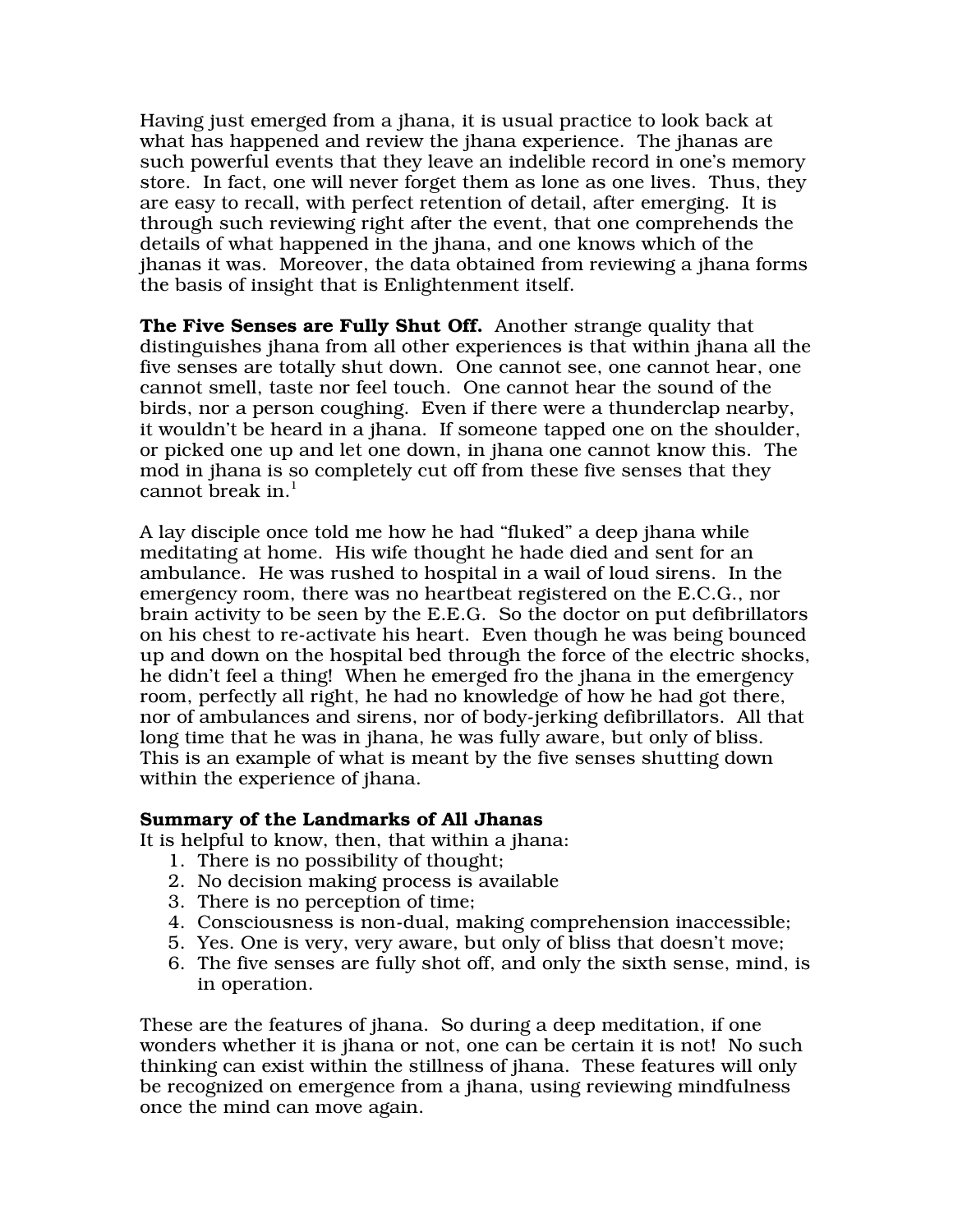### THE FIRST JHANA

**The "Wobble" (Vitakka and Vicára).** All jhanas are states of unmoving bliss, almost. However, in the first jhana, there is some movement discernible. I call this movement the "wobble" of first jhana. One is aware of great bliss, so powerful it has subdued completely the part of the ego that wills and does. In jhana, one is on automatic pilot, as it were, with no sense if being in control. However, the bliss is so delicious that it can generate a small residue of attachment. The mind, not the doer, instinctively grasps at the bliss. Because the bliss of first jhana is fuelled by letting go, such involuntary grasping weakens the bliss. Seeing the bliss weaken, the mind automatically lets go of its grasping and the bliss increases in power again. The mind then grasps again, then lets go again. Such subtle involuntary movement gives rise to the wobble of first jhana.

This process can be perceived in another way. As the bliss weakens because of the involuntary grasping, it seems as if the mindfulness moves a small distance away from the bliss. Then the mindfulness gets pulled back into the bliss as the mind automatically lets go. This back and forth movement close to the bliss, is a second way of describing the same first jhana wobble.

This wobble is, in fact, the pair of first jhana factors called vitakka and vicára. Vicára is the involuntary grasping of bliss vitakka is the automatic movement back into bliss. Some commentators explain the pair, vitakka and vicára as "initial thought" and "sustained thought." While in other contexts this pair can refer to thought, in jhana they certainly mean something else. It is impossible that such a gross activity as thinking can exist in such a refined state as jhana. In fact, thinking ceases a long time prior to jhana. In jhana, vitakka and vicára are both sub-verbal and so don't qualify as thought. Vitakka is the sub-verbal movement of the mid back into bliss. Vicára is the subverbal movement of mind that holds onto the bliss. Outside of jhana, such movements of mind will often generate thought, and sometimes even speech. But in jhana, vitakka and vicára are too subtle to create any thought. All they are capable of doing is moving mindfulness back onto bliss, and holding mindfulness there. This movement is the wobble of the first jhana, represented as the pair of first jhana factors vitakka and vicára.

**One-pointedness (Ekaggatha).** The third factor of jhana is onepointedness, Ekaggatha. One-pointedness describes the mindfulness that is so sharply focused on a minute area of existence. It is onepointed in space because it only sees the point source of bliss, together with a small area surrounding the bliss caused by the first jhana wobble. It is one-pointed in time because it only perceives the present moment, so exclusively and precisely that all notion of time completely disappears.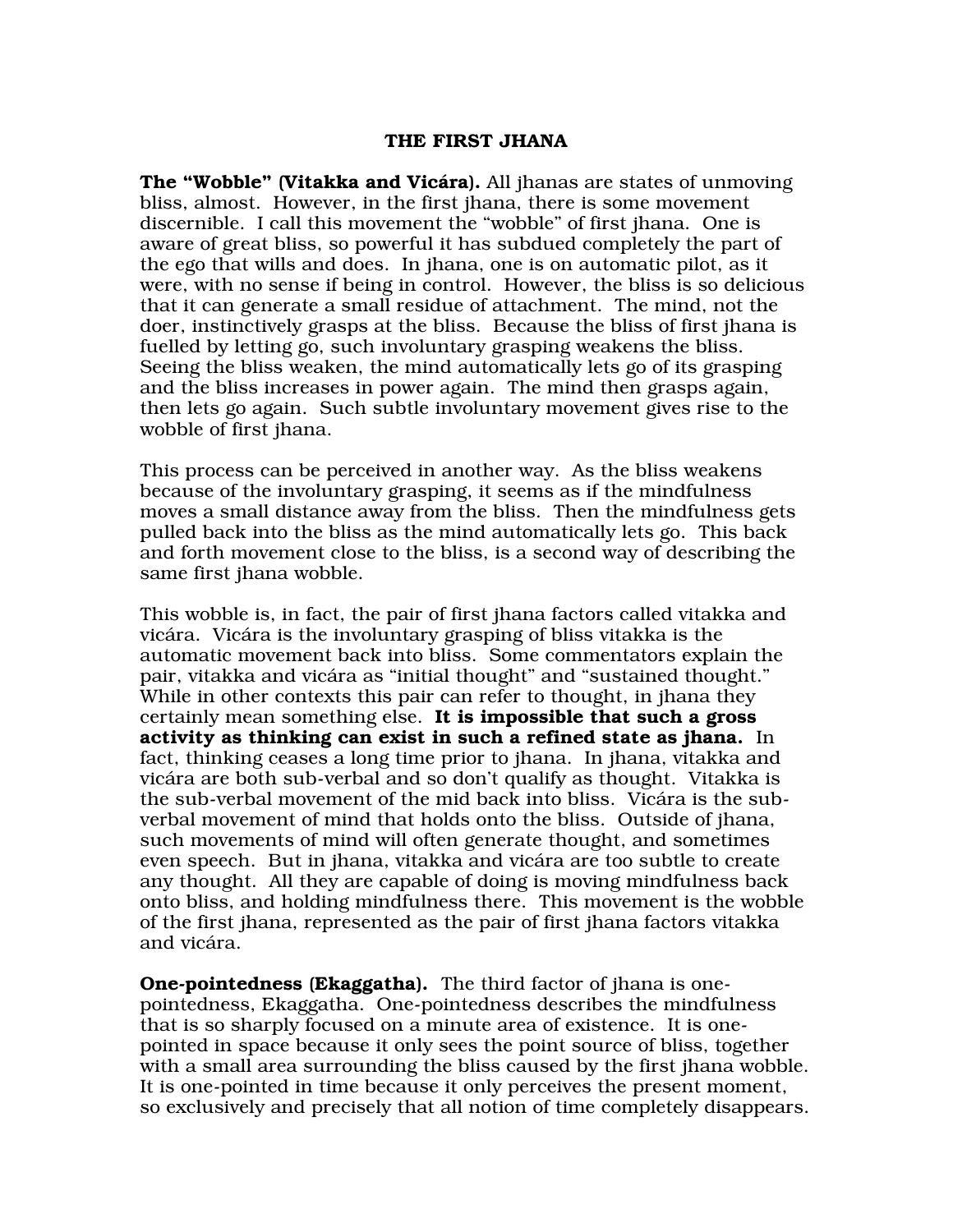And it is one-pointed in phenomena because it only knows the mental object of pitisukha, and is totally oblivious to the world of the five senses and one's physical body.

Such one-pointedness is space produces the peculiar existence, only found in the jhana, of non-dual consciousness, as explained in detail in the previous section. Non-dual consciousness describes the jhanic state where one is fully aware but only of one thing, and from one angle, for timeless periods. Consciousness is so focused on the one thing that the faculty of comprehension is suspended a while. Only after the onepointedness has dissipated, and one has emerged from the jhana, will one be able to recognize these features of first jhana and comprehend them all.

The one-consciousness in time produces the extraordinary stability of the first jhana, allowing it to last effortlessly for such a long period of time. The concept of time relies on measuring intervals: from past to present or from present to future of from past to future. When all that is perceived within the first jhana is the precise moment of now, then there is no room for measuring time. All intervals have closed. It is replaced with the perception of timelessness, unmoving.

One-pointedness of phenomena produces the exceptional occurrence of bliss upon bliss, unchanging throughout the duration of the jhana. This makes the first jhana such a restful abode. Onepointedness of phenomena accounts for the great stillness in jhana.

Thus, the one-pointedness of the first jhana is experienced as noonduality of consciousness, timelessness and effortless stillness.

In academic terms, ekaggatha is a Pali compound meaning "one-peakness." The middle term agga (Sanskrit Agra) refers to the peak of a mountain, the summit of an experience, or even the capital of a country (as in Agra, the old Mogul capital of India). Thus ekaggatha does not mean just "one-any old point-ness," but it refers to a singleness of focus on something soaring and sublime. The single exalted summit that is the focus of ekaggatha in the first jhana is the supreme bliss of pitisukha.

**Joy-happiness (pitisukha).** Indeed the last two factors of the first jhana are piti and sukha. Here, I will deal with them together since they are such a close-knit pair. In fact, they only separate out in the third jhana, where piti ceases leaving sukha widowed. Therefore, only after the third jhana can one know from experience what sukha is and what piti was. Here, it sufficient to explain the pair as one thing.

The last two factors of first jhana, called pitisukha, refer to the bliss that is the focus of attention, and which forms the central experience that is the first jhana. Bliss is the dominant feature of the first jhana, so much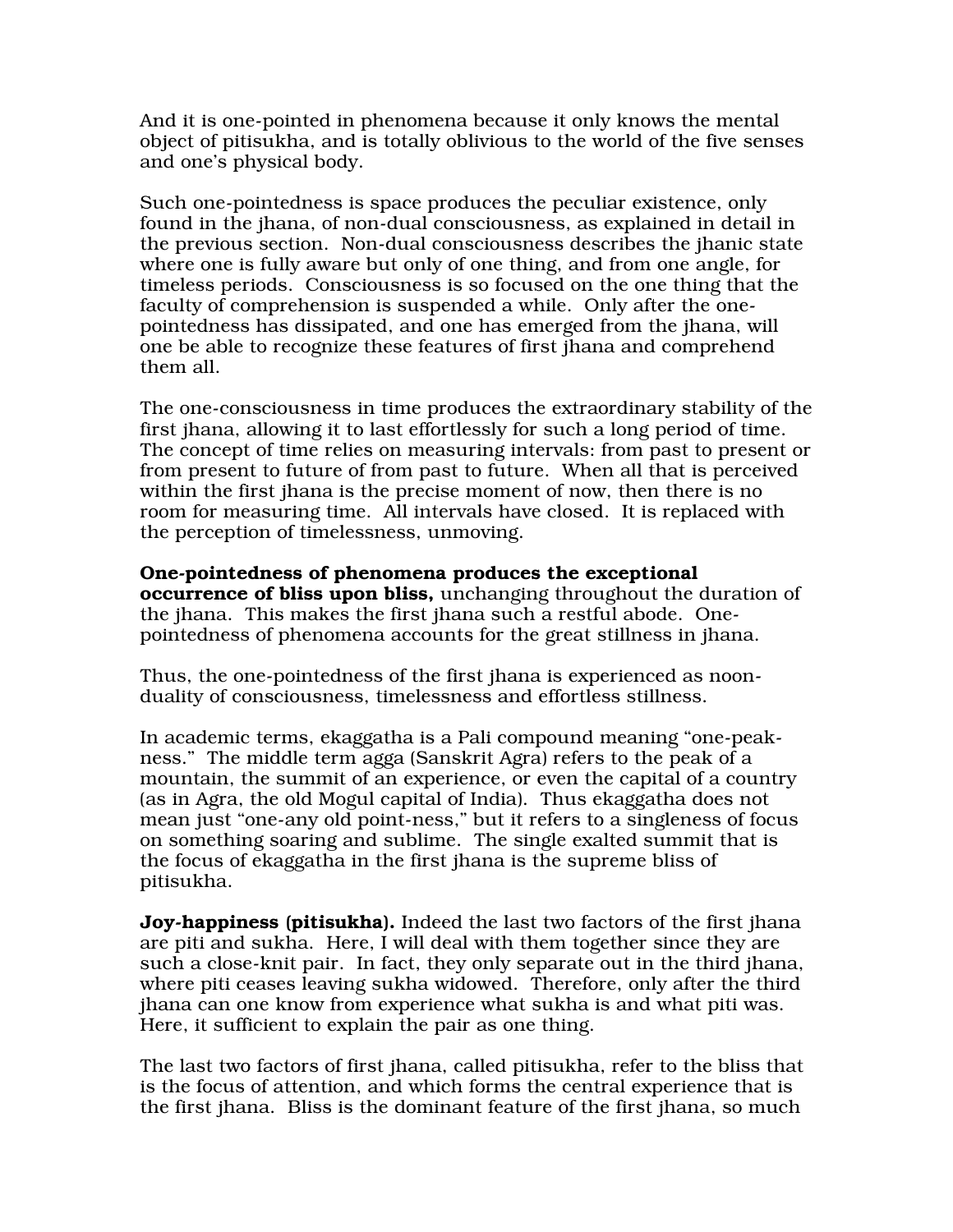so that it is the first thing that one recognizes when reviewing after the jhana. Indeed, mystic traditions other than Buddhism have been so overwhelmed by the sheer immensity, egoless-ness, stillness, ecstasy, ultimateness and pure out-of-this-worldliness, of the first jhana, that throughout history they have comprehended the experience, on reviewing, as "Union with God."

However, the Buddha explained that this is but one form of supramundane bliss and there are other forms that are superior! In the Buddhist experience of the jhanas, one gets to know many levels of supramundane bliss. The first jhana is the first level. Even though after first jhana, one cannot conceive of an experience more blissful, there is much more!

These different levels of bliss each have a different "taste," a different quality that sets them apart. These different qualities of bliss can be explained by the diverse cases of bliss. Just as heat generated by sunlight has a different quality to heat cased by a wood fire, which ahs a different "taste" to heat generated by a furnace, so bliss fuelled by different causes exhibits distinguishing features.

The distinguishing feature of the bliss of first jhana is that it is fueled by the complete absence of all five-sense activities. When the five senses shit down, including all echoes of the five senses manifesting as thought, then one has left the world of the body and material things (kamaloka) and entered the world of pure mind (rupaloka). It is as if a huge burden has dropped away. Or, as Ajahn Chah used to describe it, it is like one had been enduring a tight rope around one's neck for as long as one can remember. So long, in fact, that one had become used to it and no longer recognized the pain. Then somehow the tension was suddenly released and the rope removed. The bliss one would feel would be the result of a huge burden disappearing! In much the same way, the bliss of the first jhana is caused by the complete fading away of the "tight rope," meaning all that one took to be the world. Such insight into the cause of the bliss of the first jhana is fundamental to understanding the Buddha's Four Nobel Truths about suffering.

# Summary of the First Jhana

In summary then, the first jhana is distinguished by the five factors, here compressed into three:

1+2. Vitakka – Vicára: experienced as the "wobble," being the fine, subtle movement in and out of the bliss;

3. Ekaggatha: experienced as non-duality, timelessness and stillness; 4 +5 Pitisukha experienced as a bliss surpassing anything in the material world, and fueled by the complete transcendence of that world to enter the world of pure mind.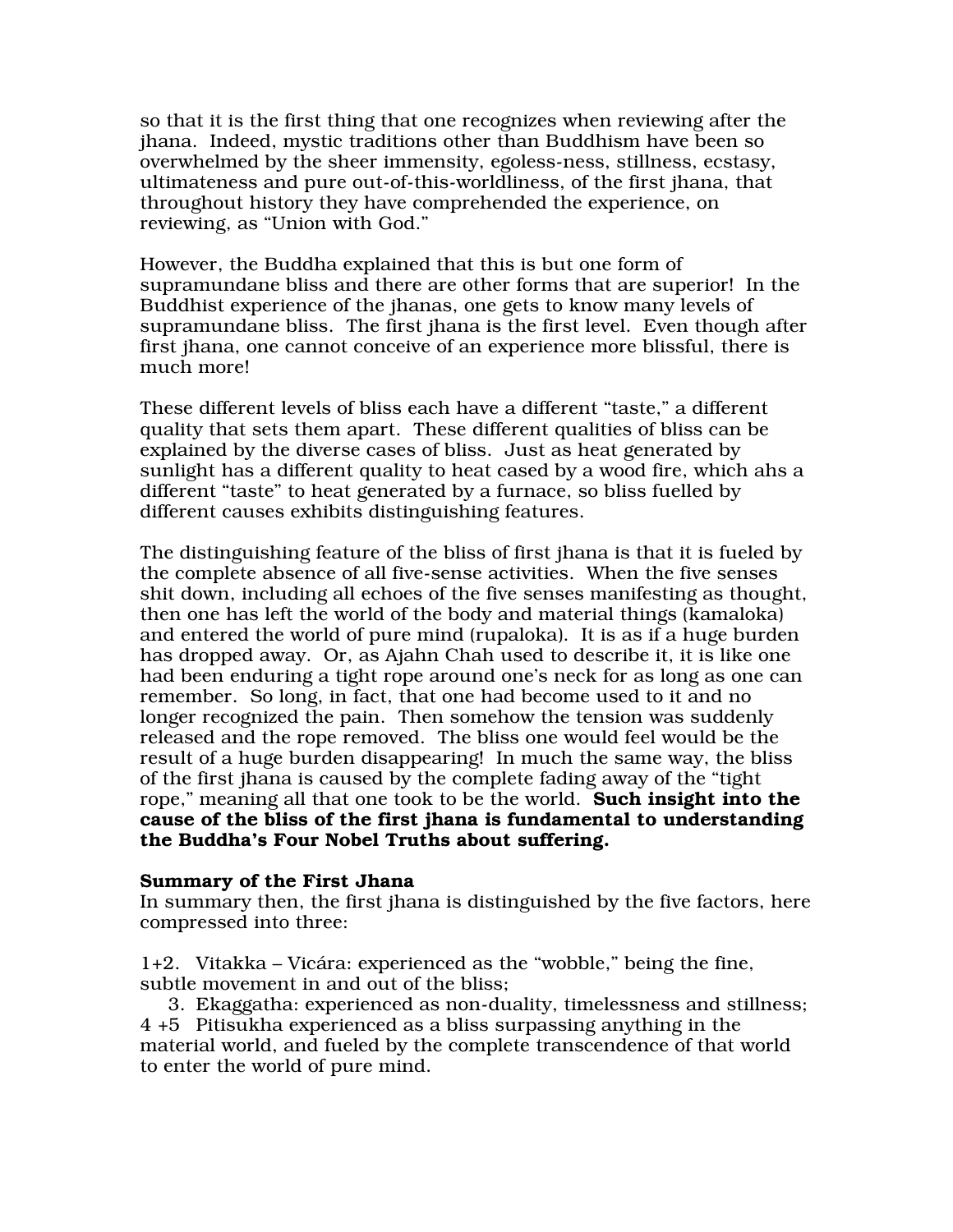#### THE SECOND JHANA

Subsiding of the "Wobble." It was explained in the description of the first jhana that vitakka and vicára is the involuntary grasping of bliss, causing the mindfulness to move away. Vitakka is the automatic movement of the mind back onto bliss.

As the first jhana deepens, the wobble gets less and the bliss consolidates. One comes to a state where vicára is till holding on to the bliss with the most subtle of grasping, but this is not enough to cause any instability in the bliss. The bliss doesn't decrease as a result of vicára, nor does mindfulness seem to move away from the source. The bliss is so strong that vicára cannot disturb it. Although vicára is still active, there is no longer any vitakka, no movement of mind back onto the source of bliss. The wobble has gone. This is a jhana state described in the suttas as without vitakka but with a small measure of vicára (e.g. DN 33.1.10.50, AN 8's.63). It is so much closer to the second jhana than the first, that it is usually included within the second jhana.

As the bliss strengthens into immutable stability, there is no purpose for vicára to hold on any more. At this point, the mind becomes fully confident enough to let go absolutely. With this final letting go, born of inner confidence in the stability of the bliss, vicára disappears and one enters the second jhana proper.

The first feature then of the second jhana described in the sutras is avitakka and a-vicára, meaning without vitakka and vicára. In experience, this means that there is no more wobble in the mind. The second feature is ajhattam sampasadanam, meaning "internal confidence." In experience, this describes the full confidence on the stability of the bliss, which is the cause for vicára to cease.

Perfect One-Pointedness of Mind (cetaso ekadibbavam). The third feature of the second jhana is ekadibbavam, meaning perfect onepointedness of mind. This absolutely perfect one-pointedness of mind is the salient feature in the experience of second jhana. When there is no longer any wobble, then the mind is like an unwavering rock, more immovable than a mountain, and harder than a diamond. Such perfection in unyielding stillness is incredible. The mind stays in the bliss without the slightest vibration. This is later recognized as the perfection of the quality called samadhi.

Samadhi is the faculty if sustained attention, and in the second jhana, this attention is sustained on the object without any movement at all. There is not even the finest oscillation. One is fixed, frozen solid, stuck with "super-glue," unable even to tremble. All stirrings of mind are gone. There is no greater stillness of mind than this. It is called perfect samadhi, and it remains as a feature not only of this second jhana, but in the higher jhanas as well.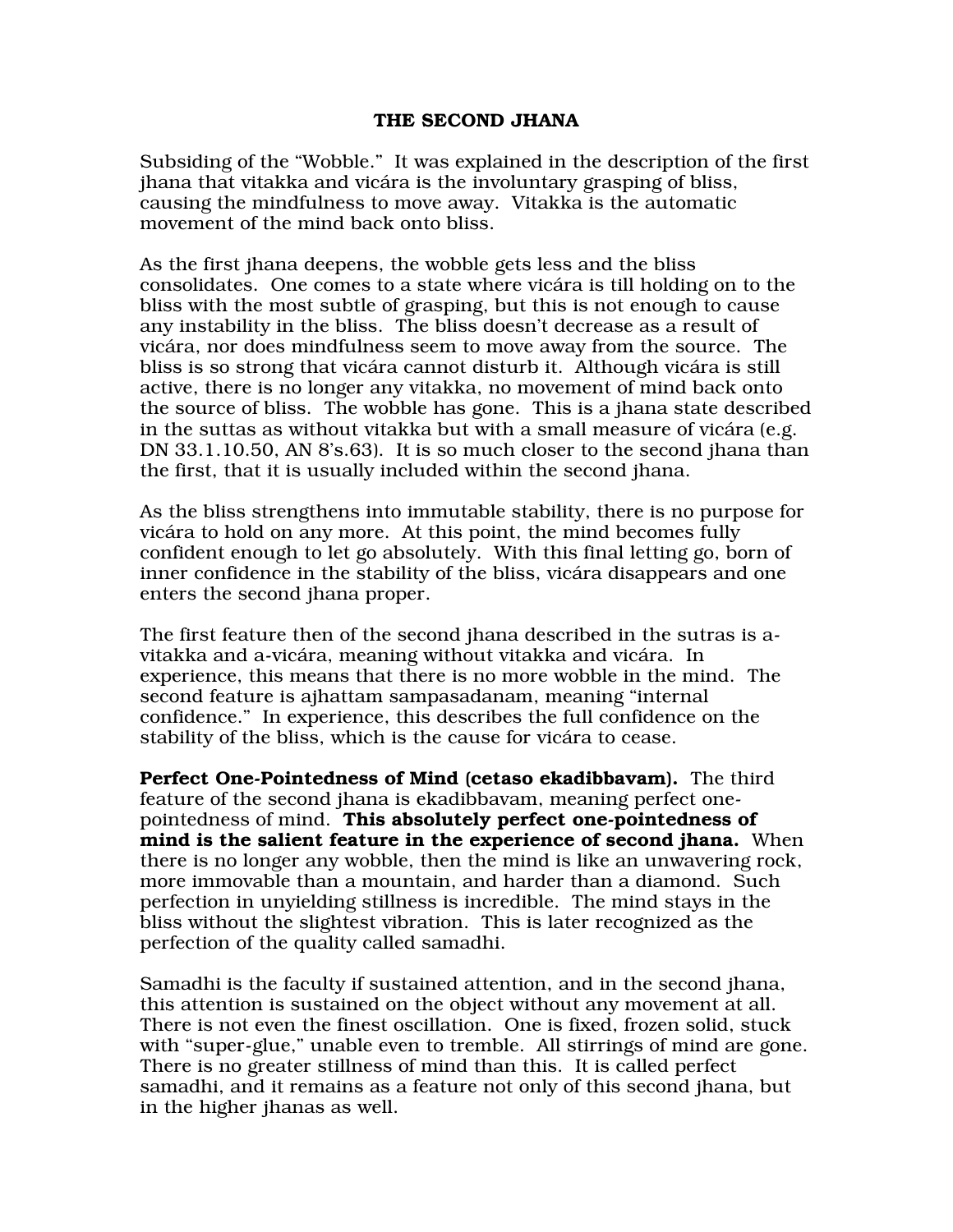The bliss born of samadhi (samadhijam pitisukham). It is this perfection of samadhi that gives the bliss of the second jhana it unique "flavor." The burden that was present in the first jhana that has been abandoned in the second jhana is the affliction of movement. Everything stands perfectly still in the second jhana, even the knower. Such absolute stillness transcends the mental pain born of the mind moving, and it reveals the greater bliss fuelled by pure samadhi. In the suttas, the bliss of the second jhana is called the pitisukha born of samadhi (e.g. DN 9.11). Such bliss is even more pleasurable, hugely so, than the bliss resulting from transcending the world of the five senses! One could not anticipate such bliss. It is of a totally separate order. After experiencing the second jhana, having realized two rare "species" of supramundane bliss that are extreme, one begins to wonder what other levels of bliss may lie ahead. One ponders where the end of bliss lies!

**The end of all doing.** Another salient feature of the second jhana is that within the jhana all "doing" has totally ceased, even the involuntary "doing" that caused the wobble to appear has completely vanished. The "doer" as died. Only when one has experience of the second jhana can one fully appreciate what is meant by the term "water," when water "dies" during the frog's first experience on dry land. Within the second jhana, the "doer" has gone. It is no more. Absolute stillness remains. Moreover, it seems as if something that was so obvious to you as an essential part of one's eternal identity, the doer, has now been deleted from existence. How often does what seem obvious now, later turns out to be a mirage, a delusion! After the second jhana it is possible to uncover the delusion that the self is the doer. One penetrates the illusion of free will, from the data of raw experience. The philosopher who concludes that "to be is to do," could not have known the state of second jhana. In the second jhana, "being" is (through knowing), but "doing" is not. These jhanas are weird, They defy normal experience. But they are real, more real than the world. Moreover, the second jhana and the above unlock the meaning of non-self, anatta.

# Summary of the Second Jhana

Thus the second jhana is distinguished by another collection of features:

1+2.a-vitakka-a-vicára , ajhattam sampasadanam" experience as the subsiding of the "wobble" from the first jhana due to internal confidence in the stability of the bliss;

3. Cetaso Ekodibbanam: perfect one-pointedness of mind due to full confidence in the bliss. This is usually experienced as rock-like stillness, the temporary "death" of the "doer," or the perfection of samadhi;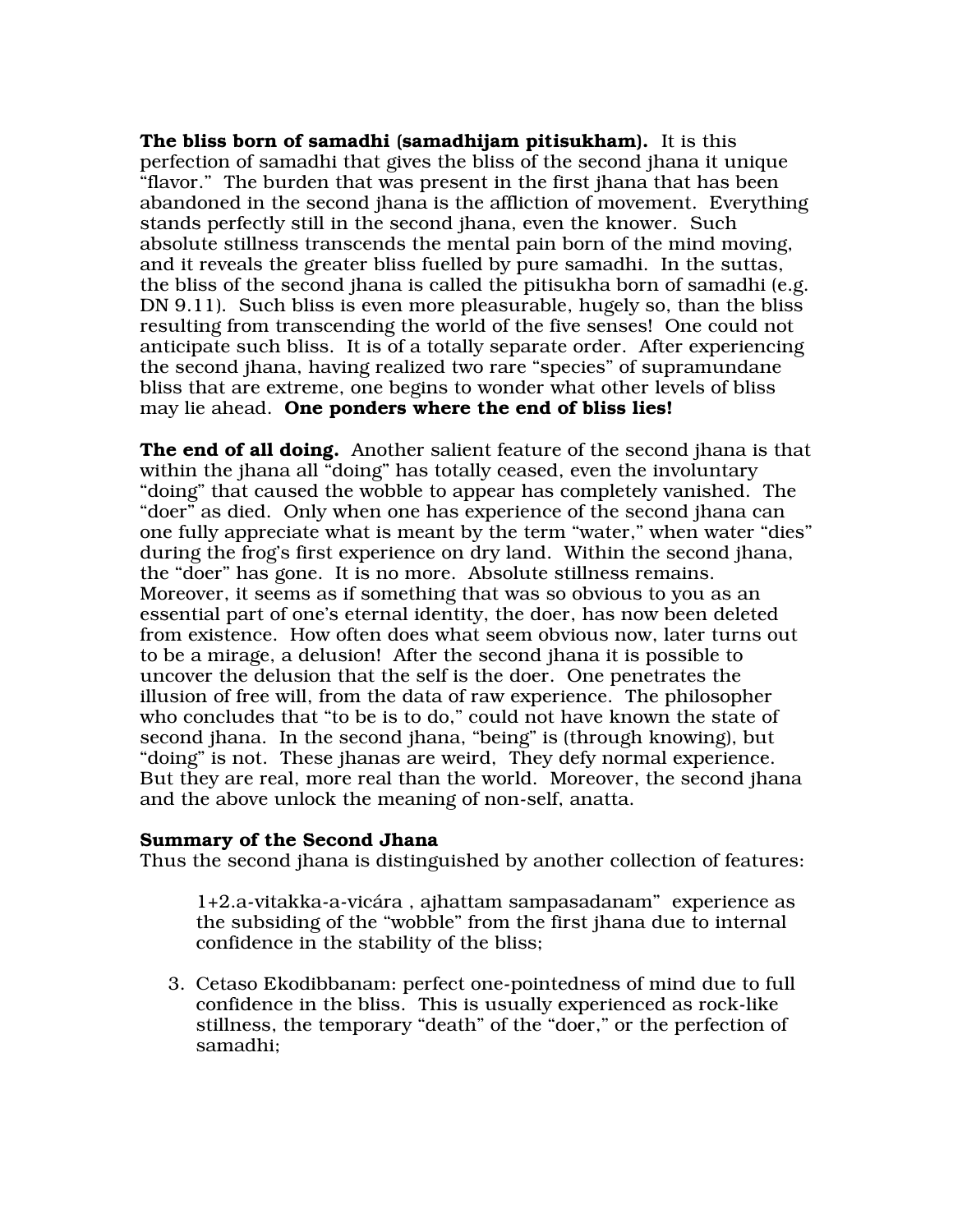- 4. Ssamadhijam pitisukham: being the focus of this jhana, the supramundane bliss generated by the end of all movement of the mind, and
- 5. The end of all doing: seen as the first that the "doer" has completely gone.

# THE THIRD JHANA

As the stillness of the knowing, samadhi, becomes longer established, then the stillness of the known grows ever more profound. It is to be remembered that in jhana, what is known is the image of the mind. Citta, and the mind is the knowing. In other words, the knowing knows an image of itself in the jhana. First the knowing becomes still, then its image, the known, gradually becomes still.

In the first two jhanas, this image of the mind is recognized as a bliss that up until now has been called pitisukha. In the third jhana, the image of the mind has gone to the next level of stillness, to a very different kind of bliss, the like of which one hasn't seen before.

**Piti has Vanished!** Prior to the third jhana, all bliss has something in common, as well as differing in its "flavors" due to the distinguishing causes. That something in common was the combination of piti plus sukha. Because they were always together, seemingly as inseparable as Siamese twins, it was not only pointless but even impossible to tell them apart. It was this combination that, up to now, gave all bliss a common quality. Now in the third jhana, piti has vanished leaving only sukha, producing a very different species of bliss altogether.

It is only after the experience of the third jhana that one can know what sukha is, and by inference what piti was. Piti appears as the more burdensome part of bliss, although the word "burdensome" in the context of the second jhana only just seems appropriate. Sukha is the more refined part. In the third jhana, the bliss that was known in the second jhana separates out leaving only the sukha.

Great Mindfulness, Clear Knowing and Equanimity. As with many jhanas, the experiences are next to impossible to describe. However, the higher the jhana, the more profound the experience and he more difficult it becomes to put into words. These states as their language are remote from the world. At a stretch, one may say that the bliss of the third jhana, the sukha, has a greater sense of ease, quieter and more serene. In the suttas, it is accompanied by the features of mindfulness (sati), clear knowing (sampojanna) and equanimity (upekkha), although these qualities are said in the Anupada Sutta (MN 111) to be present in all jhanas. Perhaps these features are emphasized in the sutta as qualities of the thirds jhana in order to point out that in these very deep jhanas, one is exceptionally mindful, very clear in the knwing, and so still that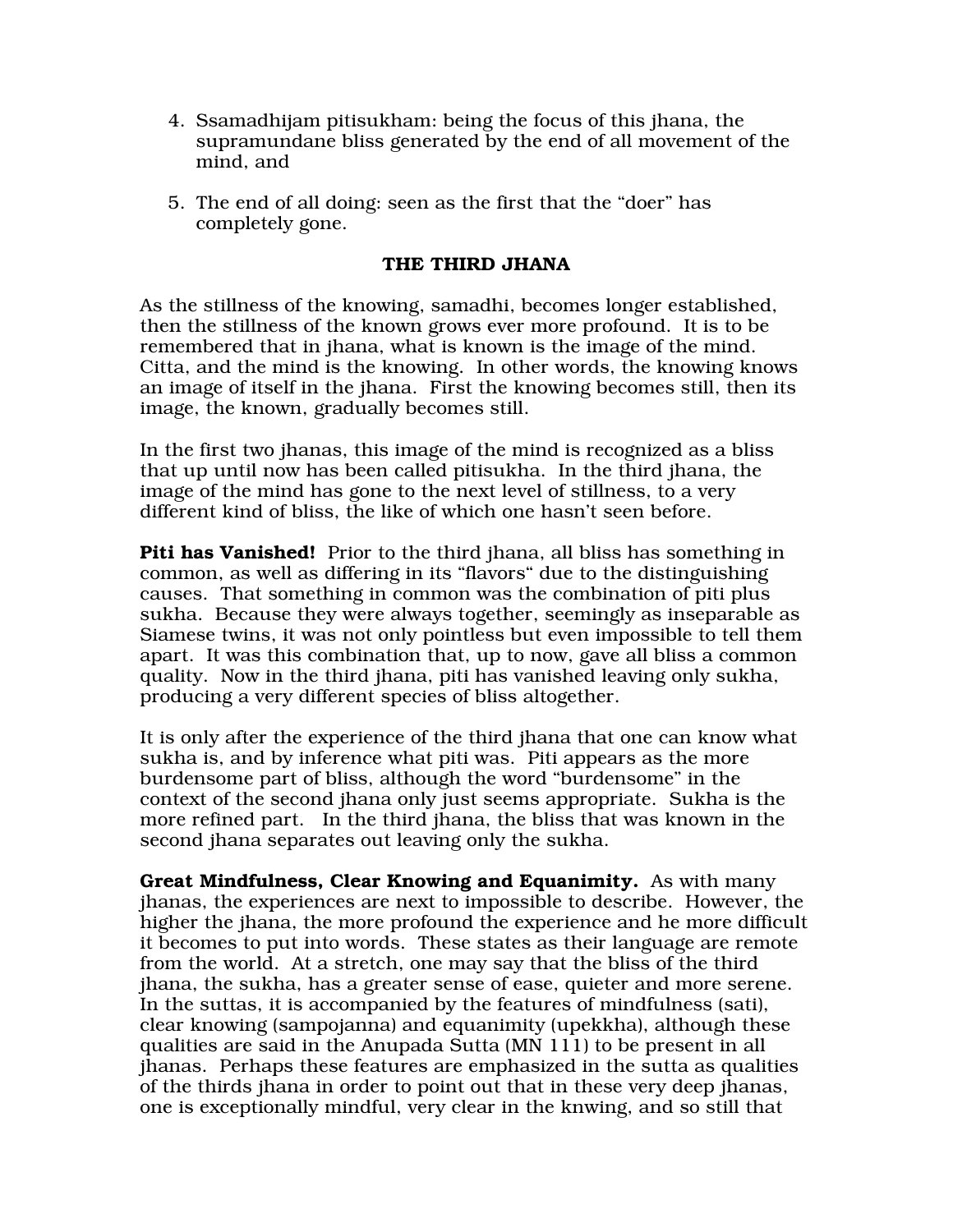one looks on without moving, which is the root meaning of equanimity (upekkha).

The Same Rock-like Stillness and Absence of a Doer. The third jhana retains the perfect samadhi, the rock-like stillness, the absence of a doer, and the inaccessibility from the world of the five senses. However, it is distinguished from the second jhana by nature of the bliss, which has soared up to another level and appeared as another species of bliss altogether. So much so that the suttas describe the third jhana as what the Enlightened Ones describe by "as one who abides in bliss (in the third jhana) mindful, just looking on" (e.g. DN 9.12).

# Summary of the Third Jhana

Thus the third jhana has the following features:

- 1. The bliss has separated, losing the coarse part that was piti;
- 2. The bliss that remains, sukha, exhibits the qualities of great mindfulness, clear knowing and the sense of just looking on;
- 3. The same absolute rock-like stillness and absence of a doer, as in the second jhana.

# THE FOURTH JHANA

Sukha has vanished! As the stillness of the knower calms that which is known, the bliss that was the central feature of the first three jhanas changes again when one enters the fourth jhana. Only this time it changes more radically. Sukha completely disappears. It vanishes. What one is left with is an absolute still knower seeing absolute stillness.

**The perfection of Peace.** From the perspective of the fourth jhana, the bliss of the previous jhanas is seen as a residual movement of the mental object, and an affliction obscuring something much greater. When the bliss subsides, all that is left is the profound peace that is the hallmark of the fourth jhana. Nothing moves in here, nothing glows. Nothing feels happiness or its opposite, discomfort. One feels perfect balance in the very center of the mind. Like being in the center of the cyclone, nothing stirs in the center of the mind's eye. There is a sense of perfection in here, a perfection of stillness and a perfection of awareness. The Buddha described it as the purification of mindfulness, just looking on (upekkha sati parisuddhim) (e.g. DN 9.13).

The peace of the fourth jhana is like no other peace to be found in the world. It can only be known having passed through the experience of the previous three jhanas. That passage is he only way of later confirming that he unmoving peace that one felt, was indeed that of fourth jhana. Furthermore, the state of fourth jhana is so very still, that one remains on its plateau for many hours. It seems impossible that one could experience the fourth jhana for any less time.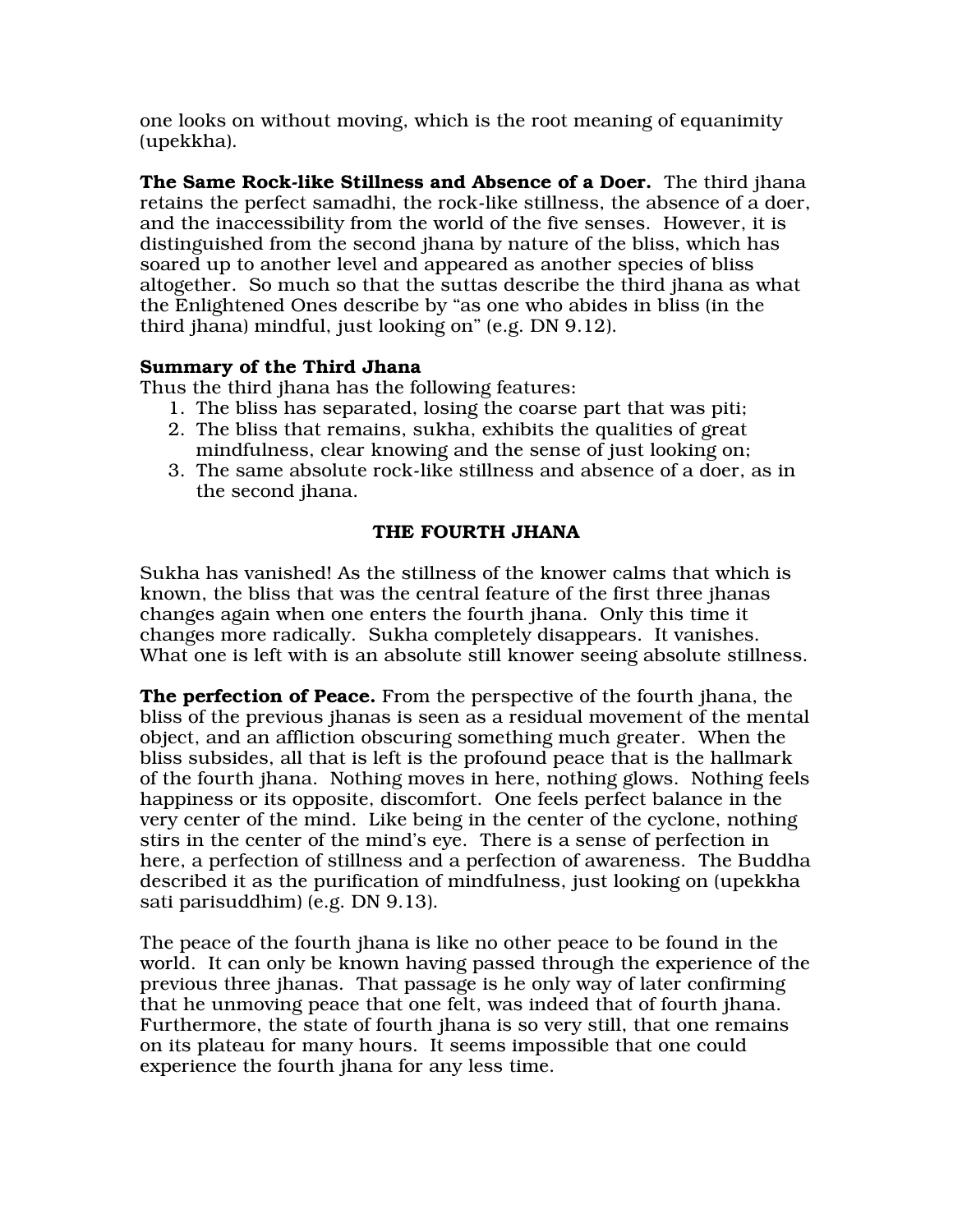Though piti and sukha have both ceased in the fourth jhana, and all that is left is the perfection of peace, such an experience is later recognized, on reviewing, as supremely delightful. Although all bliss has vanished, the perfect peace of the fourth jhana is seen as the best bliss so far. It is the bliss of no more bliss! And this is not playing with words, trying to sound clever and mystical. This is how it is.

# Summary of the Fourth Jhana

This the fourth jhana has the following features:

- 1. The disappearance of sukha
- 2. An extremely long lasting, and unchanging, perception of the perfection of peace, reached through the lower three jhanas;
- 3. The same absolute rock-like stillness, and absence of a doer, as in the second and third jhanas;
- 4. The complete inaccessibility from the world of the five senses and one's body.

# THE BUDDHA'S SIMILE FOR THE FOUR JHANAS

The Buddha would often describe the experience within the four jhanas using an evocative simile for each (MN 39.15-18, MN 77.25-28, etc.). Before explaining these similes, it is helpful to pause to clarify the meaning of a key word used in all the similes, kaya. Kaya has the same range of meanings as the English word "body." Just as "body" can mean things other than the body of a person, such as a "body of evidence" for example, so too the Pali word kaya can mean things other than a physical body, such as a body of mental factors, nama kaya. (DN 15.20). In the jhanas, the five senses aren't operating, meaning that there is no experience of a physical body. The body has been transcended. Therefore, when the Buddha states in these four similes "…so that there is no part of his whole kaya un-pervaded (by bliss etc.)," this can be taken to mean "…so that there is no part of his whole mental body of experience un-pervaded (by bliss etc.)" (MN 39.16). This point is too often misunderstood.

The Buddha's simile for the first jhana was a ball of clay (used as soap) with just the right amount of moisture, neither too dry nor leaking out. The ball of clay stands for the unified mind, wherein mindfulness has been restricted to the very small areas created by the "wobble." The moisture stands for the bliss caused by total seclusion from the world of the fives senses. The moisture pervading the clay ball completely indicates the bliss thoroughly pervading the space and duration of the mental experience. This is later recognized as bliss followed by bliss, and then more bliss, without interruption. The moisture not leaking out describes the bliss always being contained in the space generated by the wobble, never leaking out of this area of mind space into the world of the five senses, as long as the jhana persists.

The second jhana is likened to a lake with no external entry for water, but with a spring within the lake itself replenishing the lake with cool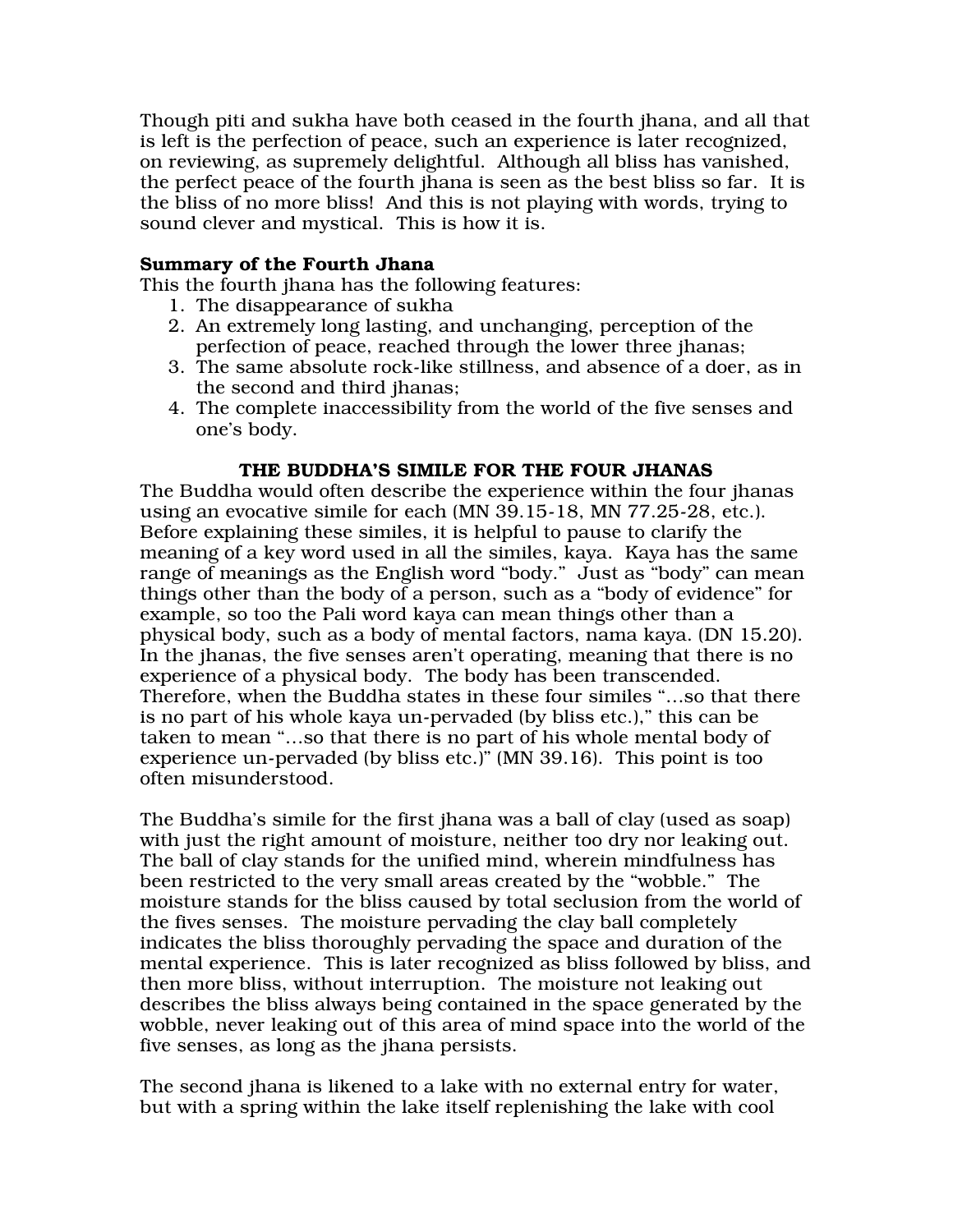water. The lake represents the mind. The complete absence of any way that water from outside can enter the lake describes the inaccessibility of the mind in the second jhana from any influence outside. Not even the doer can enter such a mind. Such hermetic inaccessibility from all external influences is the cause of the rock-like stillness of the second jhana. The internal spring supplying the fount of cool water represents ajjhattam sampasadanam, the internal confidence in the bliss of the second jhana. This internal confidence causes complete letting go, cooling the mind to stillness and freeing it from all movement. The coolness stands for the bliss itself, born of samadhi or stillness, and which pervades the whole mental experience, unchanging, throughout the duration of the jhanas.

The third jhana is described by the metaphor of a lotus flower that thrives immersed in the cool water of a lake. The lotus represents the mind in third jhana. Water can cool the petals and leaves of a lotus but can never penetrate the lotus, since all water rolls off a lotus. The coolness stands for sukha, the wetness stands for piti. So like the lotus immersed in water, the mind in the third jhana is cooled by sukha but is not penetrated by piti. The mind in the third jhana experiences only sukha. In the third jhana, the mind continues to experience a rock-like stillness, never moving outside, just as the lotus in the simile always remains immersed within the water. Just as the bliss the third jhana sustains the mind therein, so he cool water, which represents bliss, causes the lotus to thrive. Once again, the unique bliss of the third jhana pervades the whole mental experience form beginning to end, just as the cool waters in the simile pervade the lotus with coolness form its roots to its tips.

The fourth jhana is likened to a man draped from head to toe in a clean white cloth. The man represents the mind. The clean white cloth represents the perfect purity of both equanimity and mindfulness that is the hallmark of the fourth jhana. The mind in the fourth jhana is stainless, spotless as clean cloth, perfectly still and just looking on, purely and simply. Of course, this absolute purity of peacefulness pervades the whole body of the mental experience, from the start to the end just as the white cloth completely covers the man's body, form head to toe.

This is the meaning to the four similes for jhana, as I understand them.

# MOVING FROM JHANA TO JHANA

As I've indicated before, when one is in any jhana, one cannot make a move. One cannot formulate any decision to proceed from this jhana to that. One cannot even make a decision to come out. All such control has been abandoned within jhana. Furthermore, the ultra-stillness of mindfulness in jhana freezes the activity of mind called comprehension to the extent that, while in jhana, one can hardly make sense of one's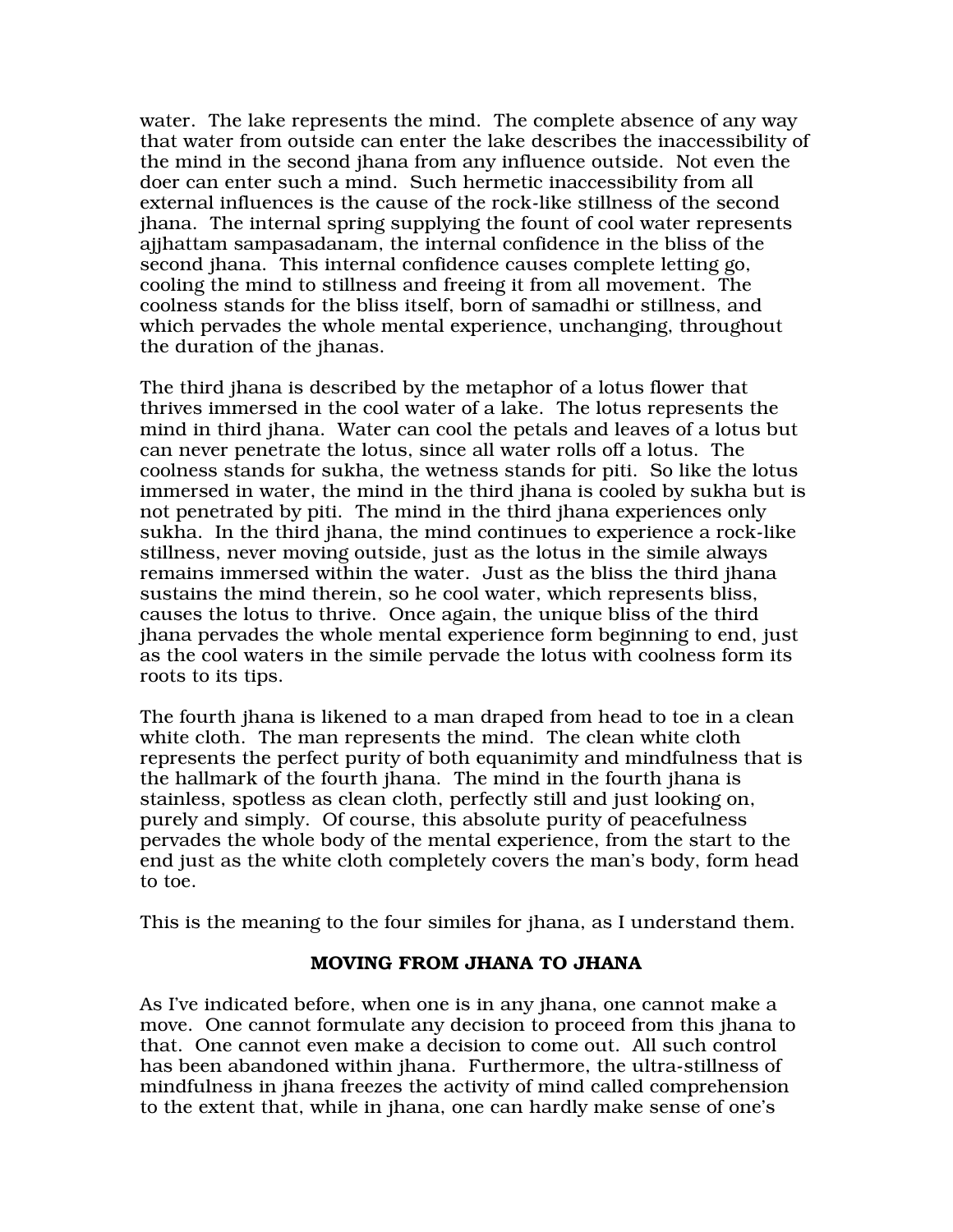experience. The landmarks of jhana are only recognized later, after emerging and reviewing. This, within any jhana, not only one cannot move, but also one cannot know where one is nor where to move to! So how does movement from jhana to jhana occur?

A Four-Roomed House. Imagine a four-roomed house with only one entrance door. Going through that door, one-enters the first room. One must go through the first room to enter the second room, go through the second room to enter the third room, and one must go through the third room to enter the fourth room. The to go out from the fourth room one must leave via the third room, to go out from the third room one must leave via the second room, to out from the second room one must leave via the first room, and to go out from the first room one must leave by the same door through which one came in. Now suppose that the floor surface in all the four rooms was so slippery that it is impossible to add to the momentum within the house. Thus, if one entered the house with only a little momentum, one will slide to a halt within the first room. With a great amount of entry momentum, one may come to a stop in the second, or even the third room. Then with yet more entry momentum, one may reach the fourth room.

Such a simile well describes how moving from jhana to jhana actually occurs. Within a jhana there is no control, like the very slippery floor inside the house that make adding to the momentum impossible. If one enters the doorway into jhanas with a little momentum, one stops in the first jhana. With greater momentum, one reaches the second or third jhana. And, with yet more entry momentum, one may reach the fourth jhana. The entry momentum can only be generated outside of jhana, when control is possible. The type of "momentum" referred to her is the momentum of letting go.

Letting Go is Cultivated Before Entering Jhana. Letting go is cultivated before entering jhana, to the point where it becomes an involuntary inclination of the mind, a strong natural tendency. If one enters the doorway into the jhanas with little more than adequate "letting go momentum," one will stop in the first jhana. With a stronger automatic tendency to let go, one reaches the second jhana or third jhana. With a very strong inclination to letting go, one attains to the fourth jhana. However, one cannot increase the strength of letting go momentum while inside the jhanas. Whatever one enters with is all that one has.

**Reviewing the Experience of Bliss.** One can cultivate this momentum of letting go outside of jhana by reviewing the experiences of bliss and by recognizing the obstacles called attachments. When the mind recognizes how superior is the happiness in states of letting go, the inclination to more letting go grows ever stronger. Sometimes I have taught my stubborn mind by thinking, "See mind! See! See how much more bliss is in the states of letting go! See mind! Don't forget mind! Remember,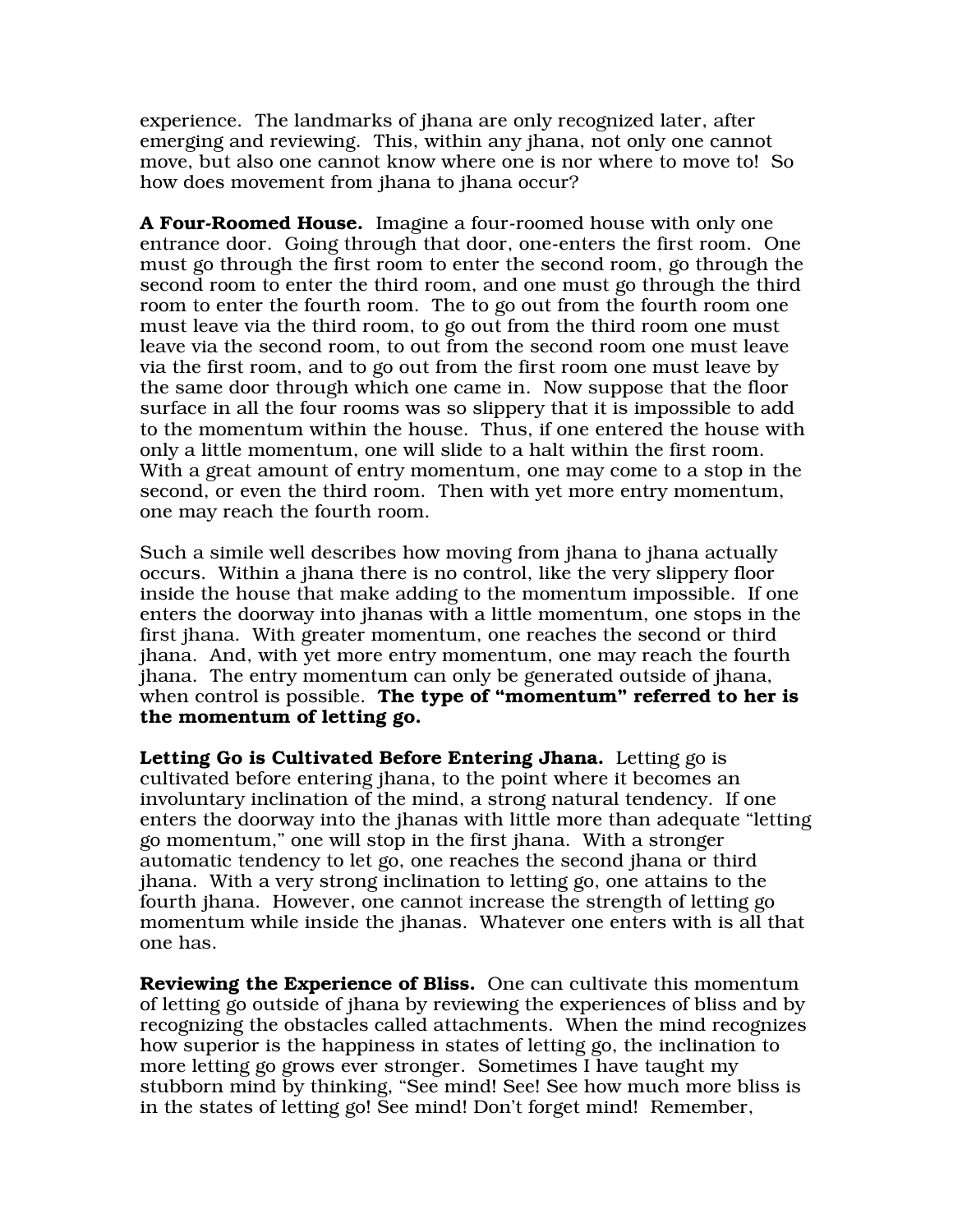okay?" The mind then leans ever more strongly to letting go. Or the mind can recognize the obstacles to deeper bliss, being the various levels of attachment that block letting go, and these hinder more bliss. When the mind learns, through reviewing, to recognize the enemies to its own happiness—the attachments—then its inclination to letting go becomes empowered by wisdom. This is how one can cultivate the momentum of letting go outside of jhana, so that one may enter the jhana with great letting go and reach the deeper jhanas.

# Each Jhana is Within the Other

Another way to look at how one moves from jhana to jhana is with the simile of the thousand-petalled lotus. The petals on a thousand-petalled lotus open up in order, in strict succession, only after being warmed by the sun. The first jhana can be compared to the rare and delicate 993<sup>rd</sup> row of petals. Just as the 993<sup>rd</sup> row of petals, now being warmed by the sun, holds and conceals within the even more fragrant  $\bar{9}94^{\text{th}}$  row of petals, so to the rare and delicate first jhana, now being warmed by letting go, holds and conceals within it the even more blissful second jhana. When this  $993<sup>rd</sup>$  row of petals eventually opens up, then the  $994<sup>th</sup>$ row of petals appears in its center. In the same way, when first jhana eventually opens up, then the second jhana appears in its center. Thus the second jhana is actually within the First jhana, the third jhana within the second jhana, and the fourth jhana within the third jhana.

To put it another way, in the simile of the four-roomed house, the rooms are concentric. Thus one does not come out from the first jhana to go next to the second jhana. Instead, one goes deeper into the first jhana to into the second jhana, deeper into the second jhana to get to the third jhana, and deeper in to the third jhana to enter the fourth jhana. The next level of jhana always lies within the present jhana.

# The Power of Aditthana

When one has had much experience of jhana, one can move from jhana to jhana using the power of Aditthana. In this context, the Pali word Aditthana represents the Buddhist way of programming the mind. At the beginning of one's meditation, one can program the mind to enter a specified jhana for a pre-determined length of time. Of course, this only works for one who is very familiar with the destination and is well acquainted with the rout there. This is the method that every accomplished meditators use. It is like setting the automatic pilot shortly after take0off. However, even for such accomplished meditators, the specified jhana is reached by traversing the same path. For example, if one programs the mind to enter the third jhana, then it must pass through the first jhana and then pass through the second jhana to enter the third jhana, although it may pass through these lower jhanas quickly.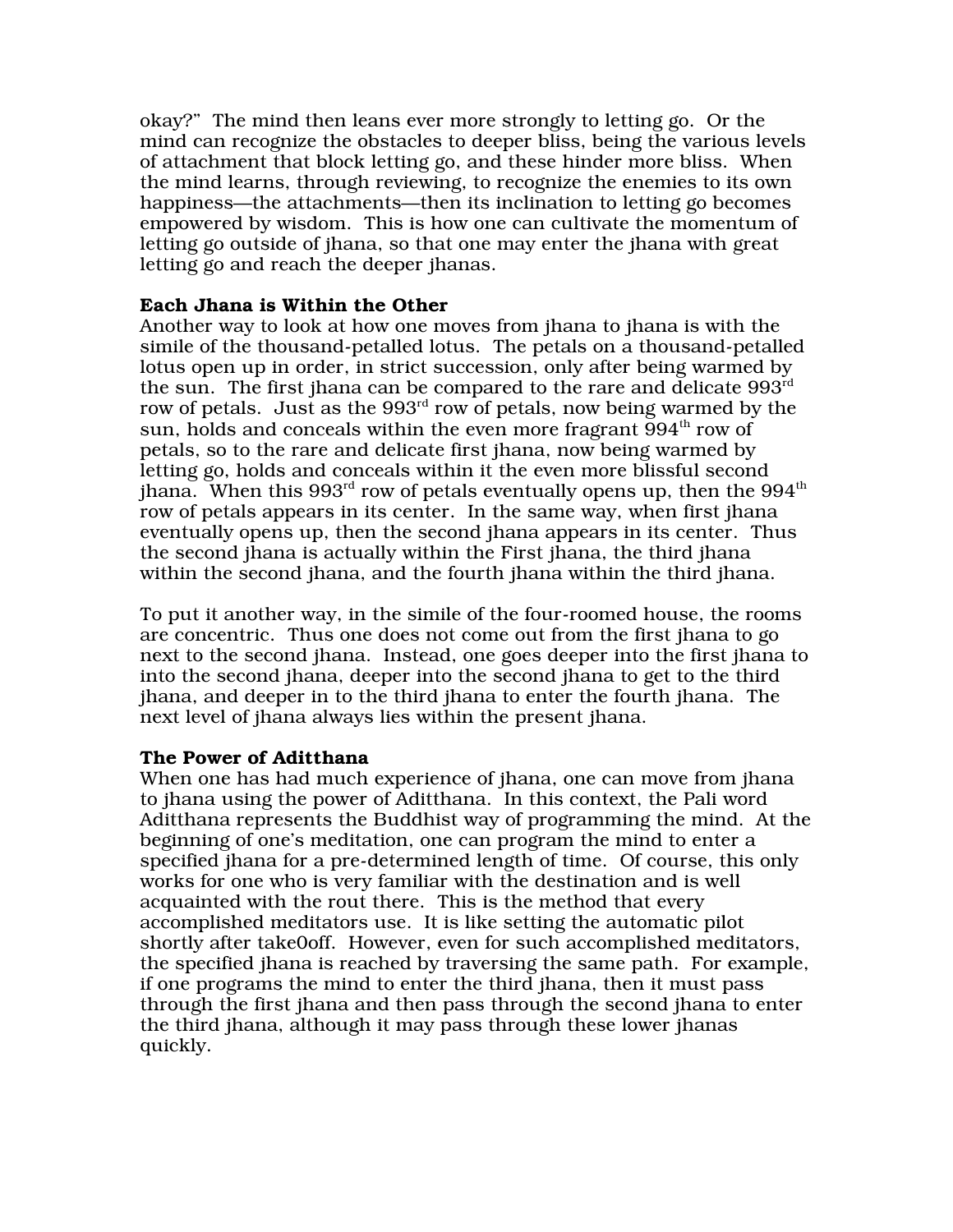# THE IMMATERIAL ATTAINMENTS

In the simile of the thousand petalled lotus cited above, the 993<sup>rd</sup> row of petals represents the first jhana, the  $994<sup>th</sup>$  row the second jhana, the  $995<sup>th</sup>$  and  $996<sup>th</sup>$  rows of petals should represent the third and fourth jhanas. However, you may be wondering what do the  $997<sup>th</sup>$ ,  $998<sup>th</sup>$ ,  $999<sup>th</sup>$ and  $1,000^{\text{th}}$  rows of petals represent?

Beyond the four jhanas lies the four immaterial attainments. It is noteworthy that the Buddha never called these attainments jhana in the suttas. Only the commentaries, compiled a thousand years later, call them jhana.

The Four Immaterial Attainments are:

- 1. The mind-base of unlimited space;
- 2. The mind-base of unlimited consciousness;
- 3. The mind-base of nothingness;
- 4. The mind-base of neither-perception-nor-non-perception.

Just as the fourth jhana lies within the third jhana, so the first immaterial attainment lies within the fourth jhana, the second immaterial attainment lies within the first immaterial attainment and so on like the rows of petals of the lotus. Thus, of necessity, all four immaterial attainments possess the following features carried over from the jhanas.

- 1. The mind remains inaccessible to the world of the five senses and all knowledge of the body;
- 2. The mind persists in rock-like stillness, incapable of forming any thought or making any plans, for long periods of time;
- 3. 3. Comprehension is so frozen that one can hardly make sense, at the time of one's experience. Comprehension is achieved after emerging; and
- 4. The pure equanimity and mindfulness of the fourth jhana remains as a foundation for each immaterial attainment.

Just as the first three jhanas take different forms of bliss as their object, and the fourth jhana takes a sublime state of pure peace as its object, so the immaterial attainments each take a pure mental object. The perceptions of these objects I call "mind-bases," since they are the mental platforms on which the immaterial attainments rest. These unmoving mind-bases get ever more refined, and empty, the higher the immaterial attainment.

Back in the fourth jhana, mindfulness is powerful, yet still, just looking on at the perfection of peace—way beyond the world of the five-senses and precisely one-pointed. In states of precise one-pointedness, ordinary concepts derive from the world are squeezed out, and other unworldly perceptions replace them.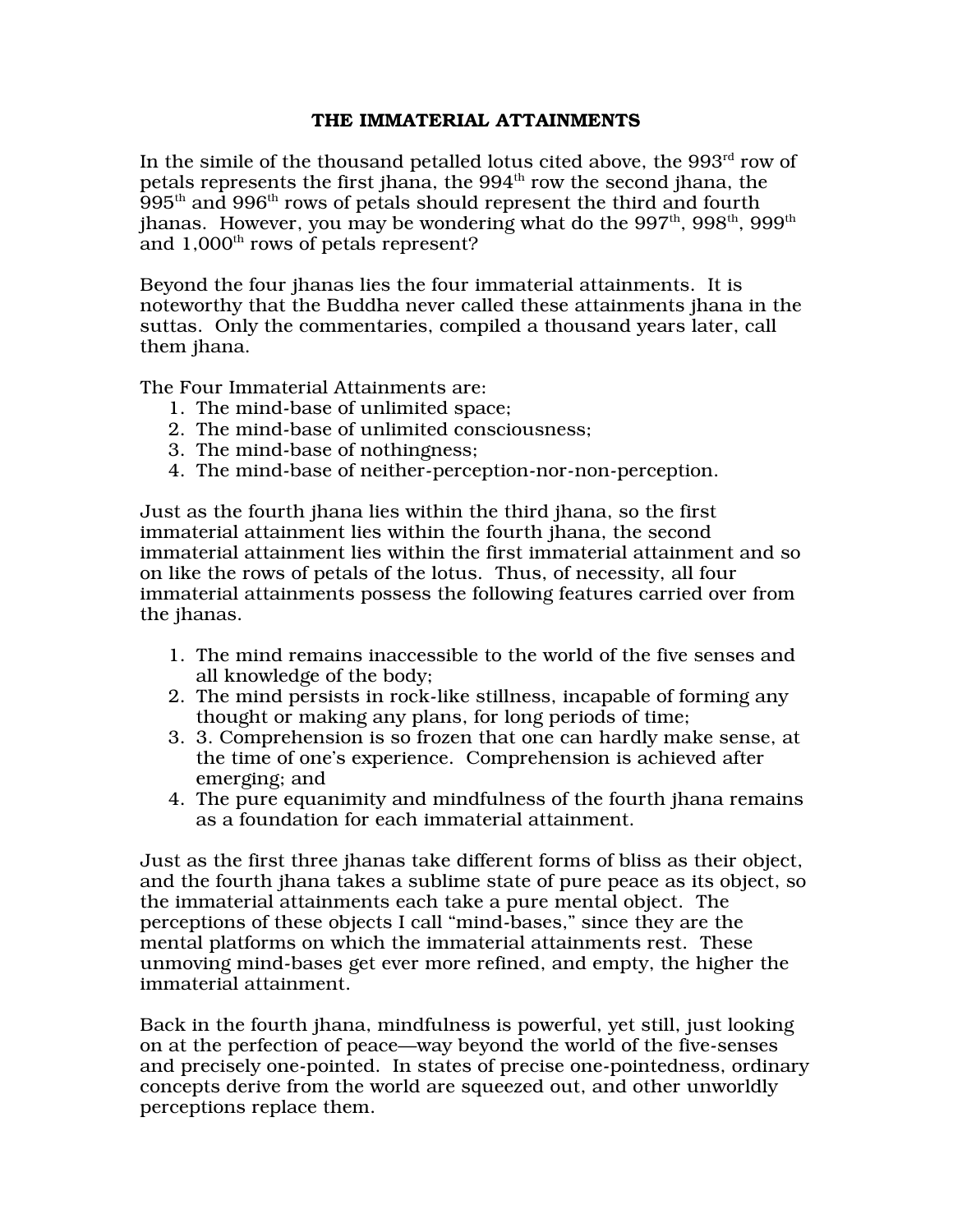For example, when a meditator in the early stages becomes perfectly focused in the present moment, one-pointed in time, ordinary concepts of time are squeezed out, and other unworldly perceptions of time replace them. When one is fully centered within the present moment, on the one had it feels timeless and on the other hand it feels as if one has all the time in the world. Within the point of absolute now, time is without edges, undefined and immeasurable. It is infinite and nothing at the same time. It is unlimited (anatta), The experience of one-pointedness in time, seen early in the meditation, can be the key to understanding the simultaneous sense of infinity and emptiness in the more profound states of one-pointedness called the immaterial attainments.

From the fourth jhana, the mind can look into the perfect peace to perceive absolute one-pointedness in space. This is one of the features of the fourth jhana always available for inspection, as it were, and it is the doorway into the immaterial attainments. In this absolute onepointedness, space it perceived as both infinite and empty, a sort of nospace. Because it is perceived as empty of that which usually limits space, material form (rupa), this attainment and those following are called immaterial (arupa) attainments.

# The Mind-Base of Unlimited Space

The first immaterial attainment, then, is the mind-base of unlimited space, perceived as both infinite and empty, immeasurable and undefined. This is the perception that fills the mind thoroughly and persists without blinking for the long duration of the attainment. Mindfulness, powerful, still and purified, looks on at this perception with utter contentment.

# The Mind-Base of Unlimited Consciousness

Within the perception of unlimited space lies the perception of no-space, of space losing its meaning. When the mind attends to this feature within the first immaterial attainment, space disappears and is replaced by perception of absolute one-pointedness of consciousness. As indicated above by the common experience of one-pointedness of time, in the state that perceives one-pointedness of consciousness, consciousness simultaneously feels infinite and empty, immeasurable and undefined. One has entered the second immaterial attainment of the mind-base of unlimited consciousness. This is the perception that fills the mind completely and persists without wavering for even longer periods of time.

# The Mind-Base of Nothingness

Within the perception of unlimited consciousness lies the perception of no-consciousness, of consciousness now losing it meaning as well. When the mind focuses on this feature within the second immaterial attainment, all perception of consciousness disappears. Perceptions of material form and space have already disappeared, and so all that one is left with is the one-pointedness of nothingness. One has entered the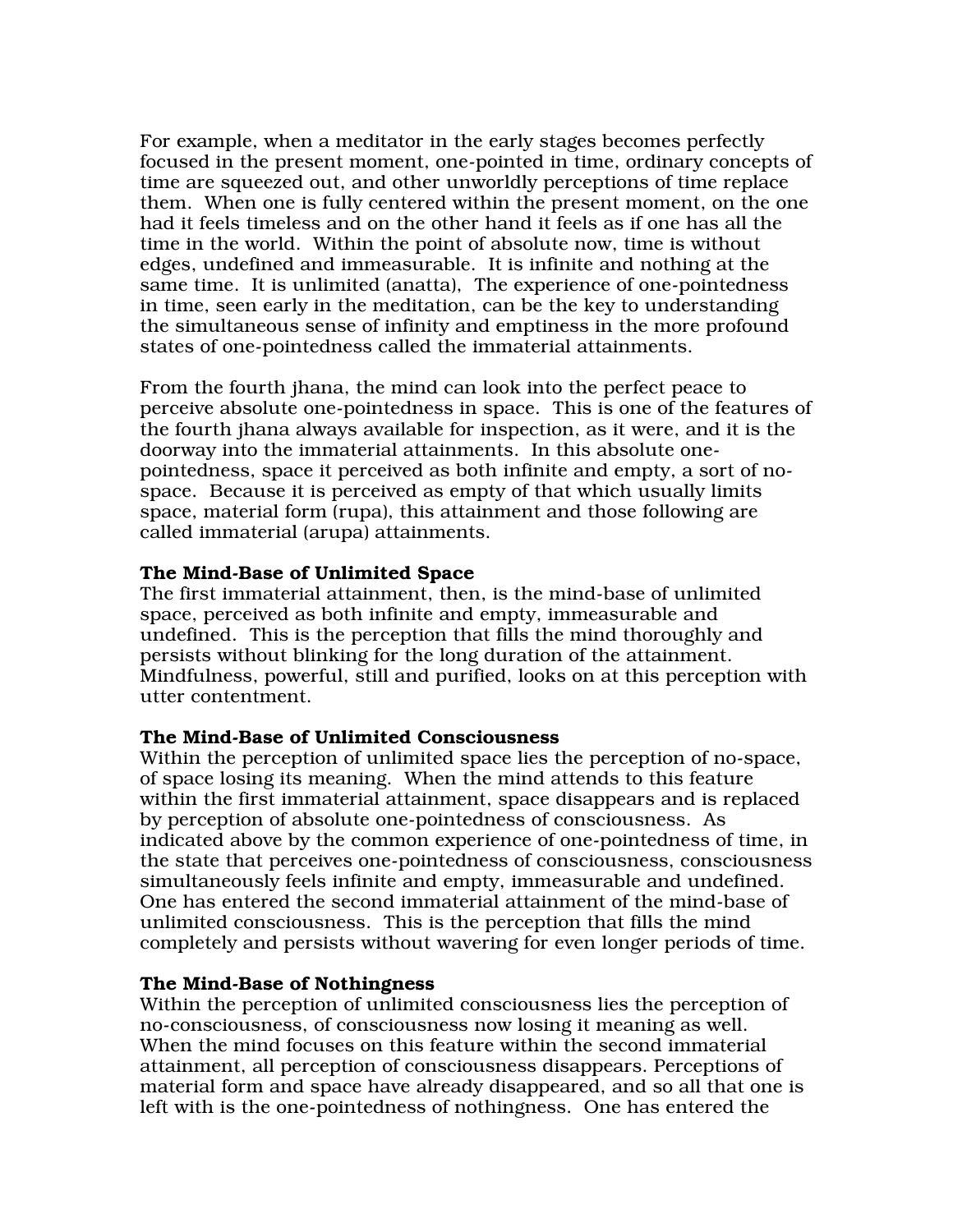third immaterial attainment of the mind-base of nothingness. This is the concept that fills the mind totally, persisting unchanged for yet longer periods of time.

## The Mind-Base of Neither-Perception-Nor-Non-Perception.

Within the perception of nothingness lies the perception of not even nothing! If the mind is subtle enough to see this feature, then the perception of nothingness disappears and is replaced by the perception of neither perception nor no perception. All that one can say about this fourth immaterial attainment is that it is, in fact, a perception (AN 9s,42). In the simile of the thousand petalled lotus, this state is represented by the  $1,000<sup>th</sup>$  layer of petals, still closed, with all the 999 other layers of petals fully open. The  $1000<sup>th</sup>$  petal is almost a non-petal, being the most subtle and sublime of all. For it clasps within its gossamer fabric the famous "Jewel in the heart of the lotus," Nibbana.

# NIBBANA, THE END OF ALL PERCEPTION

For within the perception of neither perception of neither perception nor non-perception lies the end of all perception, the cessation of all that is felt or perceived, Nibbana. If the mind attends to this, the mind stops. When the mind starts again one gains the attainment of Arahant or anagami, these are the only possibilities.

### The Sequence of Gradual Cessation

Another way of viewing the jhanas and the four immaterial attainments is by placing them in the sequence of gradual cessation. The process that leads into the first jhana is the cessation of the world of the five senses together with the body and all doing. The path from the first jhana to the fourth jhana is the cessation of that part of the mind that recognizes pleasure and displeasure. The road from the fourth jhana to the fourth immaterial attainment is the cessation, almost, of the remaining activity of the mind called "knowing." And the last step is the cessation of the last vestige of knowing. Through jhanas and immaterial attainments, first one lets go of the body and the world, of the five senses. Then one lets go of the doer. Then one lets go of pleasure and displeasure. The one lets go of space and consciousness. Then one lets go all knowing. When one lets go of an object, the object disappears, ceases. It is remains one hasn't let go. Through letting go of all knowing, knowing ceases. This is the cessation of everything, **including the mind.** This is the place where consciousness no longer manifests, where earth, water, fire and air find no footing, where nameand-form are wholly destroyed, (DN 11,85). Emptiness. Cessation. Nibbana . The "jewel" in the heart of the lotus.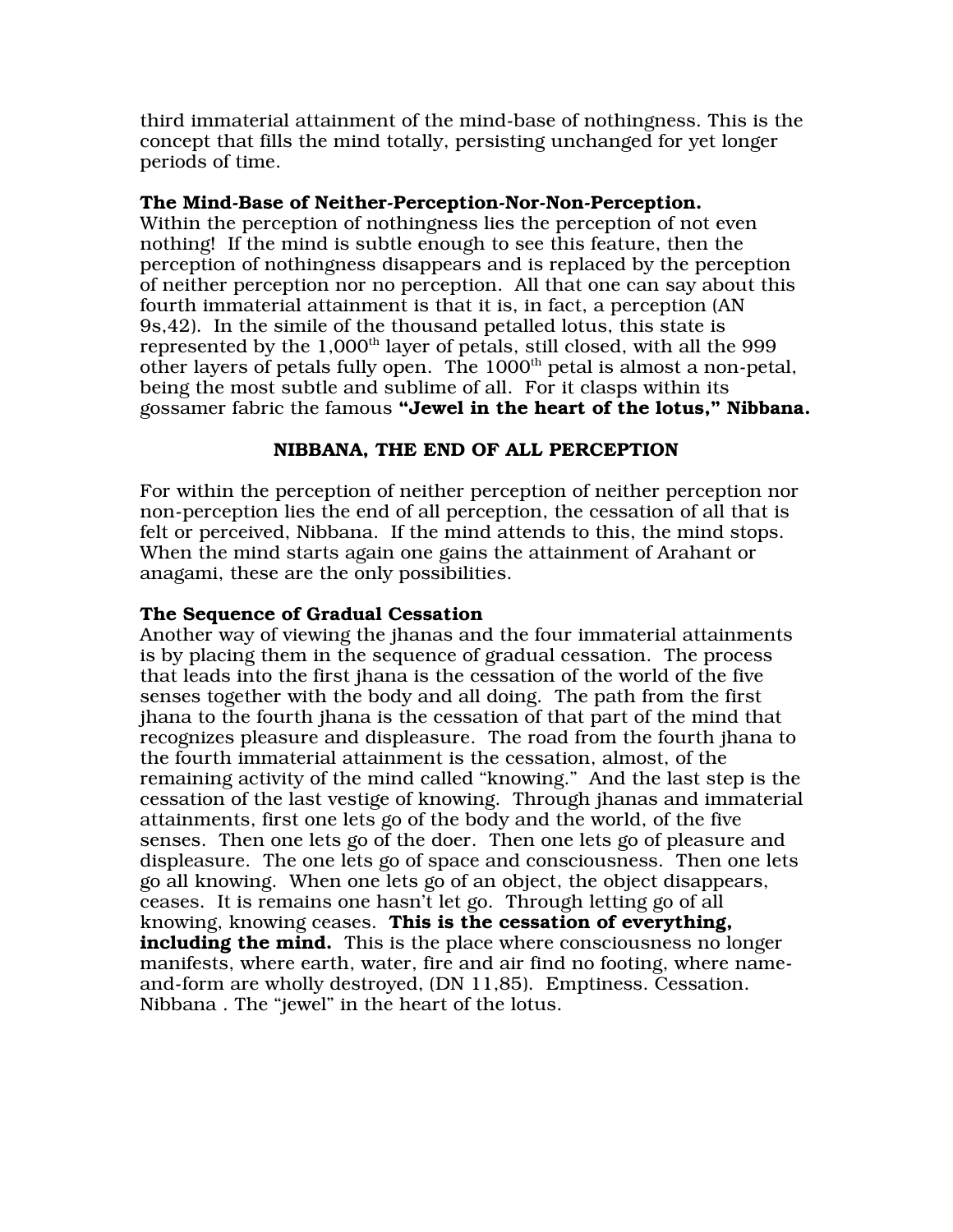### FINAL WORDS

In this part on the jhanas, I have led you on a journey from theory through to practice up to the high mountain ranges where lie the great summits that are the jhanas, and up higher to the rarefied peaks that are the immaterial attainments. Though the tour may seem way beyond you today, tomorrow you may find yourself well on the rout. So it is helpful even today to have this road map before you.

Moreover, these jhanas are like immensely rich gold mines, but carrying the most precious of insights rather than one of the most precious metals. They supply the raw materials, the unexpected data, which build those special insights that open one's eyes to Nibbana. The jhanas are jewels that adorn the face of Buddhism. Moreover, not only are they essential to the experience of Enlightenment, they are possible today!

I conclude this part with the words of the Lord Buddha:

| Natthi Jhanam Apannassa  | There is no jhana without wisdom       |
|--------------------------|----------------------------------------|
| Panna Natthi Ajhayato    | There is no wisdom without jhana       |
| Yamhi Jhanan Ca Panna ca | But for one with both jhana and wisdom |
| Sa Ve Nibbana Santike    | They are in the presence of Nibbana    |
|                          |                                        |

Dhp 373

 $^{\rm 1}$  Although sound can disturb the first jhana, the fact is that when one perceives the sound, one is no longer in jhana.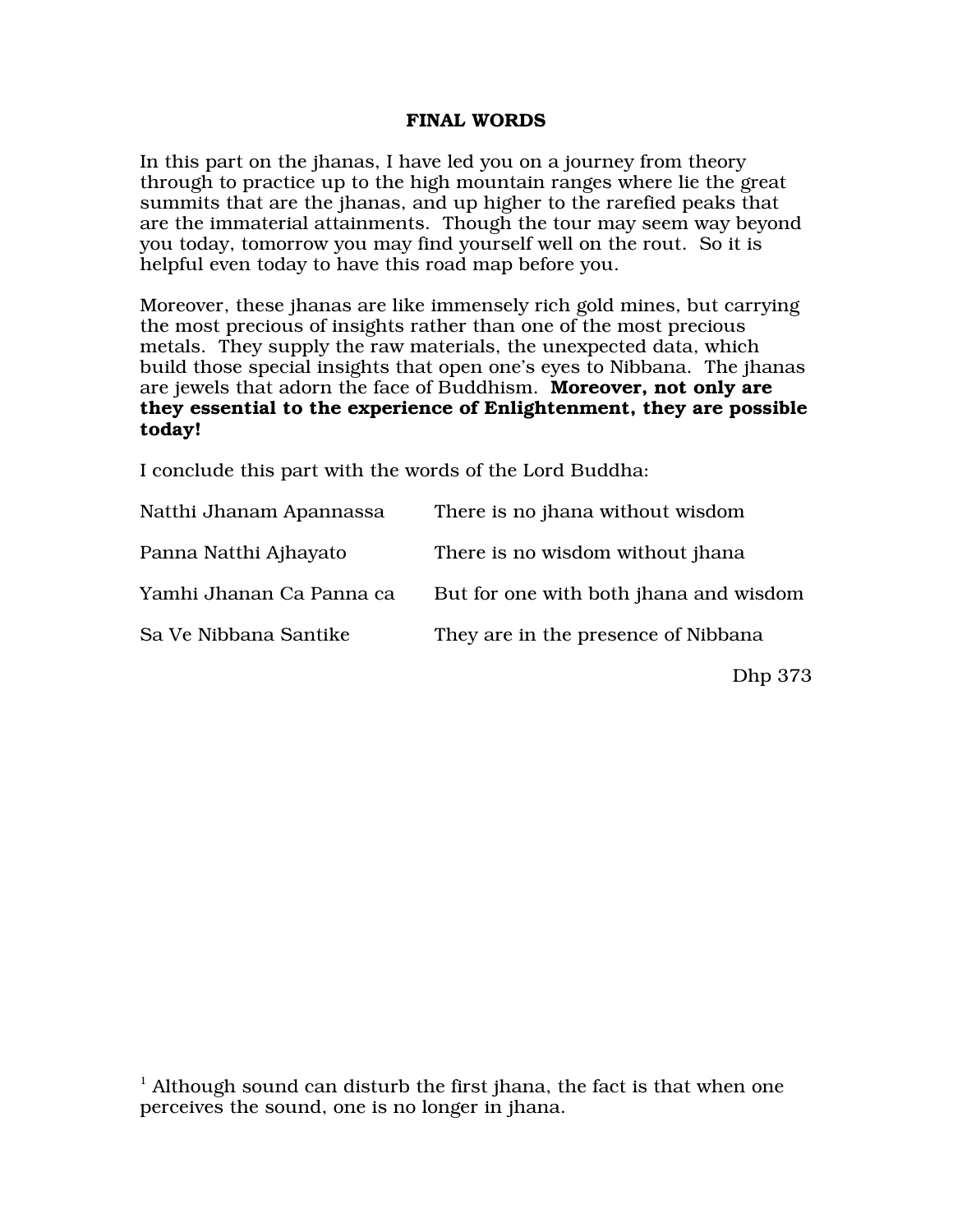# Back piece

Ajahn Brahmavamso was born in London in 1951. He regarded himself a Buddhist at the age of 17 through his reading of Buddhist books while still at school. His interest in Buddhism and meditation flourished while studying theoretical physics at Cambridge University. After completing his degree and teaching for a year, he traveled to Thailand to become a monk.

He was ordained in Bangkok at the age of 23 by the Abbot at Wat Saket. He subsequently spent  $\overline{9}$  years studying and training in the forest meditation tradition of the Venerable Ajahn Chah.

In 1983, he was asked to assist in the establishing of a forest monastery near Perth, Western Australia. Ajahn Brahm now is the Abbot of Bodhinyana Monastery and the Spiritual Director of the Buddhist Society of Western Australia.

He is also the Spiritual patron of the Buddhist Fellowship in Singapore.